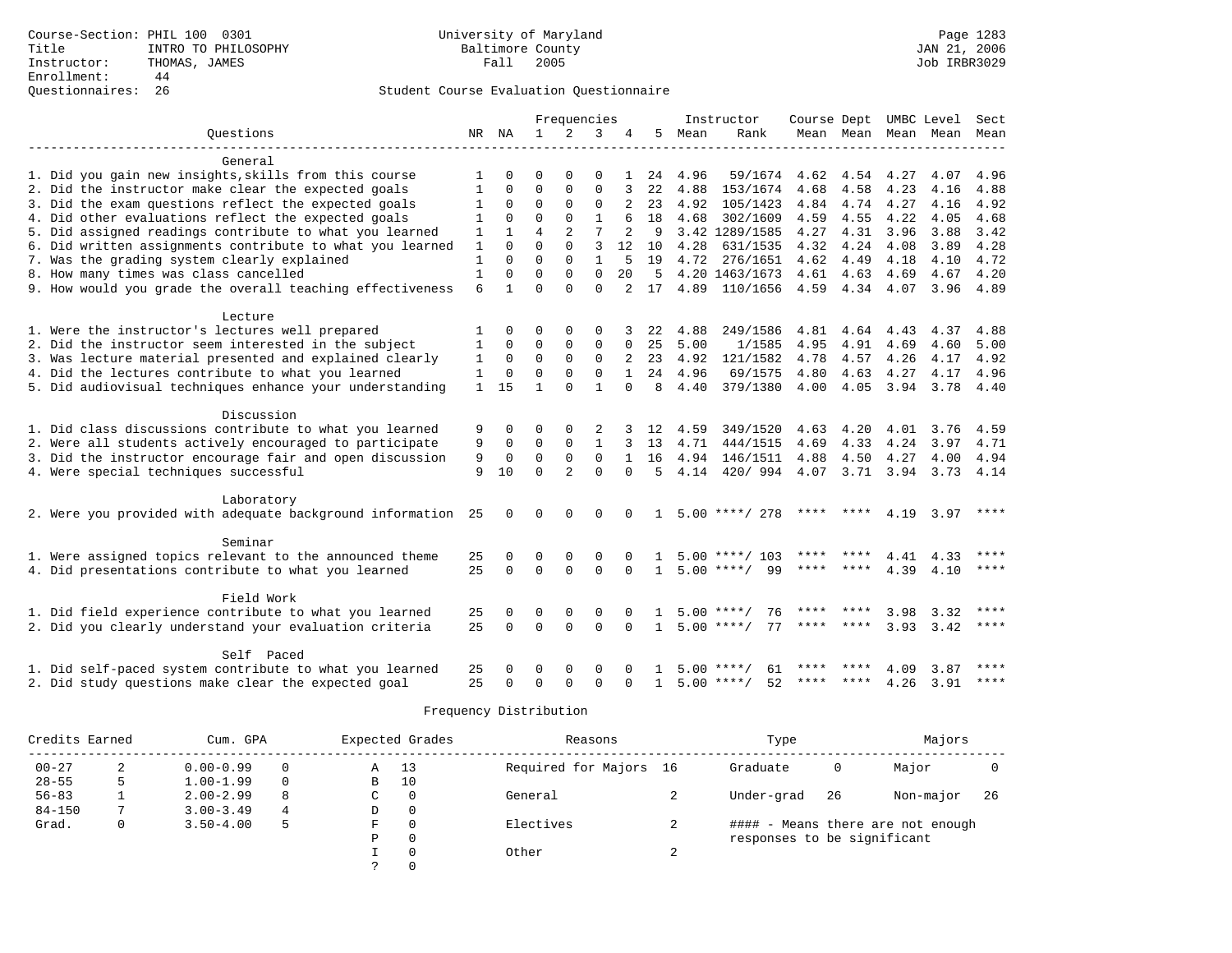# Questionnaires: 26 Student Course Evaluation Questionnaire

|                                                           |                |                |          | Frequencies |          |          |    |      | Instructor       | Course Dept |      | UMBC Level |      | Sect        |
|-----------------------------------------------------------|----------------|----------------|----------|-------------|----------|----------|----|------|------------------|-------------|------|------------|------|-------------|
| Ouestions                                                 | NR.            | ΝA             |          |             | 3        | 4        | 5. | Mean | Rank             | Mean        | Mean | Mean       | Mean | Mean        |
| General                                                   |                |                |          |             |          |          |    |      |                  |             |      |            |      |             |
| 1. Did you gain new insights, skills from this course     | $\Omega$       | $\Omega$       | O        | $\Omega$    | $\Omega$ |          | 24 | 4.92 | 118/1674         | 4.62        | 4.54 | 4.27       | 4.07 | 4.92        |
| 2. Did the instructor make clear the expected goals       | 0              | $\Omega$       | $\Omega$ |             |          |          | 23 | 4.77 | 259/1674         | 4.68        | 4.58 | 4.23       | 4.16 | 4.77        |
| 3. Did the exam questions reflect the expected goals      |                | $\Omega$       | $\Omega$ |             | $\Omega$ |          | 24 | 4.85 | 174/1423         | 4.84        | 4.74 | 4.27       | 4.16 | 4.85        |
| 4. Did other evaluations reflect the expected goals       | O              | $\mathfrak{D}$ | $\Omega$ |             | $\Omega$ |          | 19 | 4.71 | 272/1609         | 4.59        | 4.55 | 4.22       | 4.05 | 4.71        |
| 5. Did assigned readings contribute to what you learned   | $\mathbf{1}$   |                |          |             |          |          | 10 | 4.00 | 769/1585         | 4.27        | 4.31 | 3.96       | 3.88 | 4.00        |
| 6. Did written assignments contribute to what you learned | $\mathbf{1}$   | २              |          |             | $\cap$   |          | 14 | 4.14 | 797/1535         | 4.32        | 4.24 | 4.08       | 3.89 | 4.14        |
| 7. Was the grading system clearly explained               |                | $\Omega$       | $\Omega$ | $\Omega$    | 4        |          | 16 | 4.48 | 553/1651         | 4.62        | 4.49 | 4.18       | 4.10 | 4.48        |
| 8. How many times was class cancelled                     |                | $\Omega$       | $\Omega$ | $\Omega$    | $\Omega$ | 18       |    |      | 4.28 1397/1673   | 4.61        | 4.63 | 4.69       | 4.67 | 4.28        |
| 9. How would you grade the overall teaching effectiveness | $\mathfrak{D}$ | <sup>n</sup>   | U        | $\cap$      | U        |          | 21 | 4.88 | 118/1656         | 4.59        | 4.34 | 4.07       | 3.96 | 4.88        |
|                                                           |                |                |          |             |          |          |    |      |                  |             |      |            |      |             |
| Lecture                                                   |                |                |          |             |          |          |    |      |                  |             |      |            |      |             |
| 1. Were the instructor's lectures well prepared           | 0              |                |          |             |          |          | 25 | 4.96 | 86/1586          | 4.81        | 4.64 | 4.43       | 4.37 | 4.96        |
| 2. Did the instructor seem interested in the subject      | 0              | $\Omega$       | $\Omega$ | $\Omega$    | $\Omega$ | $\Omega$ | 26 | 5.00 | 1/1585           | 4.95        | 4.91 | 4.69       | 4.60 | 5.00        |
| 3. Was lecture material presented and explained clearly   | 1              | $\Omega$       | $\Omega$ | $\Omega$    | $\Omega$ |          | 23 | 4.92 | 121/1582         | 4.78        | 4.57 | 4.26       | 4.17 | 4.92        |
| 4. Did the lectures contribute to what you learned        | 0              | $\Omega$       | $\Omega$ | $\Omega$    | $\Omega$ | $\Omega$ | 26 | 5.00 | 1/1575           | 4.80        | 4.63 | 4.27       | 4.17 | 5.00        |
| 5. Did audiovisual techniques enhance your understanding  | $\Omega$       | 18             |          | $\cap$      |          |          |    | 3.63 | 986/1380         | 4.00        | 4.05 | 3.94       | 3.78 | 3.63        |
|                                                           |                |                |          |             |          |          |    |      |                  |             |      |            |      |             |
| Discussion                                                |                |                |          |             |          |          |    |      |                  |             |      |            |      |             |
| 1. Did class discussions contribute to what you learned   | 9              | $\Omega$       |          | $\Omega$    | $\Omega$ |          | 14 | 4.65 | 309/1520         | 4.63        | 4.20 | 4.01       | 3.76 | 4.65        |
| 2. Were all students actively encouraged to participate   | 9              | $\Omega$       | $\Omega$ | $\Omega$    |          |          | 14 | 4.76 | 372/1515         | 4.69        | 4.33 | 4.24       | 3.97 | 4.76        |
| 3. Did the instructor encourage fair and open discussion  | 9              | $\Omega$       | 0        | $\Omega$    |          | $\cap$   | 16 | 4.88 | 266/1511         | 4.88        | 4.50 | 4.27       | 4.00 | 4.88        |
| 4. Were special techniques successful                     | 9              | 12             |          |             |          |          |    |      | $4.40$ ****/ 994 | 4.07        | 3.71 | 3.94       | 3.73 | $***$ * * * |

| Credits Earned |   | Cum. GPA      |   |               | Expected Grades | Reasons                | Type                        | Majors |                                   |     |
|----------------|---|---------------|---|---------------|-----------------|------------------------|-----------------------------|--------|-----------------------------------|-----|
| $00 - 27$      | 2 | $0.00 - 0.99$ | 2 | Α             | 15              | Required for Majors 11 | Graduate                    |        | Major                             |     |
| $28 - 55$      | 2 | $1.00 - 1.99$ |   | В             |                 |                        |                             |        |                                   |     |
| $56 - 83$      | 4 | $2.00 - 2.99$ | 2 | $\sim$<br>◡   | $\Omega$        | General                | Under-grad                  | 25     | Non-major                         | -26 |
| $84 - 150$     | 4 | $3.00 - 3.49$ | 4 | D             | 0               |                        |                             |        |                                   |     |
| Grad.          |   | $3.50 - 4.00$ |   | F             | 0               | Electives              |                             |        | #### - Means there are not enough |     |
|                |   |               |   | P             |                 |                        | responses to be significant |        |                                   |     |
|                |   |               |   |               | 0               | Other                  |                             |        |                                   |     |
|                |   |               |   | $\mathcal{L}$ |                 |                        |                             |        |                                   |     |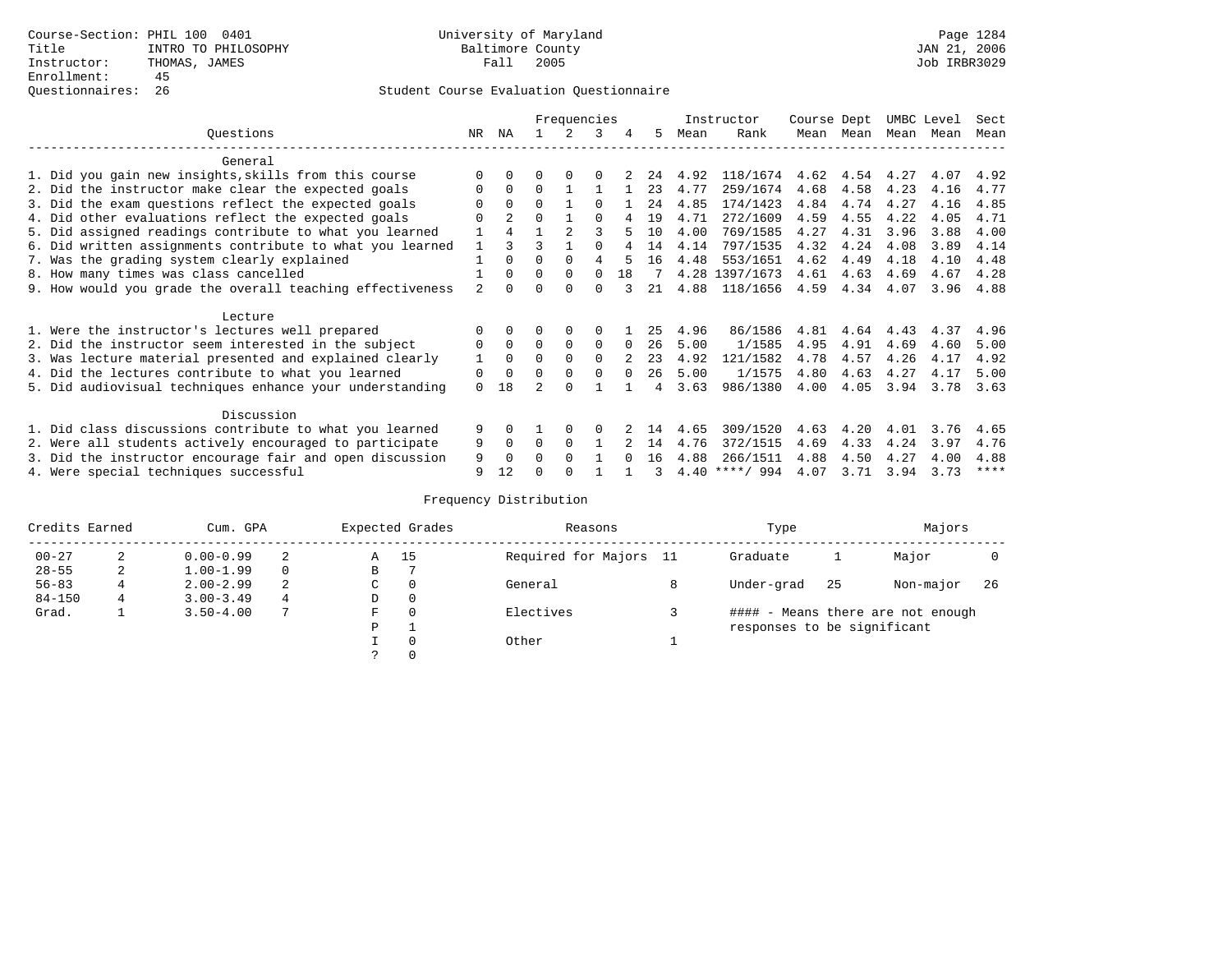|                                                                    |                  | Frequencies    |                          |                | Instructor                 |                | Course Dept UMBC Level |        |                    |      | Sect    |                     |      |       |
|--------------------------------------------------------------------|------------------|----------------|--------------------------|----------------|----------------------------|----------------|------------------------|--------|--------------------|------|---------|---------------------|------|-------|
| Questions                                                          | NR NA            |                | $\mathbf{1}$             | 2              | 3                          | 4              |                        | 5 Mean | Rank               |      |         | Mean Mean Mean Mean |      | Mean  |
|                                                                    |                  |                |                          |                |                            |                |                        |        |                    |      |         |                     |      |       |
| General                                                            |                  |                |                          |                |                            |                |                        |        |                    |      |         |                     |      |       |
| 1. Did you gain new insights, skills from this course              | 0                | 0              | O                        | 3              | 2                          | 8              | 20                     | 4.36   | 817/1674           | 4.62 | 4.54    | 4.27                | 4.07 | 4.36  |
| 2. Did the instructor make clear the expected goals                | $\Omega$         | $\Omega$       | $\Omega$                 | $\overline{a}$ | $\overline{2}$             | 10             | 19                     | 4.39   | 750/1674           | 4.68 | 4.58    | 4.23                | 4.16 | 4.39  |
| 3. Did the exam questions reflect the expected goals               | $\Omega$         | $\Omega$       | $\Omega$                 | $\Omega$       | 1                          | 3              | 29                     | 4.85   | 174/1423           | 4.84 | 4.74    | 4.27                | 4.16 | 4.85  |
| 4. Did other evaluations reflect the expected goals                | 0                | 7              | $\mathbf{1}$             | $\Omega$       | $\Omega$                   | 12             | 13                     | 4.38   | 673/1609           | 4.59 | 4.55    | 4.22                | 4.05 | 4.38  |
| 5. Did assigned readings contribute to what you learned            | 0                | $\mathbf 0$    | $\Omega$                 | 0              | $\overline{c}$             | $\overline{4}$ | 27                     | 4.76   | 167/1585           | 4.27 | 4.31    | 3.96                | 3.88 | 4.76  |
| 6. Did written assignments contribute to what you learned          | 0                | 5              | $\mathbf{1}$             | $\mathbf{1}$   | 7                          | 11             | 8                      |        | 3.86 1066/1535     | 4.32 | 4.24    | 4.08                | 3.89 | 3.86  |
| 7. Was the grading system clearly explained                        | $\mathbf 0$      | $\Omega$       | $\Omega$                 | 0              | $\overline{4}$             | $\overline{4}$ | 25                     | 4.64   | 361/1651           | 4.62 | 4.49    | 4.18                | 4.10 | 4.64  |
| 8. How many times was class cancelled                              | $\mathbf 0$<br>7 | 0<br>$\Omega$  | $\mathbf{0}$<br>$\Omega$ | 0<br>$\Omega$  | $\Omega$<br>$\overline{a}$ | $\mathbf{1}$   | 32                     | 4.97   | 283/1673           | 4.61 | 4.63    | 4.69                | 4.67 | 4.97  |
| 9. How would you grade the overall teaching effectiveness          |                  |                |                          |                |                            | 12             | 12                     | 4.38   | 548/1656           | 4.59 | 4.34    | 4.07                | 3.96 | 4.38  |
| Lecture                                                            |                  |                |                          |                |                            |                |                        |        |                    |      |         |                     |      |       |
| 1. Were the instructor's lectures well prepared                    | 1                | $\Omega$       | $\Omega$                 | $\Omega$       | 1                          | 4              | 27                     | 4.81   | 371/1586           | 4.81 | 4.64    | 4.43                | 4.37 | 4.81  |
| 2. Did the instructor seem interested in the subject               | 1                | 0              | $\Omega$                 | $\Omega$       | $\mathsf 0$                | $\overline{a}$ | 30                     | 4.94   | 397/1585           | 4.95 | 4.91    | 4.69                | 4.60 | 4.94  |
| 3. Was lecture material presented and explained clearly            | 1                | 0              | $\mathbf 0$              | 0              | $\mathbf{1}$               | 9              | 22                     | 4.66   | 452/1582           | 4.78 | 4.57    | 4.26                | 4.17 | 4.66  |
| 4. Did the lectures contribute to what you learned                 | 1                | $\mathbf 0$    | $\mathbf 1$              | 0              | $\mathbf{1}$               | 3              | 27                     | 4.72   | 423/1575           | 4.80 | 4.63    | 4.27                | 4.17 | 4.72  |
| 5. Did audiovisual techniques enhance your understanding           | $\mathbf{1}$     | 13             | 3                        | $\mathbf{1}$   | 3                          | 8              | 4                      |        | 3.47 1053/1380     | 4.00 | 4.05    | 3.94                | 3.78 | 3.47  |
|                                                                    |                  |                |                          |                |                            |                |                        |        |                    |      |         |                     |      |       |
| Discussion                                                         |                  |                |                          |                |                            |                |                        |        |                    |      |         |                     |      |       |
| 1. Did class discussions contribute to what you learned            | 8                | 0              | 0                        | 1              | 2                          | 2              | 20                     | 4.64   | 309/1520           | 4.63 | 4.20    | 4.01                | 3.76 | 4.64  |
| 2. Were all students actively encouraged to participate            | 8                | $\Omega$       | $\Omega$                 | $\Omega$       | $\mathbf{1}$               | 5              | 19                     | 4.72   | 432/1515           | 4.69 | 4.33    | 4.24                | 3.97 | 4.72  |
| 3. Did the instructor encourage fair and open discussion           | 8                | $\mathbf 0$    | $\mathbf 0$              | $\mathsf 0$    | $\mathsf 0$                | $\mathbf{1}$   | 24                     | 4.96   | 98/1511            | 4.88 | 4.50    | 4.27                | 4.00 | 4.96  |
| 4. Were special techniques successful                              | 8                | 18             | $\mathbf 0$              | 2              | $\mathbf 0$                | 3              | 2                      |        | $3.71$ ****/ 994   | 4.07 | 3.71    | 3.94                | 3.73 | $***$ |
|                                                                    |                  |                |                          |                |                            |                |                        |        |                    |      |         |                     |      |       |
| Laboratory                                                         |                  |                |                          |                |                            |                |                        |        |                    |      |         |                     |      |       |
| 1. Did the lab increase understanding of the material              | 29               | 2              | $\Omega$                 | 1              | $\mathbf 0$                | 0              | 1                      |        | $3.50$ ****/ 265   | **** |         | 4.23                | 3.97 | ****  |
| 2. Were you provided with adequate background information          | 31               | 0              | $\mathbf{0}$             | 1              | $\Omega$                   | $\Omega$       | 1                      | 3.50   | ****/ 278          | **** | ****    | 4.19                | 3.97 | ****  |
| 3. Were necessary materials available for lab activities           | 30               | $\mathbf{1}$   | $\mathbf 0$              | $\mathbf 0$    | $\mathbf{1}$               | $\Omega$       | $\mathbf{1}$           | 4.00   | ****/ 260          | **** | $***$ * | 4.46                | 4.41 | ****  |
| 4. Did the lab instructor provide assistance                       | 30               | $\mathbf{1}$   | $\Omega$                 | $\mathbf{1}$   | $\Omega$                   | $\Omega$       | $\mathbf{1}$           | 3.50   | ****/ 259          | **** | $***$ * | 4.33                | 4.19 | ****  |
| 5. Were requirements for lab reports clearly specified             | 30               | $\overline{a}$ | $\mathbf 0$              | $\mathbf 0$    | $\mathbf{1}$               | $\mathbf 0$    | $\mathbf 0$            |        | $3.00$ ****/ 233   | **** | ****    | 4.20                | 4.00 | ****  |
|                                                                    |                  |                |                          |                |                            |                |                        |        |                    |      |         |                     |      |       |
| Seminar<br>1. Were assigned topics relevant to the announced theme | 30               | 2              | $\mathbf 0$              | $\mathbf 0$    | 1                          | $\Omega$       | 0                      | 3.00   | ****/ 103          | **** | ****    | 4.41                | 4.33 | ****  |
| 2. Was the instructor available for individual attention           | 30               | 2              | $\mathbf 0$              | $\mathbf{1}$   | $\mathbf 0$                | $\mathbf 0$    | $\Omega$               | 2.00   | $***/101$          | **** | ****    | 4.48                | 4.18 | ****  |
| 3. Did research projects contribute to what you learned            | 30               | $\overline{2}$ | $\mathbf 0$              | $\mathbf 0$    | $\mathbf{1}$               | $\Omega$       | $\Omega$               | 3.00   | $***/$<br>95       | **** | ****    | 4.31                | 3.99 | ****  |
| 4. Did presentations contribute to what you learned                | 30               | 2              | $\mathbf 0$              | $\mathbf 0$    | $\mathbf{1}$               | $\Omega$       | $\Omega$               | 3.00   | $***/$<br>99       | **** | ****    | 4.39                | 4.10 | $***$ |
| 5. Were criteria for grading made clear                            | 30               | 2              | $\Omega$                 | $\Omega$       | $\mathbf{1}$               | $\Omega$       | $\Omega$               |        | $3.00$ ****/<br>97 | **** | ****    | 4.14                | 3.69 | $***$ |
|                                                                    |                  |                |                          |                |                            |                |                        |        |                    |      |         |                     |      |       |
| Field Work                                                         |                  |                |                          |                |                            |                |                        |        |                    |      |         |                     |      |       |
| 1. Did field experience contribute to what you learned             | 32               | 0              | 0                        | 0              | 1                          | 0              | 0                      |        | $3.00$ ****/<br>76 | **** |         | 3.98                | 3.32 | ****  |
| 2. Did you clearly understand your evaluation criteria             | 32               | $\Omega$       | $\mathbf 0$              | $\mathbf 0$    | $\mathbf{1}$               | $\Omega$       | $\Omega$               | 3.00   | 77<br>$***$ /      | **** | ****    | 3.93                | 3.42 | ****  |
| 3. Was the instructor available for consultation                   | 31               | $\mathbf 0$    | $\mathbf{0}$             | $\mathbf 0$    | $\mathbf{1}$               | $\Omega$       | $\mathbf{1}$           |        | 53<br>$4.00$ ****/ | **** | ****    | 4.45                | 4.34 | ****  |
| 4. To what degree could you discuss your evaluations               | 31               | $\mathbf{1}$   | $\mathbf 0$              | $\mathbf 0$    | $\mathbf{1}$               | $\mathbf 0$    | 0                      | 3.00   | $***$ /<br>48      |      | ****    | 4.12                | 4.00 | ****  |
| 5. Did conferences help you carry out field activities             | 32               | $\Omega$       | $\Omega$                 | $\Omega$       | $\Omega$                   | $\mathbf{1}$   | $\Omega$               |        | $4.00$ ****/<br>49 | **** | ****    | 4.27                | 4.30 | ****  |
|                                                                    |                  |                |                          |                |                            |                |                        |        |                    |      |         |                     |      |       |
| Self Paced                                                         |                  |                |                          |                |                            |                |                        |        |                    |      |         |                     |      |       |
| 1. Did self-paced system contribute to what you learned            | 32               | 0              | 0                        | 0              | $\mathbf{1}$               | 0              | 0                      |        | $3.00$ ****/<br>61 |      |         | 4.09                | 3.87 | ****  |
| 2. Did study questions make clear the expected goal                | 32               | 0              | $\mathbf{0}$             | $\mathbf 0$    | $\mathbf{1}$               | $\mathbf 0$    | 0                      | 3.00   | 52<br>$***/$       | **** | ****    | 4.26                | 3.91 | ****  |
| 3. Were your contacts with the instructor helpful                  | 32               | $\Omega$       | $\mathbf 0$              | $\mathbf 0$    | $\mathbf 0$                | 1              | $\Omega$               | 4.00   | $***/$<br>50       | **** | ****    | 4.44                | 4.39 | ****  |
| 4. Was the feedback/tutoring by proctors helpful                   | 32               | $\Omega$       | $\mathbf{0}$             | 0              | $\mathbf{1}$               | $\Omega$       | $\Omega$               | 3.00   | 35<br>$***/$       | **** | ****    | 4.36                | 3.92 | ****  |
| 5. Were there enough proctors for all the students                 | 32               | $\Omega$       | $\Omega$                 | $\mathbf{1}$   | $\Omega$                   | $\Omega$       | $\Omega$               |        | $2.00$ ****/<br>31 | **** |         | 4.34                | 3.88 | $***$ |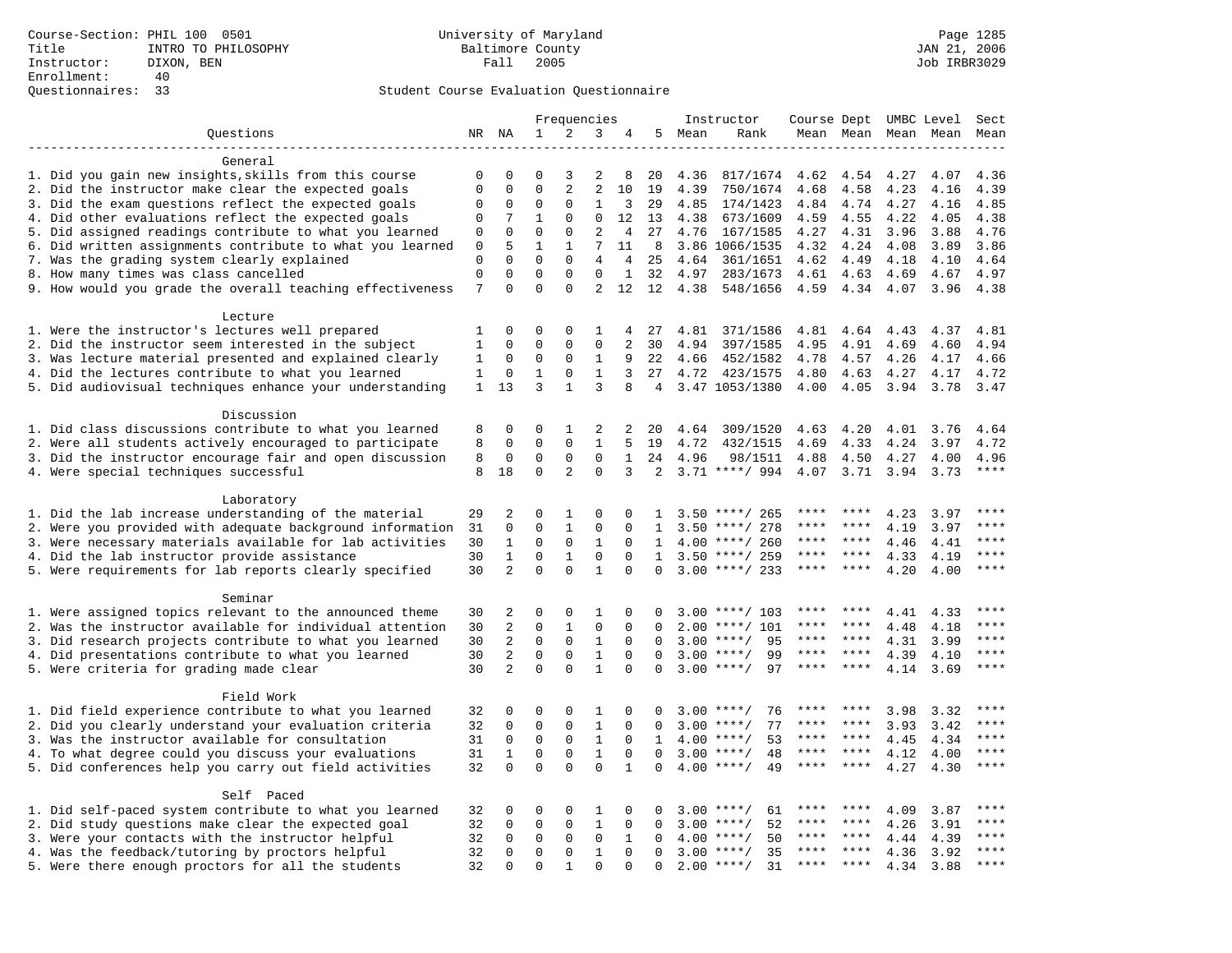| Course-Section: PHIL 100 0501 |                     | University of Maryland                  | Page 1285    |
|-------------------------------|---------------------|-----------------------------------------|--------------|
| Title                         | INTRO TO PHILOSOPHY | Baltimore County                        | JAN 21, 2006 |
| Instructor:                   | DIXON, BEN          | 2005<br>Fall                            | Job IRBR3029 |
| Enrollment:                   | 40                  |                                         |              |
| Ouestionnaires: 33            |                     | Student Course Evaluation Ouestionnaire |              |

# University of Maryland Page 1285<br>Baltimore County Band Page 1285

| Credits Earned |   | Cum. GPA      |          |   | Expected Grades | Reasons                | Type                        | Majors |                                   |    |
|----------------|---|---------------|----------|---|-----------------|------------------------|-----------------------------|--------|-----------------------------------|----|
| $00 - 27$      |   | $0.00 - 0.99$ |          | Α | 22              | Required for Majors 16 | Graduate                    | 0      | Major                             |    |
| $28 - 55$      | 9 | $1.00 - 1.99$ | $\Omega$ | B | 8               |                        |                             |        |                                   |    |
| $56 - 83$      |   | $2.00 - 2.99$ | 6        | C | $\Omega$        | General                | Under-grad                  | 33     | Non-major                         | 33 |
| $84 - 150$     |   | $3.00 - 3.49$ | 7        | D | $\Omega$        |                        |                             |        |                                   |    |
| Grad.          |   | $3.50 - 4.00$ |          | F | $\Omega$        | Electives              |                             |        | #### - Means there are not enough |    |
|                |   |               |          | Ρ | 0               |                        | responses to be significant |        |                                   |    |
|                |   |               |          |   | $\Omega$        | Other                  |                             |        |                                   |    |
|                |   |               |          |   | $\Omega$        |                        |                             |        |                                   |    |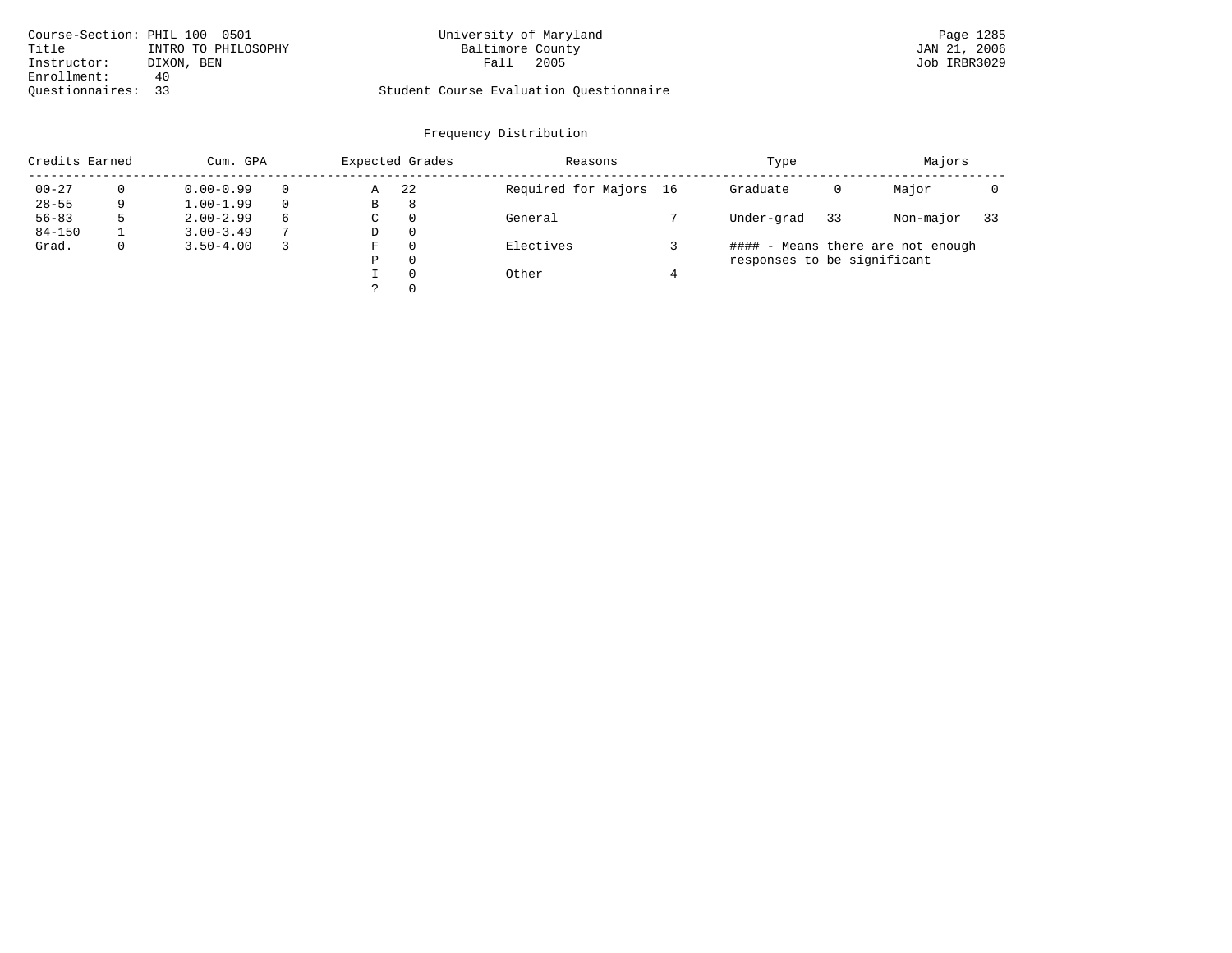|                                                                                                         |                |                | Frequencies  |                         |                | Instructor  |                |              | Course Dept UMBC Level |              | Sect         |              |                     |              |
|---------------------------------------------------------------------------------------------------------|----------------|----------------|--------------|-------------------------|----------------|-------------|----------------|--------------|------------------------|--------------|--------------|--------------|---------------------|--------------|
| Questions                                                                                               |                | NR NA          | $\mathbf 1$  | 2                       | 3              | 4           | 5              | Mean         | Rank                   |              |              |              | Mean Mean Mean Mean | Mean         |
|                                                                                                         |                |                |              |                         |                |             |                |              |                        |              |              |              |                     |              |
| General                                                                                                 |                |                |              |                         |                |             |                |              |                        |              |              |              |                     |              |
| 1. Did you gain new insights, skills from this course                                                   | $\mathbf 0$    | 0              | $\mathbf 0$  | $\Omega$                | 2              | 9           | 14             | 4.48         | 639/1674               | 4.62         | 4.54         | 4.27         | 4.07                | 4.48         |
| 2. Did the instructor make clear the expected goals                                                     | $\mathbf 0$    | $\mathbf 0$    | $\mathbf{0}$ | $\mathbf 0$             | 3              | 9           | 13             | 4.40         | 737/1674               | 4.68         | 4.58         | 4.23         | 4.16                | 4.40         |
| 3. Did the exam questions reflect the expected goals                                                    | $\mathbf 0$    | 14             | $\mathbf 0$  | $\Omega$                | $\Omega$       | 1           | 10             | 4.91         | 132/1423               | 4.84         | 4.74         | 4.27         | 4.16                | 4.91         |
| 4. Did other evaluations reflect the expected goals                                                     | $\mathbf 0$    | $\mathbf 0$    | $\mathbf{0}$ | $\mathbf 0$             | $\mathbf{1}$   | 8           | 16             | 4.60         | 374/1609               | 4.59         | 4.55         | 4.22         | 4.05                | 4.60         |
| 5. Did assigned readings contribute to what you learned                                                 | $\mathbf 0$    | $\mathbf 0$    | $\mathbf{0}$ | $\mathbf 0$             | 5              | 6           | 14             | 4.36         | 452/1585               | 4.27         | 4.31         | 3.96         | 3.88                | 4.36         |
| 6. Did written assignments contribute to what you learned                                               | 1              | 1              | $\mathbf{0}$ | 0                       | 2              | 6           | 15             | 4.57         | 319/1535               | 4.32         | 4.24         | 4.08         | 3.89                | 4.57         |
| 7. Was the grading system clearly explained                                                             | $\mathbf 0$    | $\Omega$       | $\Omega$     | $\mathbf{1}$            | 4              | 3           | 17             | 4.44         | 613/1651               | 4.62         | 4.49         | 4.18         | 4.10                | 4.44         |
| 8. How many times was class cancelled                                                                   | $\mathbf 0$    | $\mathbf 0$    | $\mathbf{0}$ | $\mathbf 0$             | $\Omega$       | 2           | 23             | 4.92         | 565/1673               | 4.61         | 4.63         | 4.69         | 4.67                | 4.92         |
| 9. How would you grade the overall teaching effectiveness                                               | $\overline{4}$ | $\Omega$       | $\Omega$     | $\Omega$                | $\overline{a}$ | 8           | 11             | 4.43         | 493/1656               | 4.59         | 4.34         | 4.07         | 3.96                | 4.43         |
|                                                                                                         |                |                |              |                         |                |             |                |              |                        |              |              |              |                     |              |
| Lecture                                                                                                 |                | 0              | $\mathbf 0$  | $\mathbf 0$             | 2              |             |                |              |                        |              |              |              |                     |              |
| 1. Were the instructor's lectures well prepared<br>2. Did the instructor seem interested in the subject | 1<br>2         | 0              | $\mathbf{0}$ | $\mathbf 0$             | $\mathbf 0$    | 6<br>3      | 16<br>20       | 4.58<br>4.87 | 774/1586<br>664/1585   | 4.81<br>4.95 | 4.64<br>4.91 | 4.43<br>4.69 | 4.37<br>4.60        | 4.58<br>4.87 |
| 3. Was lecture material presented and explained clearly                                                 | 1              | 0              | 0            | 1                       | $\mathbf 0$    | 5           | 18             | 4.67         | 438/1582               | 4.78         | 4.57         | 4.26         | 4.17                | 4.67         |
| 4. Did the lectures contribute to what you learned                                                      | 1              | $\Omega$       | $\Omega$     | $\Omega$                | 2              | 3           | 19             | 4.71         | 440/1575               | 4.80         | 4.63         | 4.27         | 4.17                | 4.71         |
| 5. Did audiovisual techniques enhance your understanding                                                | $\overline{a}$ | $\overline{a}$ | $\mathbf 0$  | $\mathbf 0$             | $\overline{2}$ | 10          | 9              | 4.33         | 426/1380               | 4.00         | 4.05         | 3.94         | 3.78                | 4.33         |
|                                                                                                         |                |                |              |                         |                |             |                |              |                        |              |              |              |                     |              |
| Discussion                                                                                              |                |                |              |                         |                |             |                |              |                        |              |              |              |                     |              |
| 1. Did class discussions contribute to what you learned                                                 | 9              | 0              | $\mathbf 0$  | $\Omega$                | 1              | 6           | 9              | 4.50         | 397/1520               | 4.63         | 4.20         | 4.01         | 3.76                | 4.50         |
| 2. Were all students actively encouraged to participate                                                 | 9              | $\mathbf 0$    | $\mathbf 0$  | $\mathbf 0$             | $\overline{2}$ | 5           | 9              | 4.44         | 720/1515               | 4.69         | 4.33         | 4.24         | 3.97                | 4.44         |
| 3. Did the instructor encourage fair and open discussion                                                | 10             | $\mathbf 0$    | $\mathbf{0}$ | $\mathbf 0$             | $\mathbf{1}$   | 3           | 11             | 4.67         | 507/1511               | 4.88         | 4.50         | 4.27         | 4.00                | 4.67         |
| 4. Were special techniques successful                                                                   | 9              | 10             | $\mathbf{1}$ | $\mathbf{1}$            | $\Omega$       | $\Omega$    | $\overline{4}$ |              | $3.83$ ****/ 994       | 4.07         | 3.71         | 3.94         | 3.73                | $***$        |
|                                                                                                         |                |                |              |                         |                |             |                |              |                        |              |              |              |                     |              |
| Laboratory                                                                                              |                |                |              |                         |                |             |                |              |                        |              |              |              |                     |              |
| 1. Did the lab increase understanding of the material                                                   | 23             | 1              | $\mathbf 0$  | $\mathbf 0$             | $\mathbf 0$    | 0           | -1.            |              | $5.00$ ****/ 265       |              |              | 4.23         | 3.97                |              |
| 2. Were you provided with adequate background information                                               | 24             | $\mathbf 0$    | $\mathbf{0}$ | $\mathbf 0$             | $\mathbf{0}$   | $\Omega$    | 1              | 5.00         | ****/ 278              | ****         | ****         | 4.19         | 3.97                | ****         |
| 3. Were necessary materials available for lab activities                                                | 24             | $\mathbf 0$    | $\mathbf{0}$ | $\mathbf 0$             | $\mathbf{0}$   | $\Omega$    | 1              | 5.00         | ****/ 260              | ****         | ****         | 4.46         | 4.41                | $***$ * * *  |
| 4. Did the lab instructor provide assistance                                                            | 24             | $\mathbf 0$    | $\mathbf{0}$ | $\mathbf 0$             | $\mathbf 0$    | $\mathbf 0$ | 1              | 5.00         | ****/ 259              | ****         | ****         | 4.33         | 4.19                | ****         |
| 5. Were requirements for lab reports clearly specified                                                  | 24             | $\mathbf 0$    | $\mathbf{0}$ | $\Omega$                | $\mathbf 0$    | $\Omega$    | $\mathbf{1}$   | 5.00         | ****/ 233              | ****         | ****         | 4.20         | 4.00                | $* * * *$    |
|                                                                                                         |                |                |              |                         |                |             |                |              |                        |              |              |              |                     |              |
| Seminar                                                                                                 |                |                |              |                         |                |             |                |              |                        |              |              |              |                     |              |
| 1. Were assigned topics relevant to the announced theme                                                 | 24             | 0              | $\mathbf{0}$ | $\mathbf 0$             | $\mathbf 0$    | 0           | -1             | 5.00         | ****/ 103              | ****         | ****         | 4.41         | 4.33                | ****         |
| 2. Was the instructor available for individual attention                                                | 24             | 0              | $\mathbf 0$  | $\mathbf 0$             | $\mathbf{0}$   | $\Omega$    | 1              | 5.00         | $***/101$              | ****         | ****         | 4.48         | 4.18                | $***$        |
| 3. Did research projects contribute to what you learned                                                 | 24             | $\mathbf 0$    | $\mathbf 0$  | $\mathsf 0$             | $\mathsf 0$    | $\mathbf 0$ | 1              | 5.00         | $***$ /<br>95          | ****         | ****         | 4.31         | 3.99                | ****         |
| 4. Did presentations contribute to what you learned                                                     | 24             | $\mathbf 0$    | $\mathbf{0}$ | $\mathbf 0$             | $\mathbf{0}$   | $\Omega$    | 1              | 5.00         | $***$ /<br>99          | $***$ * * *  | ****         | 4.39         | 4.10                | $***$        |
| 5. Were criteria for grading made clear                                                                 | 24             | $\mathbf 0$    | $\mathbf{0}$ | $\Omega$                | $\Omega$       | $\Omega$    | 1              |              | $5.00$ ****/<br>97     | ****         | ****         | 4.14         | 3.69                | ****         |
|                                                                                                         |                |                |              |                         |                |             |                |              |                        |              |              |              |                     |              |
| Field Work                                                                                              |                |                |              |                         |                |             |                |              |                        |              |              |              |                     |              |
| 1. Did field experience contribute to what you learned                                                  | 24             | 0              | $\mathbf 0$  | $\mathbf 0$             | 0              | $\Omega$    | -1.            | 5.00         | $***$ /<br>76          |              |              | 3.98         | 3.32                | * * * *      |
| 2. Did you clearly understand your evaluation criteria                                                  | 24             | $\Omega$       | $\mathbf 0$  | $\Omega$                | $\Omega$       | $\Omega$    | $\mathbf{1}$   | 5.00         | 77<br>$***$ /          | ****         | ****         | 3.93         | 3.42                | $***$        |
| 3. Was the instructor available for consultation                                                        | 24             | $\mathbf 0$    | $\mathsf 0$  | $\mathsf 0$             | $\mathsf 0$    | 0           | 1              | 5.00         | $***/$<br>53           | ****         | $***$        | 4.45         | 4.34                | $***$        |
| 4. To what degree could you discuss your evaluations                                                    | 24             | $\mathbf 0$    | $\mathbf 0$  | $\mathbf 0$             | $\mathbf 0$    | 0           | 1              | 5.00         | $***$ /<br>48          | $***$ * * *  | $***$        | 4.12         | 4.00                | $***$        |
| 5. Did conferences help you carry out field activities                                                  | 24             | $\Omega$       | $\Omega$     | $\Omega$                | $\Omega$       | $\Omega$    | $\mathbf{1}$   | 5.00         | $***$ /<br>49          | ****         | ****         | 4.27         | 4.30                | $***$        |
|                                                                                                         |                |                |              |                         |                |             |                |              |                        |              |              |              |                     |              |
| Self Paced                                                                                              |                |                |              |                         |                |             |                |              | **** /                 | ****         | ****         |              |                     | $***$        |
| 1. Did self-paced system contribute to what you learned                                                 | 24             | 0              | $\mathbf{0}$ | $\mathbf 0$             | $\mathbf{0}$   | $\Omega$    | 1              | 5.00         | 61                     | ****         | $* * * *$    | 4.09         | 3.87                | ****         |
| 2. Did study questions make clear the expected goal                                                     | 24             | $\mathbf 0$    | $\mathbf 0$  | $\mathbf 0$             | $\mathbf{0}$   | $\mathbf 0$ | 1              | 5.00         | $***/$<br>52           | ****         | ****         | 4.26         | 3.91                | ****         |
| 3. Were your contacts with the instructor helpful                                                       | 24             | 0              | $\mathbf 0$  | $\mathbf 0$             | $\mathbf 0$    | 0           | 1              | 5.00         | 50<br>$***/$           |              |              | 4.44         | 4.39                | ****         |
| 4. Was the feedback/tutoring by proctors helpful                                                        | 24             | 0              | $\mathbf 0$  | $\mathbf 0$<br>$\Omega$ | $\mathbf{0}$   | $\Omega$    | 1              | 5.00         | $***/$<br>35           | $***$ * * *  | $***$        | 4.36         | 3.92                | ****         |
| 5. Were there enough proctors for all the students                                                      | 24             | 0              | $\mathbf{0}$ |                         | $\Omega$       |             | 1              |              | $5.00$ ****/<br>31     |              |              | 4.34         | 3.88                |              |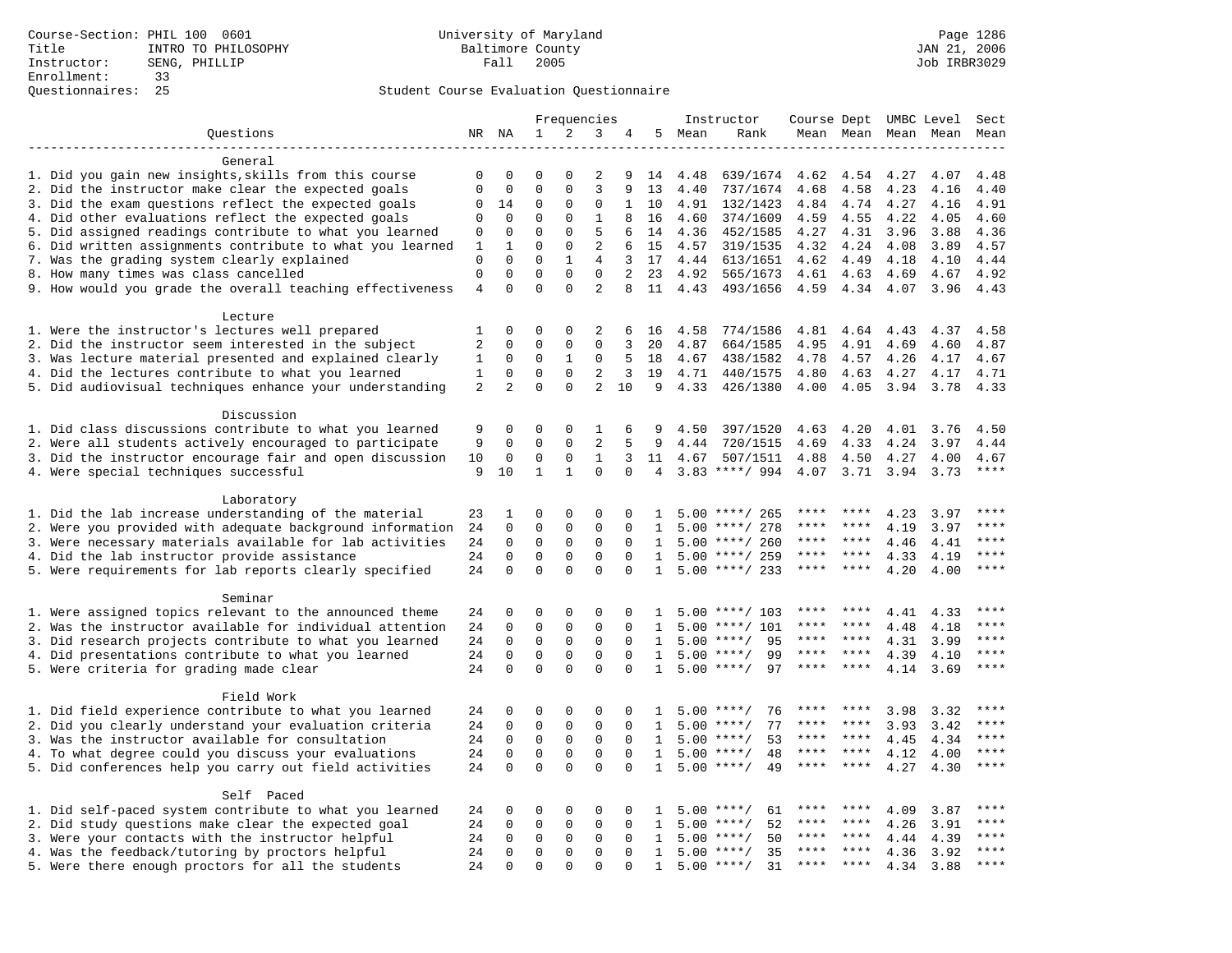| Course-Section: PHIL 100 0601 |                     | University of Maryland                  |
|-------------------------------|---------------------|-----------------------------------------|
| Title                         | INTRO TO PHILOSOPHY | Baltimore County                        |
| Instructor:                   | SENG, PHILLIP       | Fall 2005                               |
| Enrollment:                   | - ર ર               |                                         |
| Ouestionnaires: 25            |                     | Student Course Evaluation Questionnaire |

# sity of Maryland Instructor: T<br>Fall 2005

| Credits Earned |   | Cum. GPA      |          |   | Expected Grades | Reasons                |        | Type                        | Majors |                                   |     |
|----------------|---|---------------|----------|---|-----------------|------------------------|--------|-----------------------------|--------|-----------------------------------|-----|
| $00 - 27$      |   | $0.00 - 0.99$ |          | Α | 16              | Required for Majors 15 |        | Graduate                    | 0      | Major                             |     |
| $28 - 55$      |   | $1.00 - 1.99$ | $\Omega$ | B |                 |                        |        |                             |        |                                   |     |
| $56 - 83$      |   | $2.00 - 2.99$ | 8        | C |                 | General                |        | Under-grad                  | 25     | Non-major                         | -25 |
| $84 - 150$     | 2 | $3.00 - 3.49$ | 5        | D | $\Omega$        |                        |        |                             |        |                                   |     |
| Grad.          |   | $3.50 - 4.00$ | 2        | F | $\Omega$        | Electives              |        |                             |        | #### - Means there are not enough |     |
|                |   |               |          | P |                 |                        |        | responses to be significant |        |                                   |     |
|                |   |               |          |   | $\Omega$        | Other                  | $\sim$ |                             |        |                                   |     |
|                |   |               |          |   | $\Omega$        |                        |        |                             |        |                                   |     |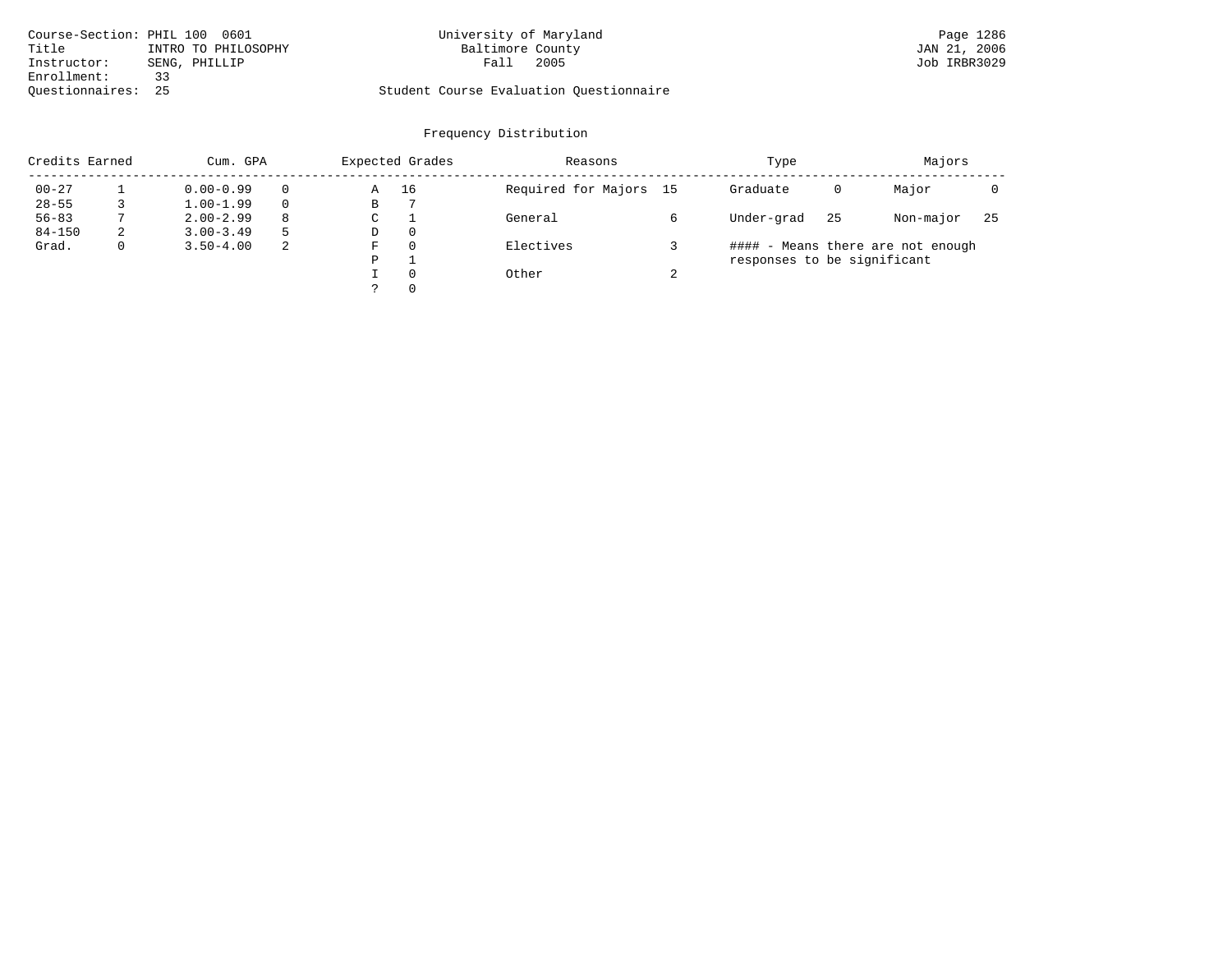|                                                           |                |             |              | Frequencies  |                |              |                |        | Instructor              | Course Dept UMBC Level |                |      |                          | Sect        |
|-----------------------------------------------------------|----------------|-------------|--------------|--------------|----------------|--------------|----------------|--------|-------------------------|------------------------|----------------|------|--------------------------|-------------|
| Ouestions                                                 |                | NR NA       | $\mathbf{1}$ | 2            | 3              | 4            | 5              | Mean   | Rank                    |                        |                |      | Mean Mean Mean Mean Mean |             |
|                                                           |                |             |              |              |                |              |                |        |                         |                        |                |      |                          |             |
| General                                                   |                |             |              |              |                |              |                |        |                         |                        |                |      |                          |             |
| 1. Did you gain new insights, skills from this course     | $\Omega$       | $\Omega$    | $\Omega$     |              |                | 9            | 9              | 4.35   | 829/1674 4.62 4.54 4.27 |                        |                |      | 4.07                     | 4.35        |
| 2. Did the instructor make clear the expected goals       | 0              | 0           | $\Omega$     | $\mathbf{0}$ | 0              |              | 19             | 4.95   | 83/1674                 | 4.68                   | 4.58           | 4.23 | 4.16                     | 4.95        |
| 3. Did the exam questions reflect the expected goals      | 1              | 9           | $\Omega$     | $\Omega$     | $\mathbf{1}$   | $\mathbf{1}$ | 8              | 4.70   | 335/1423                | 4.84                   | 4.74           | 4.27 | 4.16                     | 4.70        |
| 4. Did other evaluations reflect the expected goals       | 0              | $\mathbf 0$ | $\mathbf 0$  | $\Omega$     | $\overline{2}$ |              | 14             | 4.60   | 374/1609                | 4.59                   | 4.55           | 4.22 | 4.05                     | 4.60        |
| 5. Did assigned readings contribute to what you learned   | 0              | $\Omega$    | $\Omega$     | $\Omega$     | $\mathbf{1}$   |              | 17             | 4.80   | 136/1585                | 4.27                   | 4.31           | 3.96 | 3.88                     | 4.80        |
| 6. Did written assignments contribute to what you learned | 0              | $\Omega$    | $\Omega$     | $\Omega$     | $\Omega$       |              | 15             | 4.75   | 169/1535                | 4.32                   | 4.24           | 4.08 | 3.89                     | 4.75        |
| 7. Was the grading system clearly explained               | $\mathbf 0$    | $\Omega$    | $\Omega$     | $\Omega$     | $\Omega$       |              | 4 16           |        | 4.80 175/1651           | 4.62                   | 4.49           | 4.18 | 4.10                     | 4.80        |
| 8. How many times was class cancelled                     | 0              | $\mathbf 0$ | $\mathbf 0$  | $\mathbf{0}$ | $\mathbf 0$    |              |                |        | 14 4.70 1040/1673       | 4.61 4.63              |                | 4.69 | 4.67                     | 4.70        |
| 9. How would you grade the overall teaching effectiveness | $\overline{3}$ | $\Omega$    | $\Omega$     | $\Omega$     | $\mathbf{1}$   | 9            |                | 7 4.35 | 588/1656 4.59 4.34 4.07 |                        |                |      | 3.96 4.35                |             |
| Lecture                                                   |                |             |              |              |                |              |                |        |                         |                        |                |      |                          |             |
| 1. Were the instructor's lectures well prepared           | 0              | 0           | 0            | 0            | 1              |              | 2 17           | 4.80   | 389/1586                | 4.81                   | 4.64           | 4.43 | 4.37                     | 4.80        |
| 2. Did the instructor seem interested in the subject      | 0              | $\mathbf 0$ | 0            | $\Omega$     | $\Omega$       |              | 19             | 4.95   | 340/1585                | 4.95                   | 4.91           | 4.69 | 4.60                     | 4.95        |
| 3. Was lecture material presented and explained clearly   | $\mathbf 0$    | $\mathbf 0$ | $\mathbf 0$  | $\Omega$     | $\Omega$       | 5            | 15             | 4.75   | 313/1582                | 4.78                   | 4.57           | 4.26 | 4.17                     | 4.75        |
| 4. Did the lectures contribute to what you learned        | 0              | $\mathbf 0$ | $\mathbf 0$  | $\mathbf{0}$ | 2              |              | 14             | 4.60   | 579/1575                | 4.80                   | 4.63           | 4.27 | 4.17                     | 4.60        |
| 5. Did audiovisual techniques enhance your understanding  | $\mathbf 0$    | $\Omega$    | $\Omega$     |              | 3              |              | 8              | 4.15   | 576/1380                | 4.00                   | 4.05           | 3.94 | 3.78                     | 4.15        |
| Discussion                                                |                |             |              |              |                |              |                |        |                         |                        |                |      |                          |             |
| 1. Did class discussions contribute to what you learned   | 3              | 0           | $\Omega$     | 0            | 0              |              | 4 13           | 4.76   | 221/1520                | $4.63 \quad 4.20$      |                | 4.01 | 3.76                     | 4.76        |
| 2. Were all students actively encouraged to participate   | 3              | 0           | $\mathbf 0$  | $\mathbf{0}$ | 1              |              | 1 15           | 4.82   | 301/1515                | 4.69                   | 4.33           | 4.24 | 3.97                     | 4.82        |
| 3. Did the instructor encourage fair and open discussion  | 3              | $\mathbf 0$ | $\Omega$     | $\Omega$     | $\Omega$       | 1            | 16             |        | 4.94 146/1511           | 4.88                   | 4.50           | 4.27 | 4.00                     | 4.94        |
| 4. Were special techniques successful                     | 3              | 10          | $\Omega$     | $\mathbf{1}$ | $\overline{2}$ | $\Omega$     | $\overline{4}$ | 4.00   | 474/994                 |                        | 4.07 3.71 3.94 |      |                          | $3.73$ 4.00 |
| Laboratory                                                |                |             |              |              |                |              |                |        |                         |                        |                |      |                          |             |
| 1. Did the lab increase understanding of the material     | 19             | $\Omega$    | 0            | $\Omega$     | $\Omega$       |              | $\Omega$       |        | $4.00$ ****/ 265        |                        |                | 4.23 | 3.97                     |             |
| 2. Were you provided with adequate background information | 19             | $\Omega$    | $\Omega$     | $\Omega$     | $\Omega$       | $\Omega$     | $\mathbf{1}$   |        | $5.00$ ****/ 278        | ****                   | ****           | 4.19 | $3.97$ ****              |             |
| Seminar                                                   |                |             |              |              |                |              |                |        |                         |                        |                |      |                          |             |
| 1. Were assigned topics relevant to the announced theme   | 19             | $\Omega$    | 0            | $\Omega$     | $\Omega$       |              |                |        | $5.00$ ****/ 103        |                        |                | 4.41 | 4.33                     | ****        |
| 5. Were criteria for grading made clear                   | 19             | $\Omega$    | $\Omega$     | $\Omega$     | $\Omega$       | $\Omega$     | $\mathbf{1}$   |        | $5.00$ ****/<br>97      | ****                   |                | 4.14 | 3.69                     | $***$       |
| Field Work                                                |                |             |              |              |                |              |                |        |                         |                        |                |      |                          |             |
| 1. Did field experience contribute to what you learned    | 19             | 0           | 0            | 0            | 0              |              | $\Omega$       |        | $4.00$ ****/<br>76      | **** ****              |                | 3.98 | 3.32                     | ****        |
| 2. Did you clearly understand your evaluation criteria    | 19             | $\mathbf 0$ | $\mathbf 0$  | $\mathbf{0}$ | $\mathbf 0$    | $\mathbf{1}$ | $\Omega$       |        | $4.00$ ****/<br>77      | ****                   | ****           | 3.93 | 3.42                     | $***$       |
| 5. Did conferences help you carry out field activities    | 19             | $\Omega$    | $\Omega$     | $\Omega$     | $\Omega$       | $\mathbf{1}$ | $\Omega$       |        | $4.00$ ****/<br>49      | **** ****              |                | 4.27 | 4.30                     | ****        |
| Self Paced                                                |                |             |              |              |                |              |                |        |                         |                        |                |      |                          |             |
| 1. Did self-paced system contribute to what you learned   | 19             |             | $\Omega$     |              |                |              |                | 5.00   | 61<br>****/             |                        |                | 4.09 | 3.87                     |             |
| 3. Were your contacts with the instructor helpful         | 19             | $\Omega$    | $\Omega$     | $\Omega$     | $\Omega$       |              | $\Omega$       |        | $4.00$ ****/<br>50      | ****                   | ****           | 4.44 | 4.39                     | ****        |

| Credits Earned |              | Cum. GPA      |          |   | Expected Grades | Reasons             |    | Type                        |    |                                   |    |
|----------------|--------------|---------------|----------|---|-----------------|---------------------|----|-----------------------------|----|-----------------------------------|----|
| $00 - 27$      |              | $0.00 - 0.99$ |          | Α | 13              | Required for Majors | 10 | Graduate                    | 0  | Major                             |    |
| $28 - 55$      | 8            | $1.00 - 1.99$ | $\Omega$ | В | 5               |                     |    |                             |    |                                   |    |
| $56 - 83$      | 2            | $2.00 - 2.99$ | 2        | C | $\Omega$        | General             |    | Under-grad                  | 20 | Non-major                         | 20 |
| $84 - 150$     |              | $3.00 - 3.49$ | 4        | D | $\Omega$        |                     |    |                             |    |                                   |    |
| Grad.          | $\mathbf{0}$ | $3.50 - 4.00$ | 6        | F | $\Omega$        | Electives           |    |                             |    | #### - Means there are not enough |    |
|                |              |               |          | P | $\Omega$        |                     |    | responses to be significant |    |                                   |    |
|                |              |               |          |   | $\Omega$        | Other               |    |                             |    |                                   |    |
|                |              |               |          |   |                 |                     |    |                             |    |                                   |    |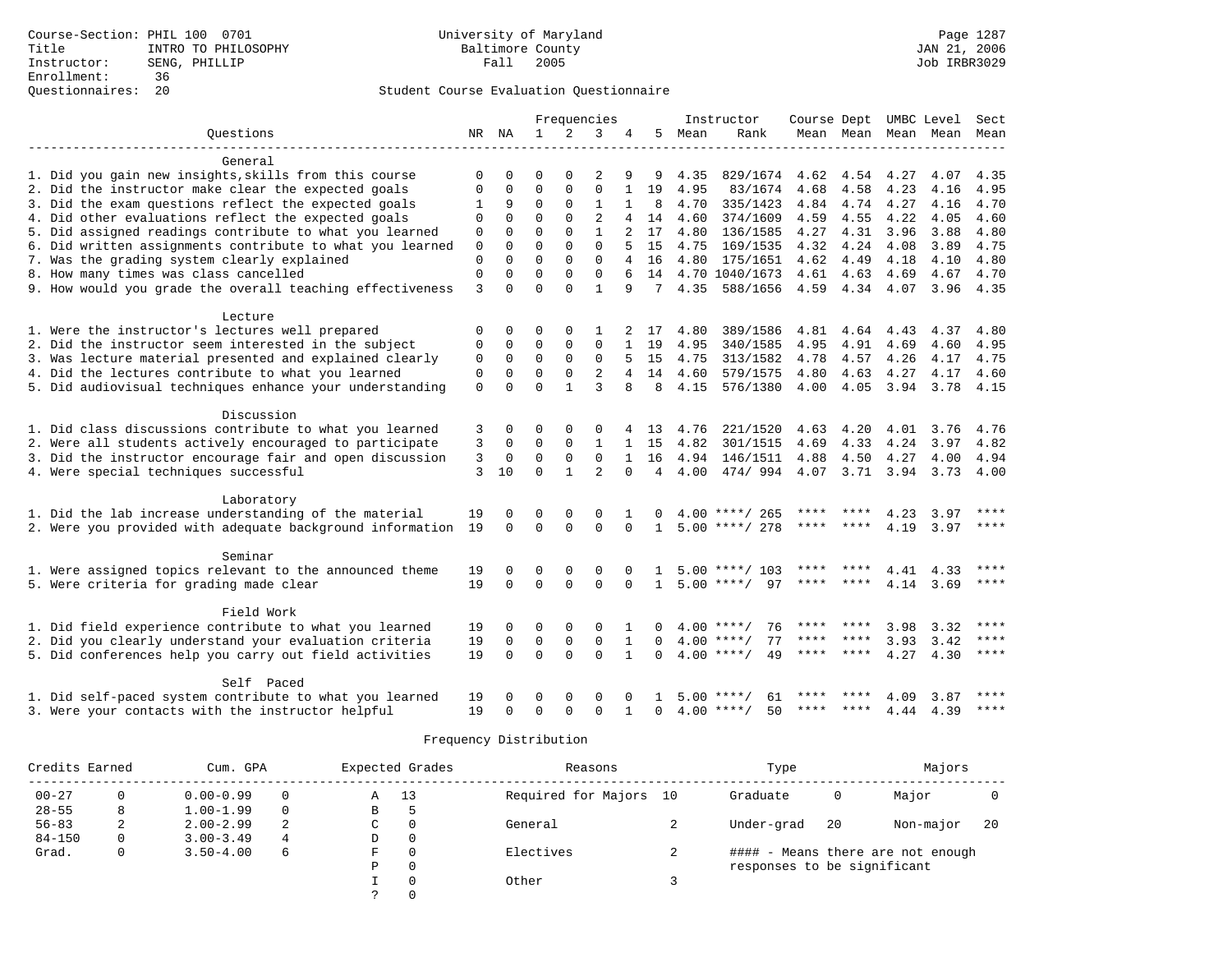# Questionnaires: 16 Student Course Evaluation Questionnaire

|                                                                                                | Frequencies    |                              |                             |                            |                   | Instructor           | Course Dept UMBC Level |              |                            |             | Sect        |                     |              |       |
|------------------------------------------------------------------------------------------------|----------------|------------------------------|-----------------------------|----------------------------|-------------------|----------------------|------------------------|--------------|----------------------------|-------------|-------------|---------------------|--------------|-------|
| Questions                                                                                      |                | NR NA                        | $\mathbf{1}$                | 2                          | 3                 | 4                    | 5                      | Mean         | Rank                       |             |             | Mean Mean Mean Mean |              | Mean  |
|                                                                                                |                |                              |                             |                            |                   |                      |                        |              |                            |             |             |                     |              |       |
| General                                                                                        |                |                              |                             |                            |                   |                      |                        |              |                            |             |             |                     |              |       |
| 1. Did you gain new insights, skills from this course                                          | $\mathbf 0$    | 0                            | 1                           | 1                          | 3                 | 6                    | 5                      |              | 3.81 1378/1674             | 3.98        | 4.54        | 4.27                | 4.07         | 3.81  |
| 2. Did the instructor make clear the expected goals                                            | $\mathbf 0$    | $\mathbf 0$                  | $\mathbf{0}$                | $\overline{2}$             | $\overline{2}$    | 7                    | 5                      |              | 3.94 1233/1674             | 4.29        | 4.58        | 4.23                | 4.16         | 3.94  |
| 3. Did the exam questions reflect the expected goals                                           | 0              | 0                            | 0                           | 1                          | 4                 | 3                    | 8                      | 4.13         | 943/1423                   | 4.41        | 4.74        | 4.27                | 4.16         | 4.13  |
| 4. Did other evaluations reflect the expected goals                                            | 0              | 10                           | $\mathbf 0$                 | $\mathbf 0$                | $\mathbf{1}$      | 3                    | 2                      | 4.17         | 963/1609                   | 4.17        | 4.55        | 4.22                | 4.05         | 4.17  |
| 5. Did assigned readings contribute to what you learned                                        | 0              | 0                            | $\mathbf{0}$                | 2                          | $\overline{4}$    | 4                    | 6                      | 3.88         | 936/1585                   | 4.04        | 4.31        | 3.96                | 3.88         | 3.88  |
| 6. Did written assignments contribute to what you learned                                      | $\mathbf 0$    | 12                           | $\mathbf{1}$                | $\mathbf{1}$               | $\mathbf{1}$      | $\Omega$             |                        |              | 1 2.75 1492/1535           | 3.29        | 4.24        | 4.08                | 3.89         | 2.75  |
| 7. Was the grading system clearly explained                                                    | $\mathbf 0$    | $\Omega$                     | $\Omega$                    | $\Omega$                   | $\mathbf{0}$      | 4                    | 12 <sup>°</sup>        |              | 4.75 231/1651              | 4.78        | 4.49        | 4.18                | 4.10         | 4.75  |
| 8. How many times was class cancelled                                                          | $\mathbf 0$    | $\mathbf 0$                  | $\mathbf{1}$                | $\mathbf 0$                | $\mathbf{1}$      | 6                    | 8                      |              | 4.25 1420/1673             | 4.18        | 4.63        | 4.69                | 4.67         | 4.25  |
| 9. How would you grade the overall teaching effectiveness                                      | $\overline{4}$ | 1                            | $\overline{3}$              | $\Omega$                   | 5                 | 3                    | $\Omega$               |              | 2.73 1604/1656             | 3.49        | 4.34 4.07   |                     | 3.96         | 2.73  |
| Lecture                                                                                        |                |                              |                             |                            |                   |                      |                        |              |                            |             |             |                     |              |       |
| 1. Were the instructor's lectures well prepared                                                | 0              | 0                            | 1                           | 1                          | 1                 | 5                    | 8                      |              | 4.13 1237/1586             | 4.39        | 4.64        | 4.43                | 4.37         | 4.13  |
| 2. Did the instructor seem interested in the subject                                           | $\mathbf 0$    | $\Omega$                     | $\mathbf 0$                 | $\mathbf{1}$               | $\mathbf{1}$      | 5                    | 9                      |              | 4.38 1328/1585             | 4.56        | 4.91        | 4.69                | 4.60         | 4.38  |
| 3. Was lecture material presented and explained clearly                                        | 0              | $\mathbf 0$                  | 1                           | $\mathbf{2}$               | $\overline{4}$    | 6                    | 3                      |              | 3.50 1406/1582             | 3.95        | 4.57        | 4.26                | 4.17         | 3.50  |
| 4. Did the lectures contribute to what you learned                                             | $\mathbf 0$    | $\mathbf 0$                  | $\overline{c}$              | 6                          | 3                 | 3                    | 2                      |              | 2.81 1526/1575             | 3.38        | 4.63        | 4.27                | 4.17         | 2.81  |
| 5. Did audiovisual techniques enhance your understanding                                       | $\mathbf 0$    | 13                           | 2                           | $\Omega$                   | $\mathbf{1}$      | $\Omega$             | $\Omega$               |              | $1.67$ ****/1380           | $***$ * * * | 4.05        | 3.94                | 3.78         | $***$ |
|                                                                                                |                |                              |                             |                            |                   |                      |                        |              |                            |             |             |                     |              |       |
| Discussion                                                                                     |                |                              |                             |                            |                   |                      |                        |              |                            |             |             |                     |              |       |
| 1. Did class discussions contribute to what you learned                                        | 2              | 0                            | 5                           | 3                          | 5                 | 0                    | 1                      |              | 2.21 1499/1520             | 2.26        | 4.20        | 4.01                | 3.76         | 2.21  |
| 2. Were all students actively encouraged to participate                                        | 2              | $\mathbf 0$                  | 6                           | 4                          | $\overline{2}$    | $\mathbf{1}$         | 1                      |              | 2.07 1492/1515             | 2.47        | 4.33        | 4.24                | 3.97         | 2.07  |
| 3. Did the instructor encourage fair and open discussion                                       | $\mathbf{1}$   | 0                            | 7                           | 3                          | 5                 | $\Omega$             | 0                      |              | 1.87 1505/1511             | 2.12        | 4.50        | 4.27                | 4.00         | 1.87  |
| Laboratory                                                                                     |                |                              |                             |                            |                   |                      |                        |              |                            |             |             |                     |              |       |
| 1. Did the lab increase understanding of the material                                          | 13             | 2                            | $\mathbf 0$                 | $\mathbf 0$                | 1                 | 0                    |                        |              | $3.00$ ****/ 265           | ****        |             | 4.23                | 3.97         | ****  |
| 2. Were you provided with adequate background information                                      | 14             | $\mathbf 0$                  | $\mathbf 0$                 | $\mathbf{1}$               | $\mathbf{1}$      | $\mathbf 0$          | $\Omega$               |              | $2.50$ ****/ 278           | ****        | ****        | 4.19                | 3.97         | ****  |
| 3. Were necessary materials available for lab activities                                       | 14             | $\mathbf{1}$                 | $\mathbf 0$                 | $\mathbf 0$                | $\mathsf 0$       | $\mathbf{1}$         | $\Omega$               | 4.00         | ****/ 260                  | ****        | ****        | 4.46                | 4.41         | ****  |
| 4. Did the lab instructor provide assistance                                                   | 14             | $\mathbf{1}$                 | $\mathbf{0}$                | $\mathbf 0$                | $\mathbf{1}$      | $\Omega$             | $\Omega$               | 3.00         | ****/ 259                  | ****        | ****        | 4.33                | 4.19         | $***$ |
| 5. Were requirements for lab reports clearly specified                                         | 14             | $\mathbf{1}$                 | $\mathbf{0}$                | $\Omega$                   | $\mathbf{1}$      | $\Omega$             | $\Omega$               |              | $3.00$ ****/ 233           | ****        | ****        | 4.20                | 4.00         | ****  |
|                                                                                                |                |                              |                             |                            |                   |                      |                        |              |                            |             |             |                     |              |       |
| Seminar                                                                                        |                |                              |                             |                            |                   |                      |                        |              |                            | ****        |             |                     |              | ****  |
| 1. Were assigned topics relevant to the announced theme                                        | 14             | 0                            | $\mathbf{0}$                | 1                          | 1<br>$\mathbf{1}$ | 0                    |                        |              | $2.50$ ****/ 103           | ****        | ****        | 4.41                | 4.33         | ****  |
| 2. Was the instructor available for individual attention                                       | 14             | $\mathbf{1}$<br>$\mathbf{1}$ | $\mathbf{0}$<br>$\mathbf 0$ | $\mathbf 0$<br>$\mathbf 0$ |                   | $\Omega$             | <sup>n</sup>           | 3.00         | $***/101$<br>95<br>$***$ / | ****        | ****        | 4.48                | 4.18         | ****  |
| 3. Did research projects contribute to what you learned                                        | 14             |                              |                             |                            | $\mathbf{1}$      | $\mathbf 0$          | $\Omega$               | 3.00<br>3.00 | $***$ /<br>99              | $***$ * *   | ****        | 4.31                | 3.99         | ****  |
| 4. Did presentations contribute to what you learned<br>5. Were criteria for grading made clear | 14<br>14       | $\mathbf{1}$<br>$\mathbf{1}$ | $\mathbf 0$<br>$\Omega$     | 0<br>$\Omega$              | 1<br>$\mathbf{1}$ | $\Omega$<br>$\Omega$ | $\Omega$<br>$\Omega$   |              | $3.00$ ****/<br>97         | ****        | $* * * * *$ | 4.39<br>4.14        | 4.10<br>3.69 | $***$ |
|                                                                                                |                |                              |                             |                            |                   |                      |                        |              |                            |             |             |                     |              |       |
| Field Work                                                                                     |                |                              |                             |                            |                   |                      |                        |              |                            |             |             |                     |              |       |
| 1. Did field experience contribute to what you learned                                         | 14             | 0                            | 1                           | 0                          | 1                 | 0                    | 0                      |              | $2.00$ ****/<br>76         |             |             | 3.98                | 3.32         | ****  |
| 2. Did you clearly understand your evaluation criteria                                         | 14             | $\mathbf 0$                  | $\mathbf 0$                 | $\mathbf 0$                | 2                 | $\mathbf 0$          | $\Omega$               |              | $3.00$ ****/<br>77         | ****        | $* * * *$   | 3.93                | 3.42         | $***$ |
| 3. Was the instructor available for consultation                                               | 14             | $\mathbf 0$                  | $\mathbf 0$                 | $\mathbf 0$                | $\mathbf{1}$      | $\mathbf{1}$         | $\Omega$               |              | $3.50$ ****/<br>53         | ****        | ****        | 4.45                | 4.34         | ****  |
| 4. To what degree could you discuss your evaluations                                           | 14             | $\mathbf{1}$                 | $\mathbf 0$                 | $\mathbf 0$                | $\mathbf{1}$      | $\Omega$             | $\Omega$               | 3.00         | $***/$<br>48               | ****        | ****        | 4.12                | 4.00         | ****  |
| 5. Did conferences help you carry out field activities                                         |                | $\Omega$                     | $\mathbf{1}$                | $\Omega$                   | $\mathbf{1}$      | $\Omega$             | $\Omega$               |              | $2.00$ ****/<br>49         | ****        | ****        | 4.27                | 4.30         | ****  |
| Self Paced                                                                                     |                |                              |                             |                            |                   |                      |                        |              |                            |             |             |                     |              |       |
| 1. Did self-paced system contribute to what you learned                                        | 14             | 0                            | $\mathbf 0$                 | $\mathbf 0$                | 2                 | $\mathbf 0$          |                        |              | $3.00$ ****/<br>61         |             | ****        | 4.09                | 3.87         | ****  |
| 2. Did study questions make clear the expected goal                                            | 14             | $\Omega$                     | $\mathbf 0$                 | $\mathbf 0$                | $\sqrt{2}$        | $\Omega$             | $\Omega$               | 3.00         | $***/$<br>52               | $***$ * * * | ****        | 4.26                | 3.91         | ****  |
| 3. Were your contacts with the instructor helpful                                              | 14             | 0                            | $\mathbf 0$                 | 1                          | $\mathbf{1}$      | $\Omega$             | $\Omega$               | 2.50         | 50<br>$***/$               | ****        | ****        | 4.44                | 4.39         | ****  |
| 4. Was the feedback/tutoring by proctors helpful                                               | 14             | $\mathbf{1}$                 | $\mathbf{0}$                | $\mathbf 0$                | $\mathbf{1}$      | $\mathbf 0$          | $\mathbf 0$            |              | 35<br>$3.00$ ****/         | ****        | ****        | 4.36                | 3.92         | ****  |
| 5. Were there enough proctors for all the students                                             | 14             | $\mathbf{1}$                 | $\Omega$                    | $\Omega$                   | $\mathbf{1}$      | $\Omega$             | $\Omega$               |              | $3.00$ ****/<br>31         | ****        | $***$ *     | 4.34                | 3.88         | $***$ |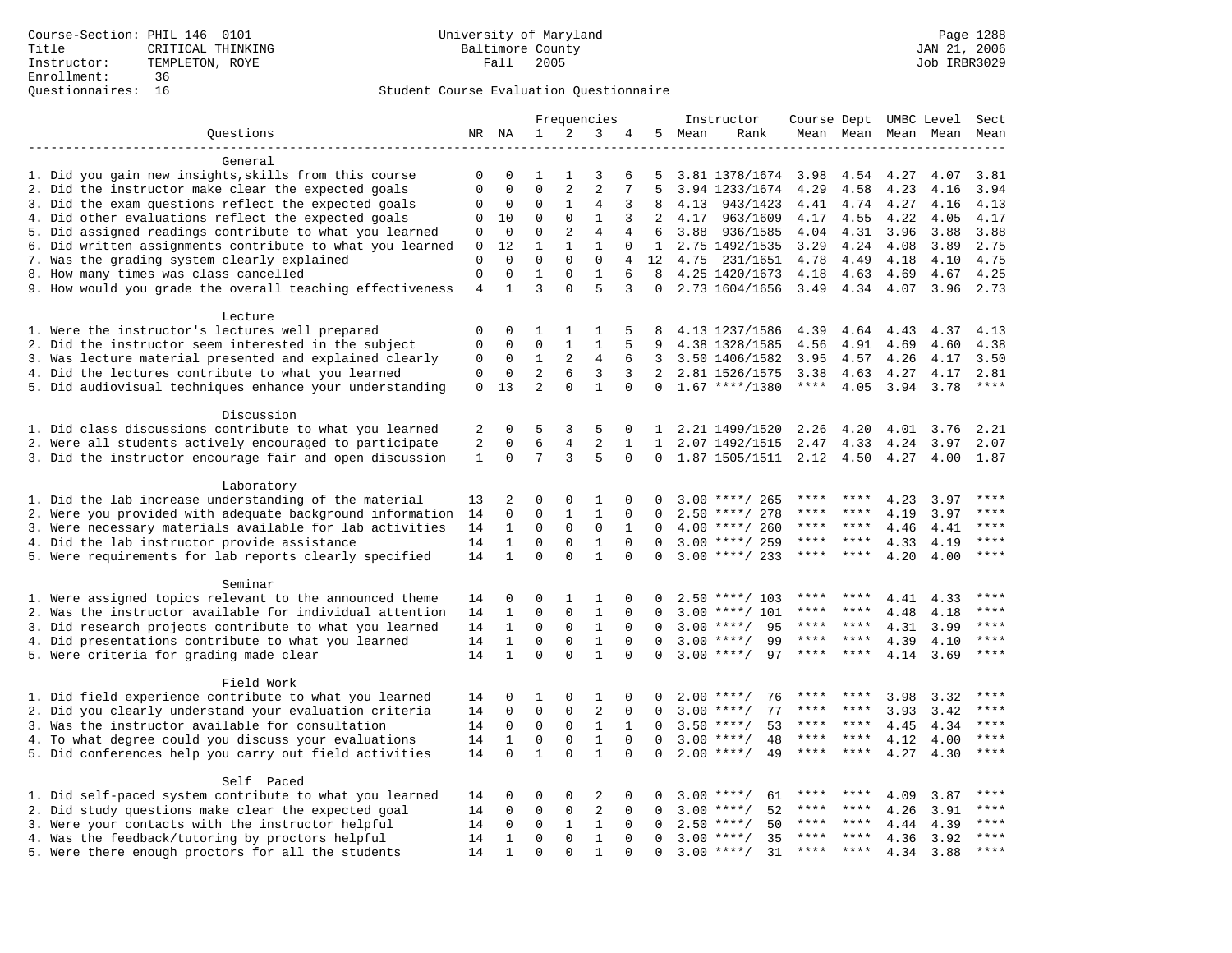| Course-Section: PHIL 146 0101 |                   | University of Maryland                  | Page 1288    |
|-------------------------------|-------------------|-----------------------------------------|--------------|
| Title                         | CRITICAL THINKING | Baltimore County                        | JAN 21, 2006 |
| Instructor:                   | TEMPLETON, ROYE   | 2005<br>Fall                            | Job IRBR3029 |
| Enrollment:                   | 36                |                                         |              |
| Ouestionnaires: 16            |                   | Student Course Evaluation Ouestionnaire |              |

# University of Maryland Page 1288<br>Baltimore County Band Dan 21, 2006

| Credits Earned |             | Cum. GPA      |          |    | Expected Grades | Reasons             |   | Type                        |    | Majors                            |    |
|----------------|-------------|---------------|----------|----|-----------------|---------------------|---|-----------------------------|----|-----------------------------------|----|
| $00 - 27$      |             | $0.00 - 0.99$ |          | Α  | 0               | Required for Majors | 8 | Graduate                    | 0  | Major                             |    |
| $28 - 55$      |             | $1.00 - 1.99$ |          | В  |                 |                     |   |                             |    |                                   |    |
| $56 - 83$      | $\Omega$    | $2.00 - 2.99$ |          | C. |                 | General             |   | Under-grad                  | 16 | Non-major                         | 16 |
| $84 - 150$     | $\Omega$    | $3.00 - 3.49$ | $\Omega$ | D  |                 |                     |   |                             |    |                                   |    |
| Grad.          | $\mathbf 0$ | $3.50 - 4.00$ |          | F  |                 | Electives           |   |                             |    | #### - Means there are not enough |    |
|                |             |               |          | Ρ  | $\Omega$        |                     |   | responses to be significant |    |                                   |    |
|                |             |               |          |    | $\Omega$        | Other               |   |                             |    |                                   |    |
|                |             |               |          |    | $\Omega$        |                     |   |                             |    |                                   |    |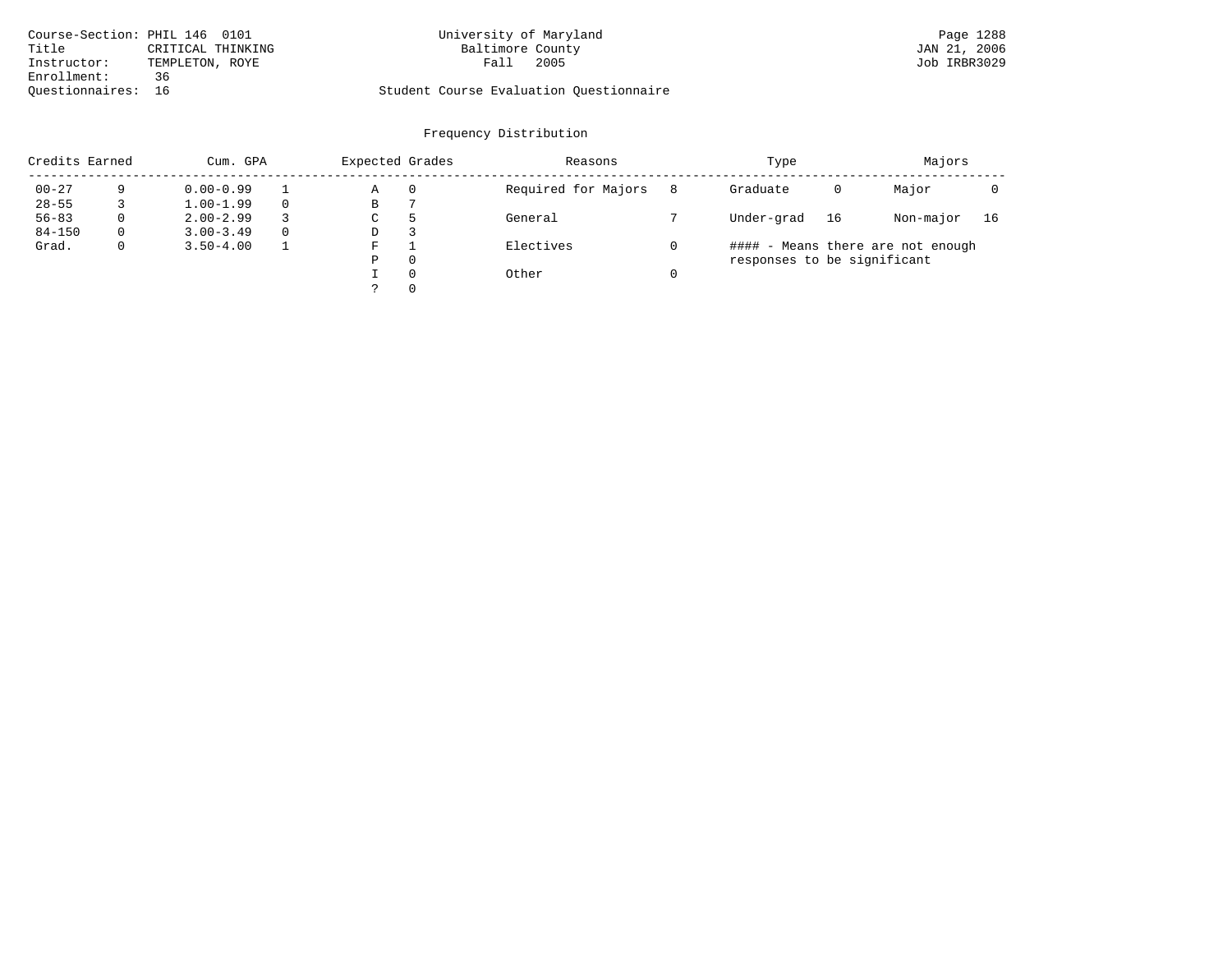|                                                              |                | Frequencies    |                |               |                |          | Instructor    | Course Dept |                  | UMBC Level |           | Sect |      |             |
|--------------------------------------------------------------|----------------|----------------|----------------|---------------|----------------|----------|---------------|-------------|------------------|------------|-----------|------|------|-------------|
| Ouestions                                                    | NR             | NA             |                | $\mathcal{L}$ | 3              | 4        | 5.            | Mean        | Rank             |            | Mean Mean | Mean | Mean | Mean        |
| General                                                      |                |                |                |               |                |          |               |             |                  |            |           |      |      |             |
| 1. Did you gain new insights, skills from this course        | $\Omega$       | $\Omega$       | O              | $\Omega$      | 4              | 9        |               |             | 4.15 1066/1674   | 3.98       | 4.54      | 4.27 | 4.07 | 4.15        |
| 2. Did the instructor make clear the expected goals          | 0              | $\Omega$       | $\Omega$       | $\Omega$      | 2              |          | 15            | 4.65        | 392/1674         | 4.29       | 4.58      | 4.23 | 4.16 | 4.65        |
| 3. Did the exam questions reflect the expected goals         | $\Omega$       | $\Omega$       | $\Omega$       | $\Omega$      |                |          | 15            | 4.70        | 335/1423         | 4.41       | 4.74      | 4.27 | 4.16 | 4.70        |
| 4. Did other evaluations reflect the expected goals          |                | 16             | $\cap$         |               | ∩              |          |               |             | $3.67$ ****/1609 | 4.17       | 4.55      | 4.22 | 4.05 | ****        |
| 5. Did assigned readings contribute to what you learned      | $\mathbf 0$    | $\mathbf{1}$   | $\Omega$       |               | $\mathfrak{D}$ | 8        |               | 4.21        | 593/1585         | 4.04       | 4.31      | 3.96 | 3.88 | 4.21        |
| 6. Did written assignments contribute to what you learned    | $\mathbf 0$    | 14             | $\Omega$       |               | $\mathfrak{D}$ | $\Omega$ | 3             |             | 3.83 1083/1535   | 3.29       | 4.24      | 4.08 | 3.89 | 3.83        |
| 7. Was the grading system clearly explained                  | $\Omega$       | $\Omega$       | $\Omega$       | $\Omega$      |                |          | 17            | 4.80        | 175/1651         | 4.78       | 4.49      | 4.18 | 4.10 | 4.80        |
| 8. How many times was class cancelled                        | $\mathbf 0$    | $\Omega$       | $\Omega$       | $\Omega$      | $\Omega$       | 18       | $\mathcal{L}$ |             | 4.10 1525/1673   | 4.18       | 4.63      | 4.69 | 4.67 | 4.10        |
| 9. How would you grade the overall teaching effectiveness    | $\overline{a}$ | $\mathfrak{D}$ | $\Omega$       | $\Omega$      | 5              | $2^{1}$  | 9             | 4.25        | 719/1656         | 3.49       | 4.34      | 4.07 | 3.96 | 4.25        |
| Lecture                                                      |                |                |                |               |                |          |               |             |                  |            |           |      |      |             |
| 1. Were the instructor's lectures well prepared              |                | $\Omega$       | 0              | $\Omega$      |                |          | 14            | 4.65        | 678/1586         | 4.39       | 4.64      | 4.43 | 4.37 | 4.65        |
| 2. Did the instructor seem interested in the subject         | 0              | $\Omega$       | $\Omega$       | $\Omega$      |                |          | 16            | 4.75        | 917/1585         | 4.56       | 4.91      | 4.69 | 4.60 | 4.75        |
| 3. Was lecture material presented and explained clearly      | $\mathbf 0$    | $\Omega$       | $\Omega$       |               |                |          | 14            | 4.40        | 777/1582         | 3.95       | 4.57      | 4.26 | 4.17 | 4.40        |
| 4. Did the lectures contribute to what you learned           | $\Omega$       | $\Omega$       |                |               | 5              | 4        | 9             |             | 3.95 1177/1575   | 3.38       | 4.63      | 4.27 | 4.17 | 3.95        |
| 5. Did audiovisual techniques enhance your understanding     | $\Omega$       | 18             |                | $\cap$        | O              |          |               |             | $3.00$ ****/1380 | $***$ * *  | 4.05      | 3.94 | 3.78 | $* * * * *$ |
|                                                              |                |                |                |               |                |          |               |             |                  |            |           |      |      |             |
| Discussion                                                   |                |                |                |               |                |          |               |             |                  |            |           |      |      |             |
| 1. Did class discussions contribute to what you learned      | 4              | $\Omega$       |                |               |                |          |               |             | 2.31 1490/1520   | 2.26       | 4.20      | 4.01 | 3.76 | 2.31        |
| 2. Were all students actively encouraged to participate      | 4              | $\Omega$       | 3              | 4             | 4              |          | 3             |             | 2.88 1448/1515   | 2.47       | 4.33      | 4.24 | 3.97 | 2.88        |
| 3. Did the instructor encourage fair and open discussion     | 4              | $\Omega$       | $\overline{4}$ |               | 5              |          |               |             | 2.38 1485/1511   | 2.12       | 4.50      | 4.27 | 4.00 | 2.38        |
| Laboratory                                                   |                |                |                |               |                |          |               |             |                  |            |           |      |      |             |
| 2. Were you provided with adequate background information 19 |                | 0              |                | $\Omega$      | $\Omega$       |          |               |             | $1.00$ ****/ 278 |            | **** **** | 4.19 | 3.97 | ****        |

| Credits Earned |   | Cum. GPA      |          |    | Expected Grades | Reasons             | Type                        |    | Majors                            |    |
|----------------|---|---------------|----------|----|-----------------|---------------------|-----------------------------|----|-----------------------------------|----|
| $00 - 27$      | 6 | $0.00 - 0.99$ | $\Omega$ | A  |                 | Required for Majors | Graduate                    | 0  | Major                             |    |
| $28 - 55$      |   | $1.00 - 1.99$ | $\Omega$ | B  | 11              |                     |                             |    |                                   |    |
| $56 - 83$      |   | $2.00 - 2.99$ |          | C  |                 | General             | Under-grad                  | 20 | Non-major                         | 18 |
| $84 - 150$     | 0 | $3.00 - 3.49$ |          | D  | 0               |                     |                             |    |                                   |    |
| Grad.          | 0 | $3.50 - 4.00$ |          | F. | $\Omega$        | Electives           |                             |    | #### - Means there are not enough |    |
|                |   |               |          | Ρ  | $\Omega$        |                     | responses to be significant |    |                                   |    |
|                |   |               |          |    |                 | Other               |                             |    |                                   |    |
|                |   |               |          |    |                 |                     |                             |    |                                   |    |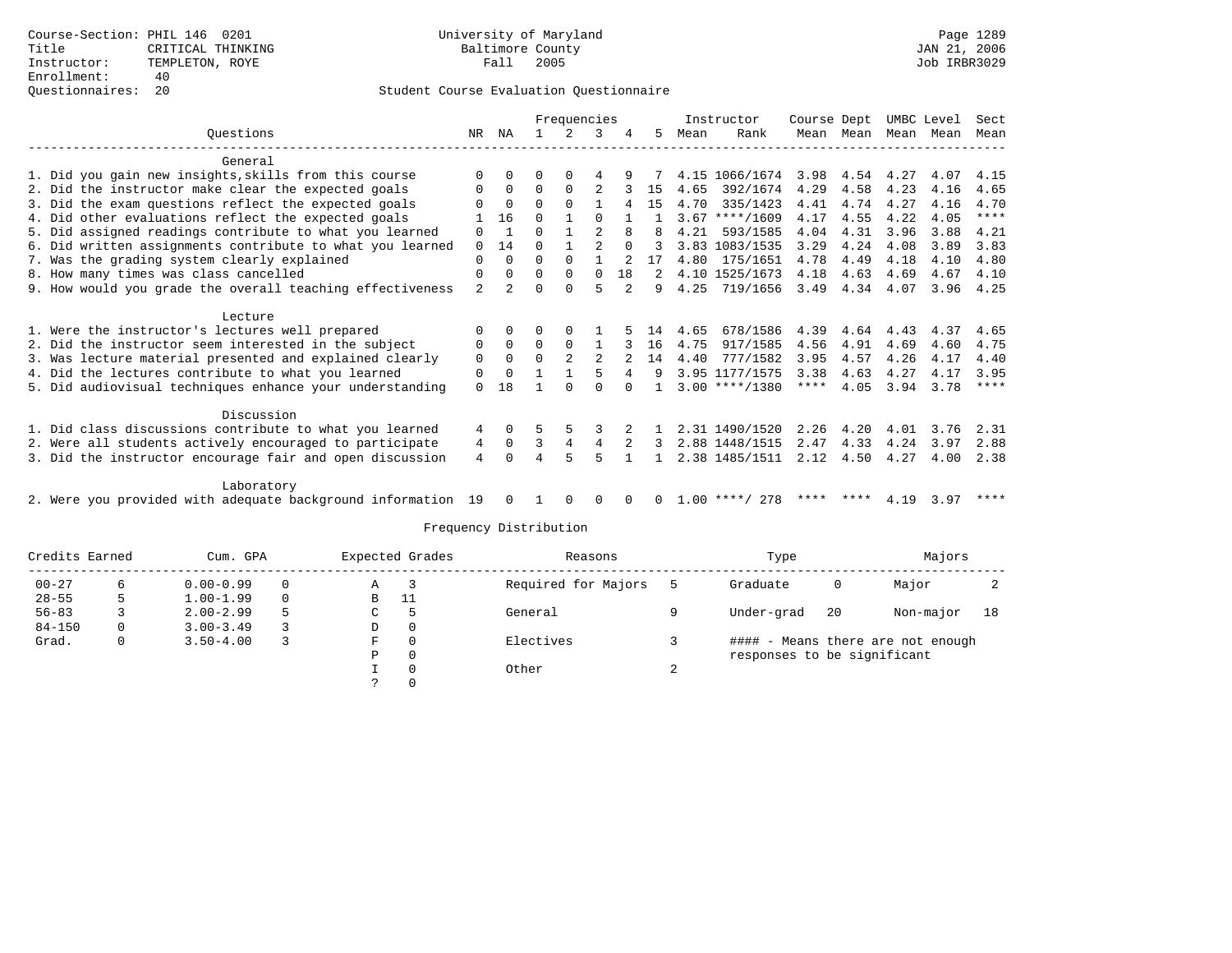|                                                           |          |          |          |             | Frequencies  |          |               |      | Instructor     | Course Dept |      | UMBC Level |      | Sect |
|-----------------------------------------------------------|----------|----------|----------|-------------|--------------|----------|---------------|------|----------------|-------------|------|------------|------|------|
| Questions                                                 | NR.      | ΝA       |          |             | 3            | 4        | 5.            | Mean | Rank           | Mean        | Mean | Mean       | Mean | Mean |
| General                                                   |          |          |          |             |              |          |               |      |                |             |      |            |      |      |
| 1. Did you gain new insights, skills from this course     |          | $\Omega$ | O        | $\Omega$    | $\Omega$     |          |               | 5.00 | 1/1674         | 4.64        | 4.54 | 4.27       | 4.07 | 5.00 |
| 2. Did the instructor make clear the expected goals       |          | $\Omega$ | $\Omega$ | $\Omega$    | $\Omega$     | $\Omega$ | 2             | 5.00 | 1/1674         | 4.69        | 4.58 | 4.23       | 4.16 | 5.00 |
| 3. Did the exam questions reflect the expected goals      |          | $\Omega$ | $\Omega$ | $\Omega$    | $\Omega$     | $\Omega$ |               | 5.00 | 1/1423         | 4.77        | 4.74 | 4.27       | 4.16 | 5.00 |
| 4. Did other evaluations reflect the expected goals       | O        | $\Omega$ | O        | $\Omega$    | $\Omega$     |          |               | 4.50 | 490/1609       | 4.34        | 4.55 | 4.22       | 4.05 | 4.50 |
| 5. Did assigned readings contribute to what you learned   | 0        | $\Omega$ | O        | $\Omega$    | $\Omega$     |          |               | 4.50 | 326/1585       | 4.32        | 4.31 | 3.96       | 3.88 | 4.50 |
| 6. Did written assignments contribute to what you learned | 0        | $\Omega$ | O        | $\Omega$    |              |          | <sup>n</sup>  |      | 3.50 1295/1535 | 3.82        | 4.24 | 4.08       | 3.89 | 3.50 |
| 7. Was the grading system clearly explained               | 0        |          |          | $\Omega$    | <sup>0</sup> | $\Omega$ |               | 5.00 | 1/1651         | 4.62        | 4.49 | 4.18       | 4.10 | 5.00 |
| 8. How many times was class cancelled                     | $\Omega$ | $\Omega$ | 0        | $\Omega$    | 0            | $\Omega$ | $2^{\circ}$   | 5.00 | 1/1673         | 4.94        | 4.63 | 4.69       | 4.67 | 5.00 |
| 9. How would you grade the overall teaching effectiveness | $\Omega$ |          |          |             | U            |          |               |      | 3.00 1540/1656 | 3.92        | 4.34 | 4.07       | 3.96 | 3.00 |
| Lecture                                                   |          |          |          |             |              |          |               |      |                |             |      |            |      |      |
| 1. Were the instructor's lectures well prepared           |          |          |          | $\Omega$    | $\Omega$     |          |               | 5.00 | 1/1586         | 4.92        | 4.64 | 4.43       | 4.37 | 5.00 |
| 2. Did the instructor seem interested in the subject      | 0        | $\Omega$ | $\Omega$ | $\mathbf 0$ | 0            | $\Omega$ | 2             | 5.00 | 1/1585         | 4.95        | 4.91 | 4.69       | 4.60 | 5.00 |
| 3. Was lecture material presented and explained clearly   | 0        | $\Omega$ | 0        | $\Omega$    | $\Omega$     |          |               | 4.50 | 632/1582       | 4.63        | 4.57 | 4.26       | 4.17 | 4.50 |
| 4. Did the lectures contribute to what you learned        | 0        | 0        | O        | $\mathbf 0$ | $\Omega$     | $\Omega$ | $\mathcal{L}$ | 5.00 | 1/1575         | 4.87        | 4.63 | 4.27       | 4.17 | 5.00 |
| 5. Did audiovisual techniques enhance your understanding  | $\Omega$ |          |          |             |              |          |               | 4.50 | 303/1380       | 4.36        | 4.05 | 3.94       | 3.78 | 4.50 |
| Discussion                                                |          |          |          |             |              |          |               |      |                |             |      |            |      |      |
| 1. Did class discussions contribute to what you learned   | $\Omega$ | $\Omega$ | U        | $\Omega$    | O            |          |               | 4.50 | 397/1520       | 4.20        | 4.20 | 4.01       | 3.76 | 4.50 |
| 2. Were all students actively encouraged to participate   | 0        | $\Omega$ | $\Omega$ | $\Omega$    |              |          |               | 4.00 | 1024/1515      | 4.29        | 4.33 | 4.24       | 3.97 | 4.00 |
| 3. Did the instructor encourage fair and open discussion  | 0        |          | U        | $\Omega$    |              |          |               |      | 4.00 1050/1511 | 4.54        | 4.50 | 4.27       | 4.00 | 4.00 |
| 4. Were special techniques successful                     | $\Omega$ |          |          |             |              |          |               | 1.00 | 988/994        | 2.94        | 3.71 | 3.94       | 3.73 | 1.00 |

| Credits Earned |   | Cum. GPA      |   |             | Expected Grades | Reasons             | Type                        |    | Majors                            |                          |
|----------------|---|---------------|---|-------------|-----------------|---------------------|-----------------------------|----|-----------------------------------|--------------------------|
| $00 - 27$      |   | $0.00 - 0.99$ |   | Α           | -2              | Required for Majors | Graduate                    | 0  | Major                             |                          |
| $28 - 55$      | 0 | $1.00 - 1.99$ |   | B           | 0               |                     |                             |    |                                   |                          |
| $56 - 83$      |   | $2.00 - 2.99$ | 0 | $\sim$<br>◡ | $\Omega$        | General             | Under-grad                  | -2 | Non-major                         | $\overline{\phantom{a}}$ |
| $84 - 150$     | 0 | $3.00 - 3.49$ |   | D           | 0               |                     |                             |    |                                   |                          |
| Grad.          | 0 | $3.50 - 4.00$ |   | F           | 0               | Electives           |                             |    | #### - Means there are not enough |                          |
|                |   |               |   | Ρ           | 0               |                     | responses to be significant |    |                                   |                          |
|                |   |               |   |             | 0               | Other               |                             |    |                                   |                          |
|                |   |               |   | C.          |                 |                     |                             |    |                                   |                          |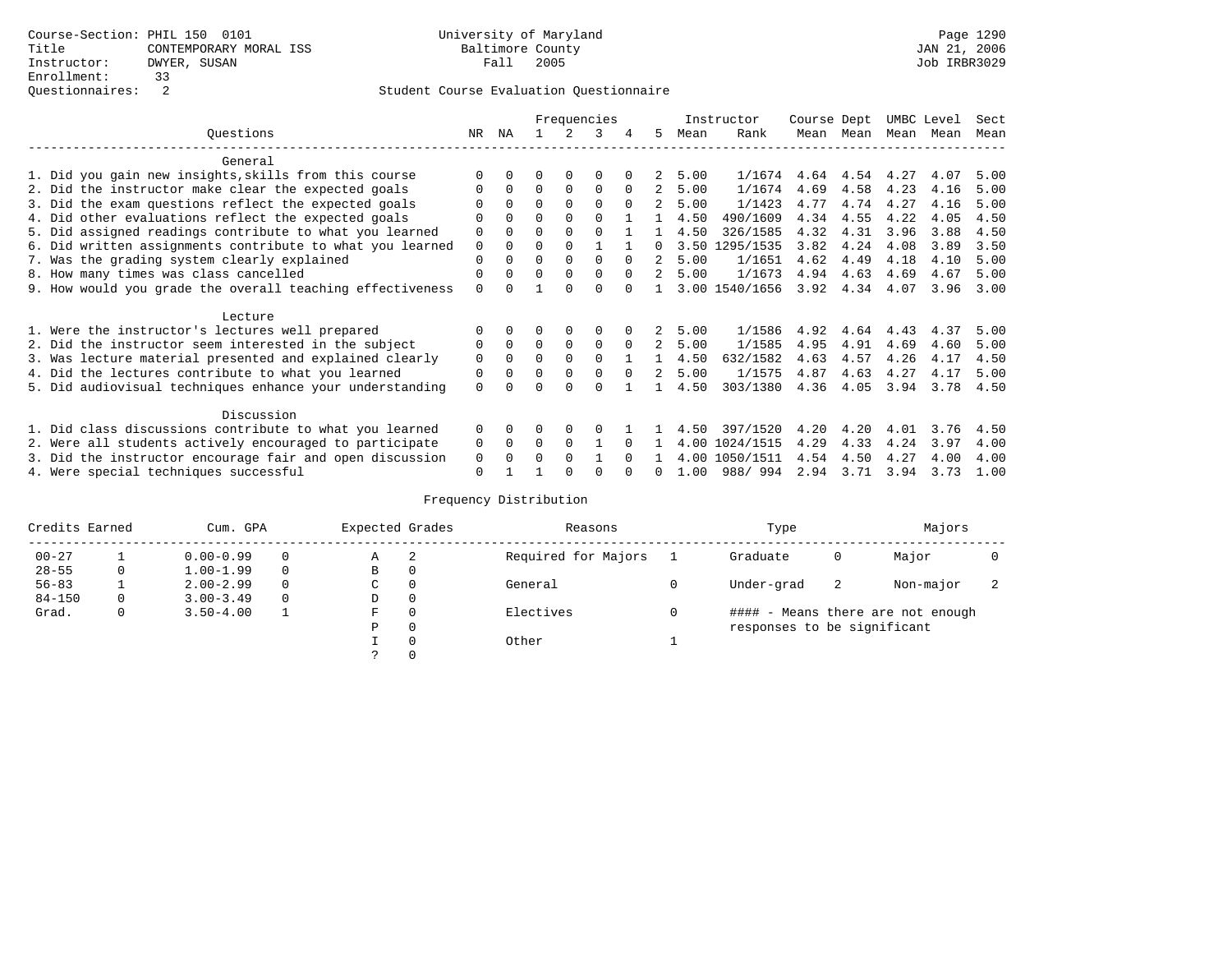|                                                           |              |                |                | Frequencies  |                |              |              |        | Instructor         | Course Dept UMBC Level |                |      |                          | Sect        |
|-----------------------------------------------------------|--------------|----------------|----------------|--------------|----------------|--------------|--------------|--------|--------------------|------------------------|----------------|------|--------------------------|-------------|
| Questions                                                 |              | NR NA          | $\mathbf{1}$   | 2            | 3              | 4            |              | 5 Mean | Rank               |                        |                |      | Mean Mean Mean Mean Mean |             |
|                                                           |              |                |                |              |                |              |              |        |                    |                        |                |      |                          |             |
| General                                                   |              |                |                |              |                |              |              |        |                    |                        |                |      |                          |             |
| 1. Did you gain new insights, skills from this course     | $\Omega$     | $\Omega$       | 1              | $\Omega$     | 2              | 11           | 19           | 4.42   | 735/1674           | 4.64                   | 4.54           | 4.27 | 4.07                     | 4.42        |
| 2. Did the instructor make clear the expected goals       | $\Omega$     | 0              | $\Omega$       | 1            | 3              | 7            | 22           | 4.52   | 566/1674           | 4.69                   | 4.58           | 4.23 | 4.16                     | 4.52        |
| 3. Did the exam questions reflect the expected goals      | 0            | 0              | $\Omega$       | 0            | 2              | 5            | 26           | 4.73   | 298/1423           | 4.77                   | 4.74           | 4.27 | 4.16                     | 4.73        |
| 4. Did other evaluations reflect the expected goals       | 0            | 1              | $\Omega$       | 1            | 2              | 12           | 17           | 4.41   | 645/1609           | 4.34                   | 4.55           | 4.22 | 4.05                     | 4.41        |
| 5. Did assigned readings contribute to what you learned   | 1            | $\Omega$       | 1              | $\mathbf{1}$ | 4              | 13           | 13           | 4.13   | 682/1585           | 4.32                   | 4.31           | 3.96 | 3.88                     | 4.13        |
| 6. Did written assignments contribute to what you learned | 0            | $\Omega$       | $\overline{2}$ | 4            | $\overline{2}$ | 10           | 15           | 3.97   | 930/1535           | 3.82                   | 4.24           | 4.08 | 3.89                     | 3.97        |
| 7. Was the grading system clearly explained               | $\mathbf 0$  | $\Omega$       | $\mathbf{1}$   | $\mathbf{1}$ | 3              | 4            | 24           | 4.48   | 553/1651           | 4.62                   | 4.49           | 4.18 | 4.10                     | 4.48        |
| 8. How many times was class cancelled                     | $\mathsf 0$  | $\overline{4}$ | $\mathbf 0$    | $\mathbf 0$  | $\mathbf 0$    | 2            | 27           | 4.93   | 494/1673           | 4.94                   | 4.63           | 4.69 | 4.67                     | 4.93        |
| 9. How would you grade the overall teaching effectiveness | 5            | $\mathbf{1}$   | $\Omega$       | $\mathbf{1}$ | 5              | 6            | 15           | 4.30   | 667/1656           | 3.92 4.34              |                | 4.07 | 3.96                     | 4.30        |
|                                                           |              |                |                |              |                |              |              |        |                    |                        |                |      |                          |             |
| Lecture                                                   |              |                |                |              |                |              |              |        |                    |                        |                |      |                          |             |
| 1. Were the instructor's lectures well prepared           | 2            | 0              | $\Omega$       | $\Omega$     | $\mathbf 0$    | 3            | 28           | 4.90   | 214/1586           | 4.92                   | 4.64           | 4.43 | 4.37                     | 4.90        |
| 2. Did the instructor seem interested in the subject      | 1            | 0              | $\mathbf 0$    | 0            | $\mathbf 0$    | 2            | 30           | 4.94   | 397/1585           | 4.95                   | 4.91           | 4.69 | 4.60                     | 4.94        |
| 3. Was lecture material presented and explained clearly   | 1            | 0              | 0              | 0            | $\mathsf 0$    | 9            | 23           | 4.72   | 366/1582           | 4.63                   | 4.57           | 4.26 | 4.17                     | 4.72        |
| 4. Did the lectures contribute to what you learned        | 1            | 1              | 0              | 0            | 2              | 3            | 26           | 4.77   | 327/1575           | 4.87                   | 4.63           | 4.27 | 4.17                     | 4.77        |
| 5. Did audiovisual techniques enhance your understanding  | $\mathbf{1}$ | $\mathbf{1}$   | 0              | 3            | $\overline{4}$ | 7            | 17           | 4.23   | 514/1380           | 4.36                   | 4.05           | 3.94 | 3.78                     | 4.23        |
|                                                           |              |                |                |              |                |              |              |        |                    |                        |                |      |                          |             |
| Discussion                                                |              |                |                |              |                |              |              |        |                    |                        |                |      |                          |             |
| 1. Did class discussions contribute to what you learned   | 1            | 0              | 1              | 1            | 9              |              | 14           | 4.00   | 810/1520           | 4.20                   | 4.20           | 4.01 | 3.76                     | 4.00        |
| 2. Were all students actively encouraged to participate   | 1            | 0              | $\Omega$       | 3            | 3              | 6            | 20           | 4.34   | 817/1515           | 4.29                   | 4.33           | 4.24 | 3.97                     | 4.34        |
| 3. Did the instructor encourage fair and open discussion  | 1            | 0              | $\mathbf 0$    | $\mathbf 0$  | $\mathbf{1}$   | 6            | 25           | 4.75   | 414/1511           | 4.54                   | 4.50           | 4.27 | 4.00                     | 4.75        |
| 4. Were special techniques successful                     | 1            | 16             | $\mathbf{1}$   | $\Omega$     | 3              | 5            | 7            | 4.06   | 456/ 994           |                        | 2.94 3.71 3.94 |      | 3.73                     | 4.06        |
|                                                           |              |                |                |              |                |              |              |        |                    |                        |                |      |                          |             |
| Laboratory                                                |              |                |                |              |                |              |              |        |                    |                        |                |      |                          |             |
| 2. Were you provided with adequate background information | 31           | 0              | 0              | $\Omega$     | $\mathbf 0$    | 1            | 1            | 4.50   | ****/ 278          | ****                   | ****           | 4.19 | 3.97                     | ****        |
| 4. Did the lab instructor provide assistance              | 31           | $\mathbf{1}$   | $\Omega$       | $\mathbf 0$  | $\mathbf 0$    | $\mathbf{1}$ | $\Omega$     | 4.00   | ****/ 259          | ****                   |                | 4.33 | 4.19                     | $***$       |
| 5. Were requirements for lab reports clearly specified    | 31           | $\mathbf{1}$   | $\Omega$       | $\Omega$     | $\Omega$       | $\mathbf{1}$ | $\Omega$     | 4.00   | ****/ 233          | ****                   | $* * * * *$    | 4.20 | 4.00                     | ****        |
|                                                           |              |                |                |              |                |              |              |        |                    |                        |                |      |                          |             |
| Seminar                                                   |              |                |                |              |                |              |              |        |                    |                        |                |      |                          |             |
| 1. Were assigned topics relevant to the announced theme   | 30           | 0              | 0              | $\Omega$     | $\Omega$       | 2            | ı.           |        | $4.33$ ****/ 103   |                        |                | 4.41 | 4.33                     |             |
| 2. Was the instructor available for individual attention  | 31           | $\mathbf 0$    | $\mathbf 0$    | 0            | $\mathsf 0$    | 2            | 0            | 4.00   | ****/ 101          |                        |                | 4.48 | 4.18                     |             |
| 3. Did research projects contribute to what you learned   | 31           | $\mathbf{1}$   | $\mathbf 0$    | $\mathbf 0$  | $\mathbf 0$    | $\Omega$     | 1            | 5.00   | $***/$<br>95       | ****                   | ****           | 4.31 | 3.99                     | ****        |
|                                                           | 31           | 0              | $\mathbf{0}$   | $\Omega$     | $\mathbf 0$    | $\mathbf 0$  | 2            | 5.00   | 99<br>$***/$       | ****                   | ****           | 4.39 | 4.10                     | ****        |
| 4. Did presentations contribute to what you learned       |              | $\Omega$       | $\Omega$       | $\Omega$     | $\Omega$       | $\mathbf{1}$ |              |        | $4.50$ ****/<br>97 | ****                   | $* * * * *$    |      |                          | $***$       |
| 5. Were criteria for grading made clear                   | 31           |                |                |              |                |              | $\mathbf{1}$ |        |                    |                        |                | 4.14 | 3.69                     |             |
| Field Work                                                |              |                |                |              |                |              |              |        |                    |                        |                |      |                          |             |
|                                                           |              |                |                |              | $\Omega$       |              |              |        | $2.00$ ****/       | ****                   | ****           |      |                          | ****        |
| 1. Did field experience contribute to what you learned    | 32           | 0              | $\mathbf 0$    | 1            |                | 0            | 0            |        | 76                 | ****                   | ****           | 3.98 | 3.32                     | ****        |
| 2. Did you clearly understand your evaluation criteria    | 32           | 0              | 0              | 0            | 0              | 1            | 0            | 4.00   | $***$ /<br>77      | ****                   | $* * * * *$    | 3.93 | 3.42                     | ****        |
| 3. Was the instructor available for consultation          | 31           | $1\,$          | $\mathbf 0$    | 0            | $\mathsf 0$    | 1            | 0            |        | $4.00$ ****/<br>53 |                        |                | 4.45 | 4.34                     |             |
| 4. To what degree could you discuss your evaluations      | 31           | 1              | $\mathbf 0$    | $\mathbf 0$  | $\mathbf 0$    | $\Omega$     | $\mathbf{1}$ |        | $5.00$ ****/<br>48 | ****                   | ****           | 4.12 | 4.00                     | ****        |
| 5. Did conferences help you carry out field activities    | 31           | $\mathbf{1}$   | $\Omega$       | $\Omega$     | $\Omega$       | $\mathbf{1}$ | $\Omega$     |        | $4.00$ ****/<br>49 | $***$ * *              | $***$ *        | 4.27 | 4.30                     | $***$       |
|                                                           |              |                |                |              |                |              |              |        |                    |                        |                |      |                          |             |
| Self Paced                                                |              |                |                |              |                |              |              |        |                    | ****                   | ****           |      |                          | ****        |
| 1. Did self-paced system contribute to what you learned   | 32           | 0              | 0              | $\Omega$     | $\Omega$       | 1            | 0            | 4.00   | 61<br>$***$ /      |                        | ****           | 4.09 | 3.87                     | ****        |
| 2. Did study questions make clear the expected goal       | 32           | 0              | $\Omega$       | 0            | $\mathbf 0$    | $\mathbf 0$  | $\mathbf{1}$ | 5.00   | 52<br>$***$ /      |                        | ****           | 4.26 | 3.91                     | $***$       |
| 3. Were your contacts with the instructor helpful         | 32           | 0              | $\mathbf{0}$   | 0            | $\mathbf 0$    | $\mathbf{1}$ | 0            |        | $4.00$ ****/<br>50 |                        | $***$          | 4.44 | 4.39                     | $***$ * * * |
| 4. Was the feedback/tutoring by proctors helpful          | 32           | $\Omega$       | $\Omega$       | $\Omega$     | $\Omega$       |              | $\Omega$     |        | 35<br>$4.00$ ****/ |                        |                | 4.36 | 3.92                     |             |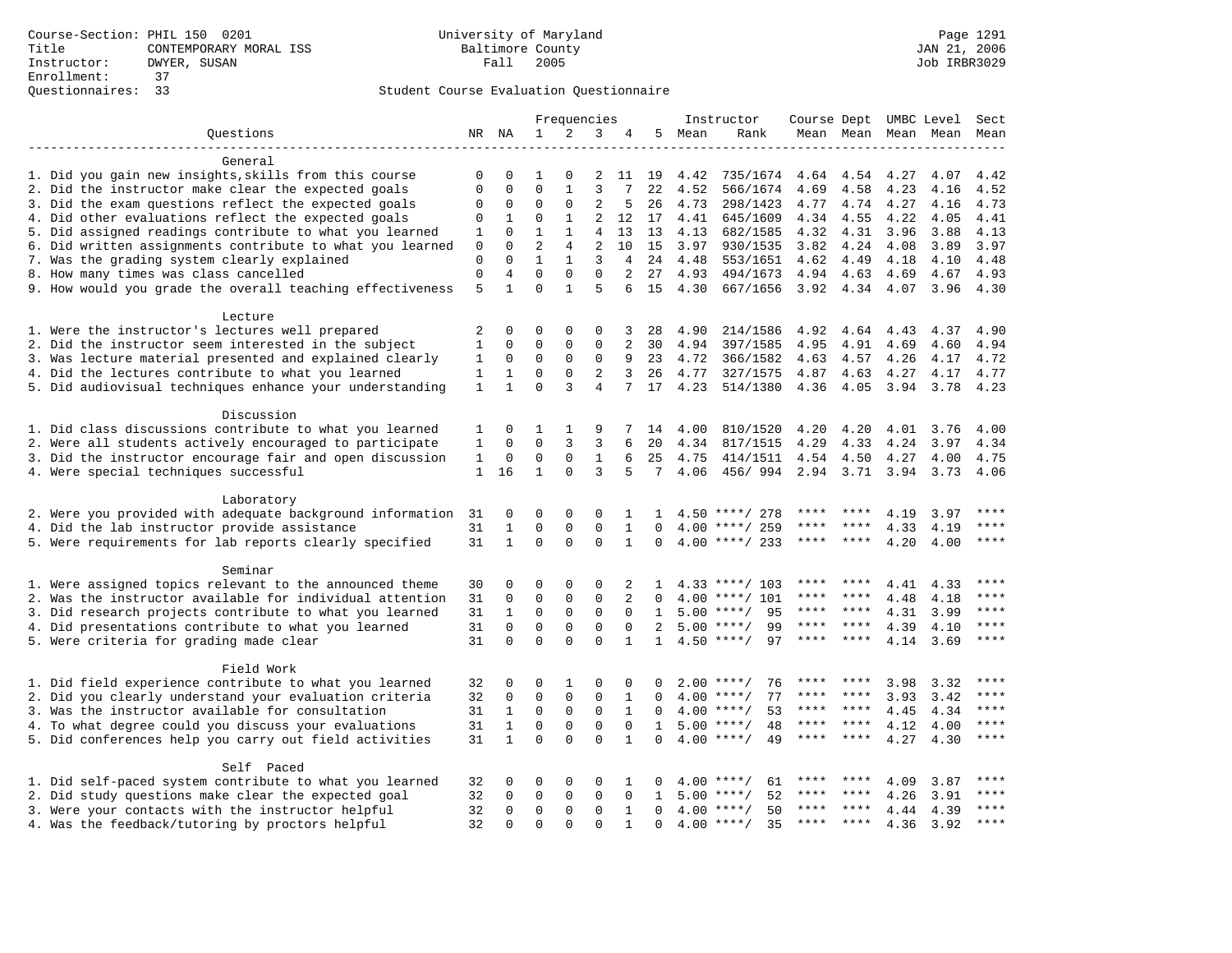| Course-Section: PHIL 150 0201 |                        | University of Maryland                  | Page 1291    |
|-------------------------------|------------------------|-----------------------------------------|--------------|
| Title                         | CONTEMPORARY MORAL ISS | Baltimore County                        | JAN 21, 2006 |
| DWYER, SUSAN<br>Instructor:   | Fall                   | 2005                                    | Job IRBR3029 |
| Enrollment:<br>37             |                        |                                         |              |
| Ouestionnaires: 33            |                        | Student Course Evaluation Questionnaire |              |

| Credits Earned |   | Cum. GPA      |    |             | Expected Grades | Reasons                |   | Type                        |    | Majors                            |    |
|----------------|---|---------------|----|-------------|-----------------|------------------------|---|-----------------------------|----|-----------------------------------|----|
| $00 - 27$      | 9 | $0.00 - 0.99$ |    | Α           | 15              | Required for Majors 19 |   | Graduate                    |    | Major                             |    |
| $28 - 55$      | 8 | $1.00 - 1.99$ |    | B           | 9               |                        |   |                             |    |                                   |    |
| $56 - 83$      |   | $2.00 - 2.99$ | 6  | $\sim$<br>◡ |                 | General                |   | Under-grad                  | 32 | Non-major                         | 33 |
| $84 - 150$     |   | $3.00 - 3.49$ | -5 | D           | 0               |                        |   |                             |    |                                   |    |
| Grad.          |   | $3.50 - 4.00$ | 4  | F           |                 | Electives              |   |                             |    | #### - Means there are not enough |    |
|                |   |               |    | Ρ           | 0               |                        |   | responses to be significant |    |                                   |    |
|                |   |               |    |             | $\Omega$        | Other                  | 6 |                             |    |                                   |    |
|                |   |               |    | っ           | 0               |                        |   |                             |    |                                   |    |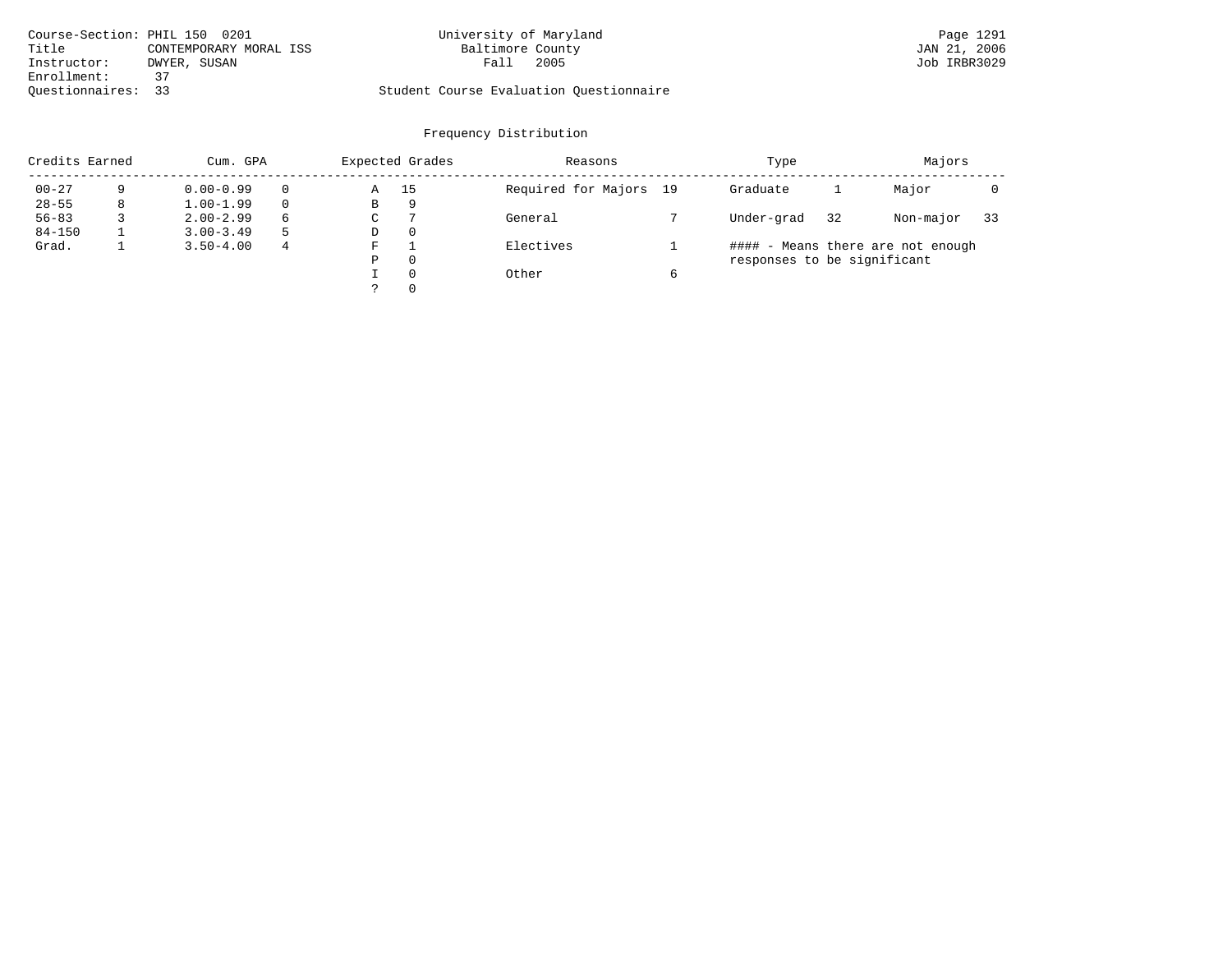|                                                              |              |              | Frequencies  |                |                |                | Instructor | Course Dept UMBC Level |                         |           |           | Sect                |           |             |
|--------------------------------------------------------------|--------------|--------------|--------------|----------------|----------------|----------------|------------|------------------------|-------------------------|-----------|-----------|---------------------|-----------|-------------|
| Ouestions                                                    | NR           | NA           | 1            | 2              | 3              |                | 5          | Mean                   | Rank                    |           |           | Mean Mean Mean Mean |           | Mean        |
|                                                              |              |              |              |                |                |                |            |                        |                         |           |           |                     |           |             |
| General                                                      |              |              |              |                |                |                |            |                        |                         |           |           |                     |           |             |
| 1. Did you gain new insights, skills from this course        | $\Omega$     | 0            | $\Omega$     |                |                | 10             | 21         | 4.49                   | 639/1674                |           | 4.64 4.54 | 4.27                | 4.07      | 4.49        |
| 2. Did the instructor make clear the expected goals          | $\mathbf 0$  | $\Omega$     | $\Omega$     | $\Omega$       | 2              | 12             | 21         | 4.54                   | 530/1674                | 4.69      | 4.58      | 4.23                | 4.16      | 4.54        |
| 3. Did the exam questions reflect the expected goals         | $\Omega$     | $\Omega$     | $\Omega$     | $\Omega$       | $\overline{2}$ | 11             | 22         | 4.57                   | 493/1423                | 4.77      | 4.74      | 4.27                | 4.16      | 4.57        |
| 4. Did other evaluations reflect the expected goals          | $\Omega$     | $\mathbf{1}$ | $\mathbf{1}$ | $\Omega$       | 6              | 14             | 13         |                        | 4.12 1018/1609          | 4.34      | 4.55      | 4.22                | 4.05      | 4.12        |
| 5. Did assigned readings contribute to what you learned      | $\mathbf{0}$ | $\Omega$     | $\Omega$     | $\mathbf{1}$   | 7              | 6              | 21         | 4.34                   | 472/1585                | 4.32      | 4.31      | 3.96                | 3.88      | 4.34        |
| 6. Did written assignments contribute to what you learned    | $\mathbf{0}$ | $\Omega$     | $\mathbf{1}$ | $\overline{2}$ | 7              | 11             | 14         | 4.00                   | 870/1535                | 3.82      | 4.24      | 4.08                | 3.89      | 4.00        |
| 7. Was the grading system clearly explained                  | $\mathbf{0}$ | $\Omega$     | $\mathbf{1}$ | $\Omega$       | 4              | 10             | 20         | 4.37                   | 713/1651                | 4.62      | 4.49      | 4.18                | 4.10      | 4.37        |
| 8. How many times was class cancelled                        | $\mathbf{1}$ | $\Omega$     | $\Omega$     | $\Omega$       | $\Omega$       | $\overline{4}$ | 30         | 4.88                   | 742/1673                | 4.94      | 4.63      | 4.69                | 4.67      | 4.88        |
| 9. How would you grade the overall teaching effectiveness    | 6            | $\mathbf{1}$ | $\Omega$     | $\Omega$       | 1              | 13             | 14         | 4.46                   | 437/1656                |           | 3.92 4.34 | 4.07                | 3.96      | 4.46        |
|                                                              |              |              |              |                |                |                |            |                        |                         |           |           |                     |           |             |
| Lecture                                                      |              |              |              |                |                |                |            |                        |                         |           |           |                     |           |             |
| 1. Were the instructor's lectures well prepared              | $\mathbf 0$  | $\Omega$     | $\Omega$     | $\Omega$       |                |                | 31         | 4.86                   | 301/1586                | 4.92      | 4.64      | 4.43                | 4.37      | 4.86        |
| 2. Did the instructor seem interested in the subject         | $\mathbf 0$  | $\mathbf 0$  | $\Omega$     | $\Omega$       | $\Omega$       | 3              | 32         | 4.91                   | 510/1585                | 4.95      | 4.91      | 4.69                | 4.60      | 4.91        |
| 3. Was lecture material presented and explained clearly      | $\mathbf 0$  | $\Omega$     | $\Omega$     | $\Omega$       | 2              | 8              | 25         | 4.66                   | 452/1582                | 4.63      | 4.57      | 4.26                | 4.17      | 4.66        |
| 4. Did the lectures contribute to what you learned           | $\mathbf 0$  | $\Omega$     | $\Omega$     | $\Omega$       | $\Omega$       | 6              | 29         | 4.83                   | 257/1575                | 4.87      | 4.63      | 4.27                | 4.17      | 4.83        |
| 5. Did audiovisual techniques enhance your understanding     | $\mathbf{1}$ | $\Omega$     | $\Omega$     | $\Omega$       | $\epsilon$     | 10             | 18         | 4.35                   | 413/1380                | 4.36      | 4.05      | 3.94                | 3.78 4.35 |             |
| Discussion                                                   |              |              |              |                |                |                |            |                        |                         |           |           |                     |           |             |
| 1. Did class discussions contribute to what you learned      | 2            | 0            |              |                |                | 14             | 13         | 4.09                   | 780/1520                | 4.20      | 4.20      | 4.01                | 3.76      | 4.09        |
| 2. Were all students actively encouraged to participate      | 2            | $\mathbf 0$  | $\Omega$     | $\mathbf{1}$   | 3              |                | 22         | 4.52                   | 620/1515                | 4.29      | 4.33      | 4.24                | 3.97      | 4.52        |
| 3. Did the instructor encourage fair and open discussion     | 2            | 0            | 0            | $\mathbf 0$    | $\mathbf 0$    | 4              | 29         | 4.88                   | 278/1511                |           | 4.54 4.50 | 4.27                | 4.00      | 4.88        |
| 4. Were special techniques successful                        | 4            | 19           | $\Omega$     | $\overline{a}$ | $\overline{2}$ | 5              | 3          | 3.75                   | 638/ 994 2.94 3.71 3.94 |           |           |                     | 3.73 3.75 |             |
|                                                              |              |              |              |                |                |                |            |                        |                         |           |           |                     |           |             |
| Laboratory                                                   |              |              |              |                |                |                |            |                        |                         |           |           |                     |           |             |
| 2. Were you provided with adequate background information 33 |              | $\Omega$     | $\Omega$     | $\Omega$       |                |                | $\Omega$   |                        | $3.50$ ****/ 278        |           |           | 4.19                | 3.97      | ****        |
| Field Work                                                   |              |              |              |                |                |                |            |                        |                         |           |           |                     |           |             |
| 1. Did field experience contribute to what you learned       | 34           | $\Omega$     | $\Omega$     | 0              |                |                |            | 3.00                   | $* * * * /$<br>76       |           |           | 3.98                | 3.32      | $* * * * *$ |
| 2. Did you clearly understand your evaluation criteria       | 34           | $\Omega$     | $\Omega$     | $\Omega$       | $\mathbf{1}$   | $\Omega$       | $\Omega$   |                        | 77<br>$3.00$ ****/      | ****      | ****      | 3.93                | 3.42      | ****        |
|                                                              |              |              |              |                |                |                |            |                        |                         |           |           |                     |           |             |
| Self Paced                                                   |              |              |              |                |                |                |            |                        |                         |           |           |                     |           |             |
| 1. Did self-paced system contribute to what you learned      | 33           | 0            | $\Omega$     | $\Omega$       | -1             |                |            |                        | $3.50$ ****/<br>61      | ****      |           | 4.09                | 3.87      | ****        |
| 2. Did study questions make clear the expected goal          | 33           | $\Omega$     | $\mathbf 0$  | $\mathbf 0$    | 0              | $\Omega$       |            |                        | 52<br>$5.00$ ****/      | **** **** |           | 4.26                | 3.91      | $***$       |
| 3. Were your contacts with the instructor helpful            | 33           | $\Omega$     | $\mathbf 0$  | $\mathbf 0$    | $\overline{2}$ | $\Omega$       | $\Omega$   |                        | $3.00$ ****/<br>50      |           | **** **** | 4.44                | 4.39      | $* * * * *$ |
| 4. Was the feedback/tutoring by proctors helpful             | 33           | $\mathbf{1}$ | $\mathbf 0$  | $\mathbf{0}$   | $\mathbf{1}$   | $\Omega$       |            | 3.00                   | 35<br>$***$ /           | ****      | ****      | 4.36                | 3.92      | $***$ * * * |
| 5. Were there enough proctors for all the students           | 33           | $\mathbf{1}$ | $\Omega$     | 1              | $\cap$         |                | $\cap$     |                        | $2.00$ ****/<br>31      | ****      | ****      | 4.34                | 3.88      | $***$ * * * |

| Credits Earned |   | Cum. GPA      |          |    | Expected Grades | Reasons                | Type                        |    | Majors                            |     |
|----------------|---|---------------|----------|----|-----------------|------------------------|-----------------------------|----|-----------------------------------|-----|
| $00 - 27$      |   | $0.00 - 0.99$ |          | Α  | 13              | Required for Majors 18 | Graduate                    | 0  | Major                             |     |
| $28 - 55$      |   | $1.00 - 1.99$ | $\Omega$ | B  | 17              |                        |                             |    |                                   |     |
| $56 - 83$      |   | $2.00 - 2.99$ | 2        | C. | 2               | General                | Under-grad                  | 35 | Non-major                         | -34 |
| $84 - 150$     | 2 | $3.00 - 3.49$ |          | D  | 0               |                        |                             |    |                                   |     |
| Grad.          | 0 | $3.50 - 4.00$ |          | F  | $\Omega$        | Electives              |                             |    | #### - Means there are not enough |     |
|                |   |               |          | P  | $\Omega$        |                        | responses to be significant |    |                                   |     |
|                |   |               |          |    | $\Omega$        | Other                  |                             |    |                                   |     |
|                |   |               |          |    |                 |                        |                             |    |                                   |     |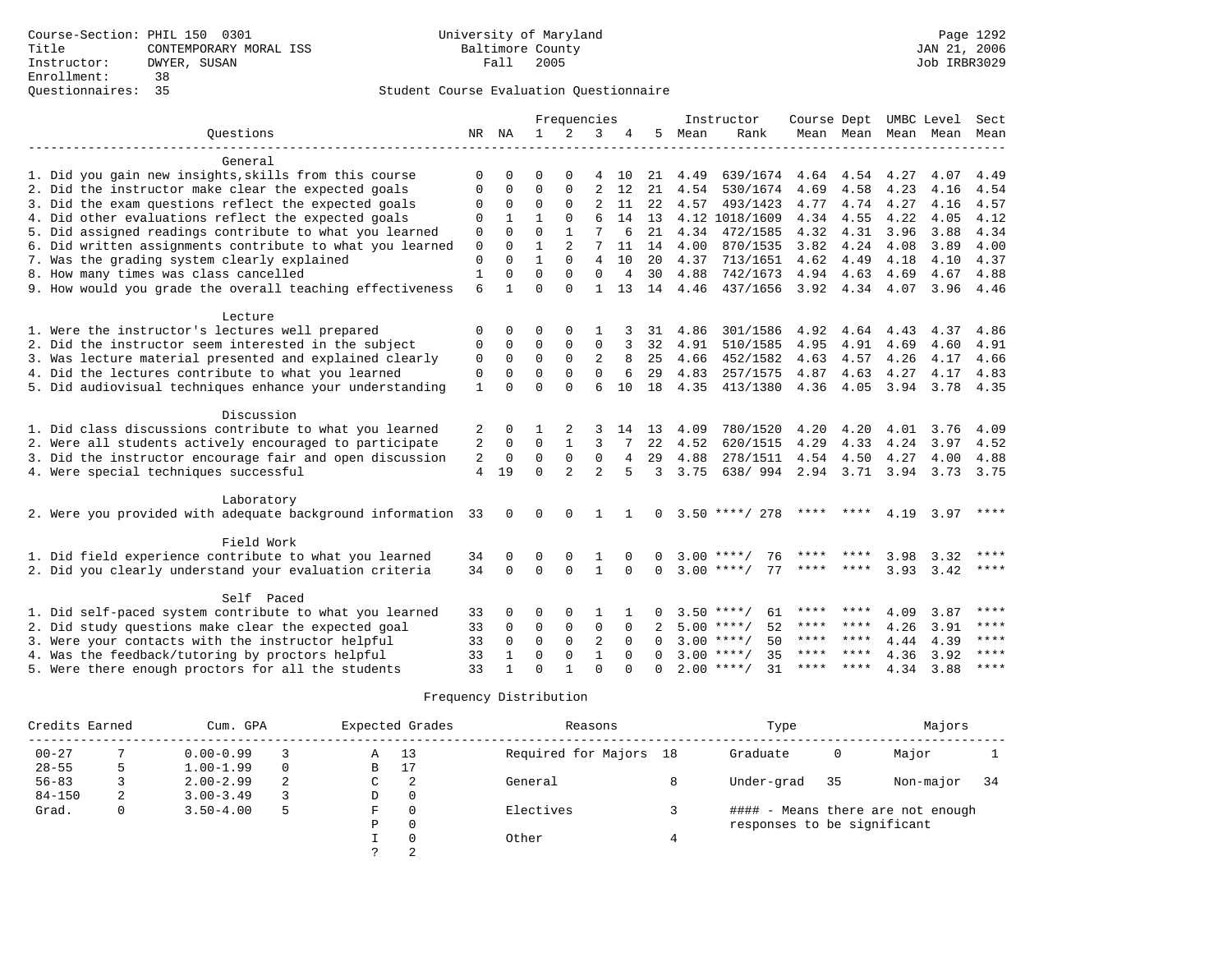|                                                           |             |          |                | Frequencies    |          |    |      |      | Instructor       | Course Dept |           | UMBC Level |      | Sect |
|-----------------------------------------------------------|-------------|----------|----------------|----------------|----------|----|------|------|------------------|-------------|-----------|------------|------|------|
| Ouestions                                                 | NR          | ΝA       |                |                |          |    | 5.   | Mean | Rank             |             | Mean Mean | Mean Mean  |      | Mean |
| General                                                   |             |          |                |                |          |    |      |      |                  |             |           |            |      |      |
| 1. Did you gain new insights, skills from this course     | $\Omega$    |          |                |                |          |    | 13   | 4.23 | 979/1674         | 4.52        | 4.54      | 4.27       | 4.07 | 4.23 |
| 2. Did the instructor make clear the expected goals       | 0           | $\Omega$ |                | $\Omega$       | 5        | 10 | 10   |      | 4.08 1097/1674   | 4.59        | 4.58      | 4.23       | 4.16 | 4.08 |
| 3. Did the exam questions reflect the expected goals      | 0           | $\Omega$ | $\Omega$       |                | 4        |    | 13   | 4.27 | 836/1423         | 4.65        | 4.74      | 4.27       | 4.16 | 4.27 |
| 4. Did other evaluations reflect the expected goals       | $\Omega$    | 6        |                |                | 4        |    |      |      | 4.00 1094/1609   | 4.47        | 4.55      | 4.22       | 4.05 | 4.00 |
| 5. Did assigned readings contribute to what you learned   |             |          |                |                |          |    | 13   | 4.26 | 548/1585         | 4.12        | 4.31      | 3.96       | 3.88 | 4.26 |
| 6. Did written assignments contribute to what you learned | 1           | 6        | $\mathfrak{D}$ | $\Omega$       | 6        | 4  |      |      | 3.74 1162/1535   | 4.35        | 4.24      | 4.08       | 3.89 | 3.74 |
| 7. Was the grading system clearly explained               | $\Omega$    |          | $\mathfrak{D}$ | $\overline{a}$ | ĥ        | 8  |      |      | 3.64 1385/1651   | 4.36        | 4.49      | 4.18       | 4.10 | 3.64 |
| 8. How many times was class cancelled                     | $\mathbf 1$ |          | 0              | $\mathbf 0$    | 2        | 15 |      |      | 4.21 1457/1673   | 4.61        | 4.63      | 4.69       | 4.67 | 4.21 |
| 9. How would you grade the overall teaching effectiveness | 4           |          | $\Omega$       |                | 3        | 9  | 8    |      | 4.14 849/1656    | 4.61        | 4.34      | 4.07       | 3.96 | 4.14 |
| Lecture                                                   |             |          |                |                |          |    |      |      |                  |             |           |            |      |      |
| 1. Were the instructor's lectures well prepared           | 3           | $\Omega$ | $\Omega$       |                |          |    | 8    |      | 3.96 1335/1586   | 4.56        | 4.64      | 4.43       | 4.37 | 3.96 |
| 2. Did the instructor seem interested in the subject      | 3           | $\Omega$ | $\Omega$       | $\Omega$       | $\Omega$ |    | 2.2. | 4.96 | 284/1585         | 4.99        | 4.91      | 4.69       | 4.60 | 4.96 |
| 3. Was lecture material presented and explained clearly   | 3           | $\Omega$ | $\Omega$       | $\Omega$       | 6        |    | 10   |      | 4.17 1016/1582   | 4.61        | 4.57      | 4.26       | 4.17 | 4.17 |
| 4. Did the lectures contribute to what you learned        | 3           | $\Omega$ |                |                |          | 6  | 12   |      | 4.17 1030/1575   | 4.69        | 4.63      | 4.27       | 4.17 | 4.17 |
| 5. Did audiovisual techniques enhance your understanding  | 3           | 17       | $\cap$         |                |          |    |      |      | $3.50$ ****/1380 | $***$ * * * | 4.05      | 3.94       | 3.78 | **** |
| Discussion                                                |             |          |                |                |          |    |      |      |                  |             |           |            |      |      |
| 1. Did class discussions contribute to what you learned   | 11          | $\Omega$ | 4              | 2              | 3        |    |      |      | 3.00 1353/1520   | 4.33        | 4.20      | 4.01       | 3.76 | 3.00 |
| 2. Were all students actively encouraged to participate   | 11          | 0        | 5              | $\mathfrak{D}$ | 4        |    |      |      | 2.53 1469/1515   | 4.16        | 4.33      | 4.24       | 3.97 | 2.53 |
| 3. Did the instructor encourage fair and open discussion  | 11          | $\Omega$ | $\overline{4}$ | $\Omega$       | 4        | 2  | 5.   |      | 3.27 1368/1511   | 4.54        | 4.50      | 4.27       | 4.00 | 3.27 |
| 4. Were special techniques successful                     | 11          | 13       | $\cap$         |                |          |    | 0    |      | $2.50$ ****/ 994 | 3.33        | 3.71      | 3.94       | 3.73 | **** |
| Seminar                                                   |             |          |                |                |          |    |      |      |                  |             |           |            |      |      |
| 1. Were assigned topics relevant to the announced theme   | 25          |          | O              | $\Omega$       | $\Omega$ |    | 0    |      | $4.00$ ****/ 103 |             | **** **** | 4.41       | 4.33 | **** |

|            | Credits Earned |               | Expected Grades<br>Cum. GPA |    |              | Reasons                | Type                        |    |                                   |     |
|------------|----------------|---------------|-----------------------------|----|--------------|------------------------|-----------------------------|----|-----------------------------------|-----|
| $00 - 27$  |                | $0.00 - 0.99$ | $\Omega$                    | Α  | 9            | Required for Majors 12 | Graduate                    | 0  | Major                             |     |
| $28 - 55$  |                | $1.00 - 1.99$ | $\Omega$                    | В  |              |                        |                             |    |                                   |     |
| $56 - 83$  |                | $2.00 - 2.99$ |                             | C. | - 6          | General                | Under-grad                  | 26 | Non-major                         | -26 |
| $84 - 150$ |                | $3.00 - 3.49$ |                             | D  | $\mathbf{0}$ |                        |                             |    |                                   |     |
| Grad.      | 0              | $3.50 - 4.00$ | 4                           | F  | $\Omega$     | Electives              |                             |    | #### - Means there are not enough |     |
|            |                |               |                             | D  | 0            |                        | responses to be significant |    |                                   |     |
|            |                |               |                             |    | $\Omega$     | Other                  |                             |    |                                   |     |
|            |                |               |                             |    |              |                        |                             |    |                                   |     |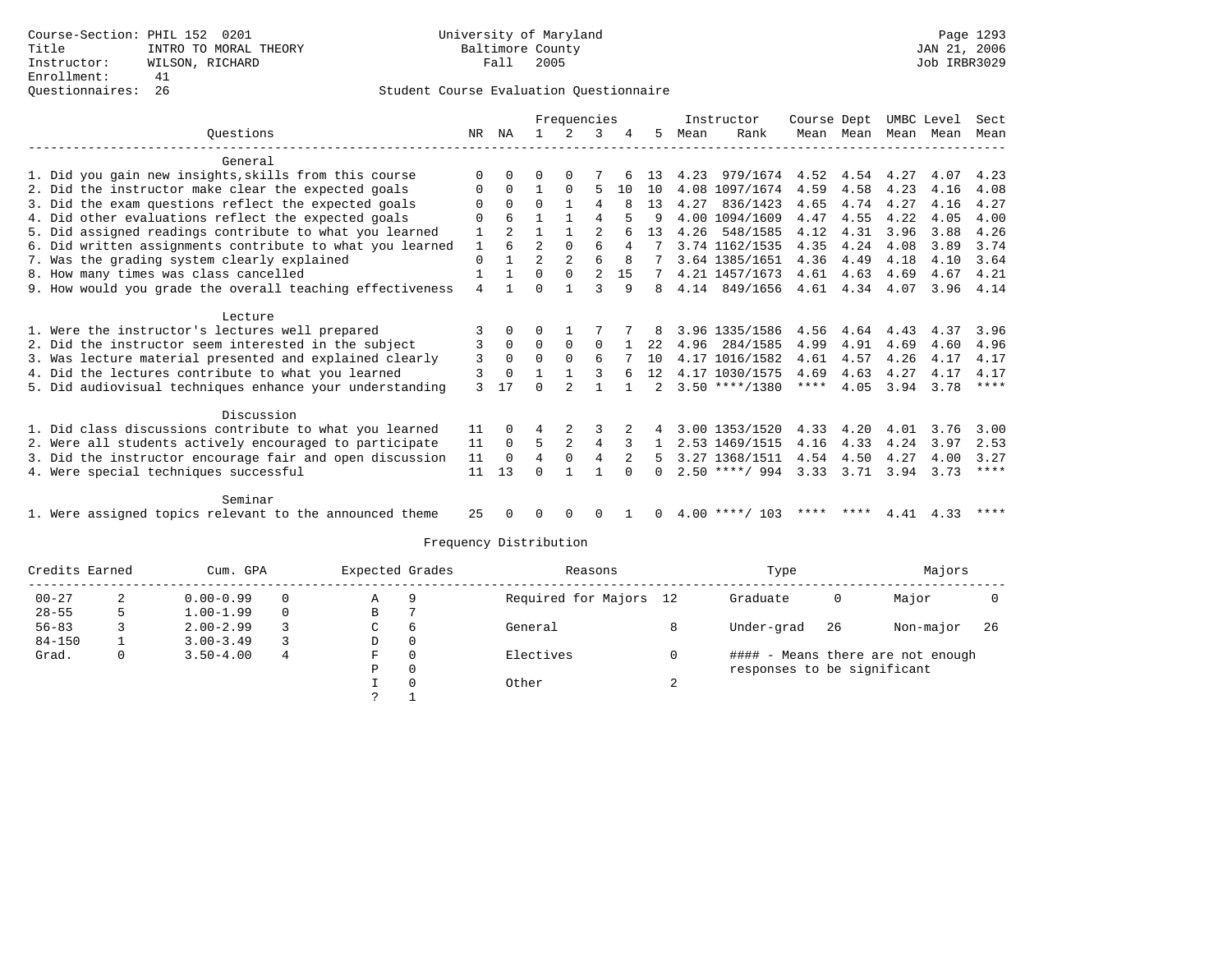|                                                            |                |                |             | Frequencies         |              |              |              | Instructor |                    | Course Dept UMBC Level |         |              |                     | Sect  |
|------------------------------------------------------------|----------------|----------------|-------------|---------------------|--------------|--------------|--------------|------------|--------------------|------------------------|---------|--------------|---------------------|-------|
| Questions                                                  |                | NR NA          | 1           | 2                   | 3            | 4            | 5            | Mean       | Rank               |                        |         |              | Mean Mean Mean Mean | Mean  |
|                                                            |                |                |             |                     |              |              |              |            |                    |                        |         |              |                     |       |
| General                                                    |                |                |             |                     |              |              |              |            |                    |                        |         |              |                     |       |
| 1. Did you gain new insights, skills from this course      | 3              | 0              | $\mathbf 0$ | $\Omega$            | 1            | 4            | 16           | 4.71       | 342/1674           | 4.52                   | 4.54    | 4.27         | 4.07                | 4.71  |
| 2. Did the instructor make clear the expected goals        | $\overline{3}$ | $\mathbf 0$    | $\mathbf 0$ | $\mathbf 0$         | 2            | 3            | 16           | 4.67       | 379/1674           | 4.59                   | 4.58    | 4.23         | 4.16                | 4.67  |
| 3. Did the exam questions reflect the expected goals       | 3              | $\Omega$       | 0           | 0                   | 1            | 4            | 16           | 4.71       | 310/1423           | 4.65                   | 4.74    | 4.27         | 4.16                | 4.71  |
| 4. Did other evaluations reflect the expected goals        | 3              | 1              | $\Omega$    | $\Omega$            | $\Omega$     | 8            | 12           | 4.60       | 374/1609           | 4.47                   | 4.55    | 4.22         | 4.05                | 4.60  |
| 5. Did assigned readings contribute to what you learned    | 3              | $\mathbf 0$    | $\mathsf 0$ | $\mathsf{O}\xspace$ | 3            | 5            | 13           | 4.48       | 352/1585           | 4.12                   | 4.31    | 3.96         | 3.88                | 4.48  |
| 6. Did written assignments contribute to what you learned  | 3              | $\mathbf 0$    | $\mathbf 0$ | $\mathbf 0$         | 2            | 6            | 13           | 4.52       | 355/1535           | 4.35                   | 4.24    | 4.08         | 3.89                | 4.52  |
| 7. Was the grading system clearly explained                | 4              | $\Omega$       | $\mathbf 0$ | $\mathbf 0$         | $\mathbf{0}$ | 5            | 15           | 4.75       | 231/1651           | 4.36                   | 4.49    | 4.18         | 4.10                | 4.75  |
| 8. How many times was class cancelled                      | 3              | $\mathbf{1}$   | $\mathbf 0$ | $\mathbf 0$         | $\mathbf{0}$ | 0            | 20           | 5.00       | 1/1673             | 4.61                   | 4.63    | 4.69         | 4.67                | 5.00  |
| 9. How would you grade the overall teaching effectiveness  | 6              | $\Omega$       | $\Omega$    | $\Omega$            | $\Omega$     | 5.           | 13           | 4.72       | 207/1656           | 4.61 4.34 4.07         |         |              | 3.96                | 4.72  |
|                                                            |                |                |             |                     |              |              |              |            |                    |                        |         |              |                     |       |
| Lecture<br>1. Were the instructor's lectures well prepared | 3              | $\mathbf 0$    | $\mathbf 0$ | $\mathbf 0$         | $\mathbf 0$  | 5            | 16           | 4.76       | 474/1586           | 4.56                   | 4.64    | 4.43         | 4.37                | 4.76  |
| 2. Did the instructor seem interested in the subject       | 3              | 0              | 0           | 0                   | $\mathbf 0$  | $\Omega$     | 21           | 5.00       | 1/1585             | 4.99                   | 4.91    | 4.69         | 4.60                | 5.00  |
| 3. Was lecture material presented and explained clearly    | 3              | 0              | 0           | 0                   | $\mathbf 0$  | 4            | 17           | 4.81       | 246/1582           | 4.61                   | 4.57    | 4.26         | 4.17                | 4.81  |
| 4. Did the lectures contribute to what you learned         | 3              | $\mathbf 0$    | 0           | $\mathbf 0$         | $\Omega$     | 3            | 18           | 4.86       | 225/1575           | 4.69                   | 4.63    | 4.27         | 4.17                | 4.86  |
| 5. Did audiovisual techniques enhance your understanding   | 3              | 17             | $\Omega$    | $\Omega$            | $\mathbf{1}$ | $\Omega$     | 3            |            | $4.50$ ****/1380   | $***$ * * *            | 4.05    | 3.94         | 3.78                | $***$ |
|                                                            |                |                |             |                     |              |              |              |            |                    |                        |         |              |                     |       |
| Discussion                                                 |                |                |             |                     |              |              |              |            |                    |                        |         |              |                     |       |
| 1. Did class discussions contribute to what you learned    | 7              | $\mathbf 0$    | $\mathbf 0$ | $\mathbf 0$         | 1            | 3            | 13           | 4.71       | 267/1520           | 4.33                   | 4.20    | 4.01         | 3.76                | 4.71  |
| 2. Were all students actively encouraged to participate    | 7              | $\mathbf 0$    | $\mathbf 0$ | $\mathbf 0$         | $\mathbf{1}$ | $\mathbf{1}$ | 15           | 4.82       | 301/1515           | 4.16                   | 4.33    | 4.24         | 3.97                | 4.82  |
| 3. Did the instructor encourage fair and open discussion   | 7              | 0              | $\mathbf 0$ | 0                   | $\mathbf 0$  | $\mathbf{1}$ | 16           | 4.94       | 146/1511           | 4.54                   | 4.50    | 4.27         | 4.00                | 4.94  |
| 4. Were special techniques successful                      | 7              | 11             | 2           | 0                   | $\mathbf{1}$ | $\Omega$     | 3            | 3.33       | 811/ 994           | 3.33                   | 3.71    | 3.94         | 3.73                | 3.33  |
|                                                            |                |                |             |                     |              |              |              |            |                    |                        |         |              |                     |       |
| Laboratory                                                 |                |                |             |                     |              |              |              |            |                    |                        |         |              |                     |       |
| 1. Did the lab increase understanding of the material      | 21             | 2              | $\mathbf 0$ | $\mathbf 0$         | $\mathbf 0$  | $\mathbf 0$  | 1            |            | $5.00$ ****/ 265   |                        |         | 4.23         | 3.97                |       |
| 2. Were you provided with adequate background information  | 22             | $\mathbf 0$    | $1\,$       | $\mathbf 0$         | $\mathbf{0}$ | $\mathbf 0$  | 1            | 3.00       | ****/ 278          | ****                   | ****    | 4.19         | 3.97                | ****  |
| 3. Were necessary materials available for lab activities   | 21             | $\overline{2}$ | $\mathsf 0$ | 0                   | $\mathbf 0$  | $\Omega$     | $\mathbf{1}$ | 5.00       | ****/ 260          | ****                   | ****    | 4.46         | 4.41                | ****  |
| 4. Did the lab instructor provide assistance               | 21             | $\overline{2}$ | $\mathbf 0$ | $\mathbf 0$         | $\mathbf 0$  | $\Omega$     | $\mathbf{1}$ |            | $5.00$ ****/ 259   | ****                   | ****    | 4.33         | 4.19                | $***$ |
| 5. Were requirements for lab reports clearly specified     | 21             | 2              | $\Omega$    | $\Omega$            | $\Omega$     | $\Omega$     | $\mathbf{1}$ | 5.00       | ****/ 233          | ****                   | ****    | 4.20         | 4.00                | ****  |
|                                                            |                |                |             |                     |              |              |              |            |                    |                        |         |              |                     |       |
| Seminar                                                    |                |                |             |                     |              |              |              |            |                    |                        |         |              |                     |       |
| 1. Were assigned topics relevant to the announced theme    | 21             | 2              | $\mathbf 0$ | $\mathbf 0$         | $\mathbf 0$  | $\mathbf 0$  | 1            | 5.00       | ****/ 103          | ****                   | ****    | 4.41         | 4.33                | ****  |
| 2. Was the instructor available for individual attention   | 21             | $\mathbf{1}$   | $\mathbf 0$ | $\mathbf 0$         | $\mathbf 0$  | $\mathbf 0$  | 2            | 5.00       | ****/ 101          | ****                   | ****    | 4.48         | 4.18                |       |
| 3. Did research projects contribute to what you learned    | 21             | $\mathbf{1}$   | $\mathbf 0$ | $\mathbf 0$         | $\mathbf 0$  | $\mathbf 0$  | 2            | 5.00       | $***/$<br>95       | ****                   | ****    | 4.31         | 3.99                | ****  |
| 4. Did presentations contribute to what you learned        | 22             | $\mathbf{1}$   | $\mathbf 0$ | 0                   | $\mathbf 0$  | $\Omega$     | 1            | 5.00       | $***$ /<br>99      | ****                   | $***$ * | 4.39         | 4.10                | ****  |
| 5. Were criteria for grading made clear                    | 22             | $\mathbf{1}$   | $\Omega$    | $\Omega$            | $\Omega$     | $\Omega$     | $\mathbf{1}$ |            | $5.00$ ****/<br>97 | ****                   | ****    | 4.14         | 3.69                | ****  |
|                                                            |                |                |             |                     |              |              |              |            |                    |                        |         |              |                     |       |
| Field Work                                                 |                |                |             |                     |              |              |              |            |                    |                        |         |              |                     | ****  |
| 1. Did field experience contribute to what you learned     | 23             | $\mathbf 0$    | $\mathbf 0$ | $\mathbf 0$         | 0            | $\mathbf 0$  | Т.           | 5.00       | $***/$<br>76       |                        |         | 3.98         | 3.32                |       |
| 2. Did you clearly understand your evaluation criteria     | 23             | $\mathbf 0$    | $\mathsf 0$ | $\mathbf 0$         | $\mathbf 0$  | $\Omega$     | 1            | 5.00       | $***$ /<br>77      | ****                   | $***$   | 3.93         | 3.42                | ****  |
| 3. Was the instructor available for consultation           | 23             | $\mathbf 0$    | $\mathbf 0$ | $\mathbf 0$         | $\mathbf 0$  | $\mathbf 0$  | $\mathbf{1}$ | 5.00       | 53<br>$***/$       | ****                   | ****    | 4.45         | 4.34                | ****  |
| 4. To what degree could you discuss your evaluations       | 23             | $\mathbf 0$    | $\mathsf 0$ | $\mathbf 0$         | $\mathbf 0$  | $\Omega$     | 1            | 5.00       | 48<br>$***/$       | ****                   | ****    | 4.12         | 4.00                | $***$ |
| 5. Did conferences help you carry out field activities     | 23             | $\Omega$       | $\Omega$    | $\Omega$            | $\Omega$     | $\Omega$     | $\mathbf{1}$ | 5.00       | $***$ /<br>49      | ****                   | ****    | 4.27         | 4.30                | $***$ |
| Self Paced                                                 |                |                |             |                     |              |              |              |            |                    |                        |         |              |                     |       |
| 1. Did self-paced system contribute to what you learned    | 23             | 0              | $\mathbf 0$ | 0                   | $\mathbf 0$  | $\mathbf 0$  | 1            | 5.00       | $***/$<br>61       | ****                   |         | 4.09         | 3.87                | ****  |
| 2. Did study questions make clear the expected goal        | 23             | $\mathbf 0$    | $\mathsf 0$ | $\mathbf 0$         | $\mathbf 0$  | $\mathbf 0$  |              | 5.00       | $***$ /<br>52      | ****                   | ****    |              | 3.91                | ****  |
|                                                            |                | $\mathbf 0$    | $\mathbf 0$ | 0                   | $\mathbf 0$  | $\Omega$     | 1<br>1       | 5.00       | $***$ /<br>50      | ****                   | ****    | 4.26<br>4.44 |                     | $***$ |
| 3. Were your contacts with the instructor helpful          | 23<br>23       | $\mathbf 0$    | $\mathbf 0$ | $\mathbf 0$         | $\mathbf{0}$ | $\mathbf 0$  | $\mathbf{1}$ | 5.00       | $***/$<br>35       |                        | ****    |              | 4.39                | ****  |
| 4. Was the feedback/tutoring by proctors helpful           | 23             | $\Omega$       | $\mathbf 0$ | $\Omega$            | $\Omega$     | $\Omega$     | 1            |            | $5.00$ ****/<br>31 | $***$ * *              | ****    | 4.36         | 3.92                | $***$ |
| 5. Were there enough proctors for all the students         |                |                |             |                     |              |              |              |            |                    |                        |         | 4.34         | 3.88                |       |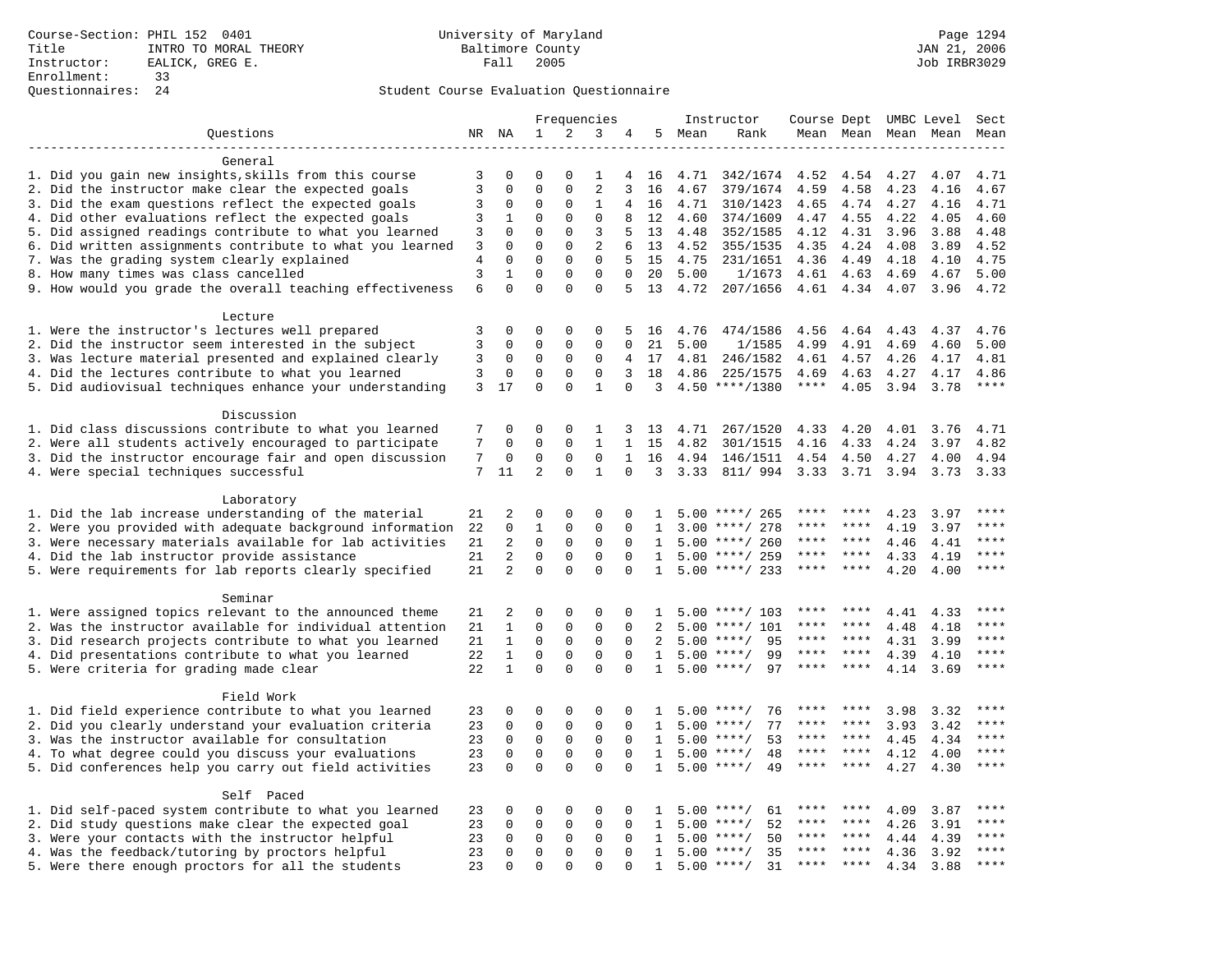| Course-Section: PHIL 152 0401  | University of Maryland                  | Page 1294    |
|--------------------------------|-----------------------------------------|--------------|
| Title<br>INTRO TO MORAL THEORY | Baltimore County                        | JAN 21, 2006 |
| Instructor:<br>EALICK, GREG E. | 2005<br>Fall                            | Job IRBR3029 |
| Enrollment:                    |                                         |              |
| Ouestionnaires: 24             | Student Course Evaluation Ouestionnaire |              |

| Credits Earned |   | Cum. GPA      |   |             | Expected Grades | Reasons             |    | Type                        | Majors |                                   |     |
|----------------|---|---------------|---|-------------|-----------------|---------------------|----|-----------------------------|--------|-----------------------------------|-----|
| $00 - 27$      |   | $0.00 - 0.99$ |   | Α           | 14              | Required for Majors | 10 | Graduate                    | 0      | Major                             |     |
| $28 - 55$      | 2 | $1.00 - 1.99$ |   | В           | 6               |                     |    |                             |        |                                   |     |
| $56 - 83$      | 5 | $2.00 - 2.99$ | 2 | $\sim$<br>◡ | 0               | General             |    | Under-grad                  | 24     | Non-major                         | -23 |
| $84 - 150$     | 0 | $3.00 - 3.49$ |   | D           | 0               |                     |    |                             |        |                                   |     |
| Grad.          | 0 | $3.50 - 4.00$ | 5 | F           | 0               | Electives           |    |                             |        | #### - Means there are not enough |     |
|                |   |               |   | Ρ           | 0               |                     |    | responses to be significant |        |                                   |     |
|                |   |               |   |             | $\Omega$        | Other               |    |                             |        |                                   |     |
|                |   |               |   | っ           | 0               |                     |    |                             |        |                                   |     |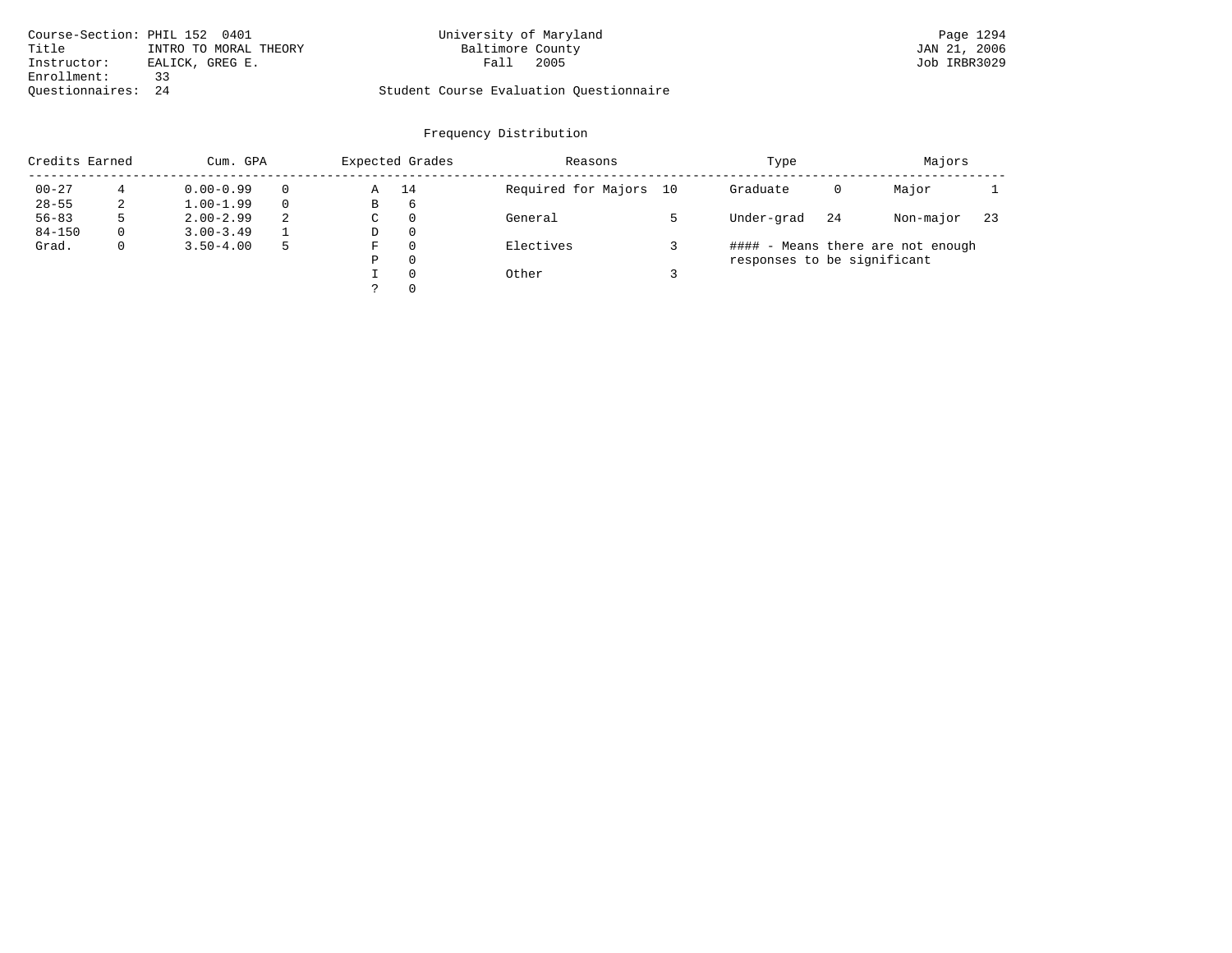|                                                           |                |              | Frequencies    |             |             |          |     | Instructor | Course Dept      |           | UMBC Level |      | Sect |             |
|-----------------------------------------------------------|----------------|--------------|----------------|-------------|-------------|----------|-----|------------|------------------|-----------|------------|------|------|-------------|
| Ouestions                                                 | NR.            | ΝA           |                | 2           | 3           | 4        | 5.  | Mean       | Rank             |           | Mean Mean  | Mean | Mean | Mean        |
| General                                                   |                |              |                |             |             |          |     |            |                  |           |            |      |      |             |
| 1. Did you gain new insights, skills from this course     |                | $\Omega$     |                | $\Omega$    | $\Omega$    |          | 24  | 4.70       | 367/1674         |           | 4.52 4.54  | 4.27 | 4.07 | 4.70        |
| 2. Did the instructor make clear the expected goals       | O              | $\Omega$     | $\Omega$       | $\Omega$    | $\Omega$    |          | 28  | 4.93       | 96/1674          | 4.59      | 4.58       | 4.23 | 4.16 | 4.93        |
| 3. Did the exam questions reflect the expected goals      |                | $\Omega$     | $\Omega$       | $\Omega$    | $\Omega$    |          | 28  | 4.93       | 92/1423          | 4.65      | 4.74       | 4.27 | 4.16 | 4.93        |
| 4. Did other evaluations reflect the expected goals       | O              |              | $\Omega$       | $\Omega$    | $\Omega$    | 4        | 25  | 4.86       | 141/1609         | 4.47      | 4.55       | 4.22 | 4.05 | 4.86        |
| 5. Did assigned readings contribute to what you learned   | $\Omega$       | 12           | $\mathfrak{D}$ |             | 5           |          | 9   |            | 3.78 1032/1585   | 4.12      | 4.31       | 3.96 | 3.88 | 3.78        |
| 6. Did written assignments contribute to what you learned | $\Omega$       | $\mathbf{1}$ | $\Omega$       | $\Omega$    |             |          | 23  | 4.76       | 169/1535         | 4.35      | 4.24       | 4.08 | 3.89 | 4.76        |
| 7. Was the grading system clearly explained               | $\Omega$       | $\Omega$     | $\Omega$       | $\Omega$    |             |          | 25  | 4.77       | 220/1651         | 4.36      | 4.49       | 4.18 | 4.10 | 4.77        |
| 8. How many times was class cancelled                     | $\Omega$       |              | $\Omega$       | $\Omega$    | $\cap$      | 2.2      |     |            | 4.24 1427/1673   | 4.61      | 4.63       | 4.69 | 4.67 | 4.24        |
| 9. How would you grade the overall teaching effectiveness | 6              | <sup>n</sup> | U              | $\cap$      | 0           |          | 2.2 | 4.92       | 95/1656          | 4.61      | 4.34       | 4.07 |      | $3.96$ 4.92 |
| Lecture                                                   |                |              |                |             |             |          |     |            |                  |           |            |      |      |             |
| 1. Were the instructor's lectures well prepared           |                |              |                |             | $\Omega$    |          | 23  | 4.82       | 354/1586         | 4.56      | 4.64       | 4.43 | 4.37 | 4.82        |
| 2. Did the instructor seem interested in the subject      | $\overline{2}$ | $\Omega$     | $\Omega$       | $\mathbf 0$ | $\mathbf 0$ | $\Omega$ | 28  | 5.00       | 1/1585           | 4.99      | 4.91       | 4.69 | 4.60 | 5.00        |
| 3. Was lecture material presented and explained clearly   | 2              | $\Omega$     |                |             | $\Omega$    |          | 26  | 4.93       | 121/1582         | 4.61      | 4.57       | 4.26 | 4.17 | 4.93        |
| 4. Did the lectures contribute to what you learned        | 2              | $\Omega$     | $\Omega$       | $\Omega$    | $\Omega$    |          | 27  | 4.96       | 69/1575          | 4.69      | 4.63       | 4.27 | 4.17 | 4.96        |
| 5. Did audiovisual techniques enhance your understanding  | 3              | 23           |                | ∩           |             |          |     |            | $3.50$ ****/1380 | $***$ * * | 4.05       | 3.94 | 3.78 | $* * * * *$ |
| Discussion                                                |                |              |                |             |             |          |     |            |                  |           |            |      |      |             |
| 1. Did class discussions contribute to what you learned   | 18             |              |                | 0           | $\Omega$    |          |     | 4.92       | 120/1520         | 4.33      | 4.20       | 4.01 | 3.76 | 4.92        |
| 2. Were all students actively encouraged to participate   | 18             | $\Omega$     | $\Omega$       | $\mathbf 0$ | 0           | $\Omega$ | 12  | 5.00       | 1/1515           | 4.16      | 4.33       | 4.24 | 3.97 | 5.00        |
| 3. Did the instructor encourage fair and open discussion  | 18             | $\cap$       | $\Omega$       | $\Omega$    | $\cap$      | $\cap$   | 12  | 5.00       | 1/1511           | 4.54      | 4.50       | 4.27 | 4.00 | 5.00        |
| 4. Were special techniques successful                     | 18             |              |                |             |             |          |     |            | $5.00$ ****/ 994 | 3.33      | 3.71       | 3.94 | 3.73 | ****        |

| Credits Earned |    | Cum. GPA      |   |   | Expected Grades | Reasons                | Type                        | Majors |                                   |    |
|----------------|----|---------------|---|---|-----------------|------------------------|-----------------------------|--------|-----------------------------------|----|
| $00 - 27$      |    | $0.00 - 0.99$ |   | Α | 23              | Required for Majors 17 | Graduate                    | 0      | Major                             |    |
| $28 - 55$      |    | $1.00 - 1.99$ |   | B | 4               |                        |                             |        |                                   |    |
| $56 - 83$      | 4  | $2.00 - 2.99$ |   | ◡ |                 | General                | Under-grad                  | 30     | Non-major                         | 30 |
| $84 - 150$     | 13 | $3.00 - 3.49$ | 9 | D | 0               |                        |                             |        |                                   |    |
| Grad.          | 0  | $3.50 - 4.00$ | 5 | F | 0               | Electives              |                             |        | #### - Means there are not enough |    |
|                |    |               |   | Ρ | 0               |                        | responses to be significant |        |                                   |    |
|                |    |               |   |   | $\Omega$        | Other                  |                             |        |                                   |    |
|                |    |               |   |   |                 |                        |                             |        |                                   |    |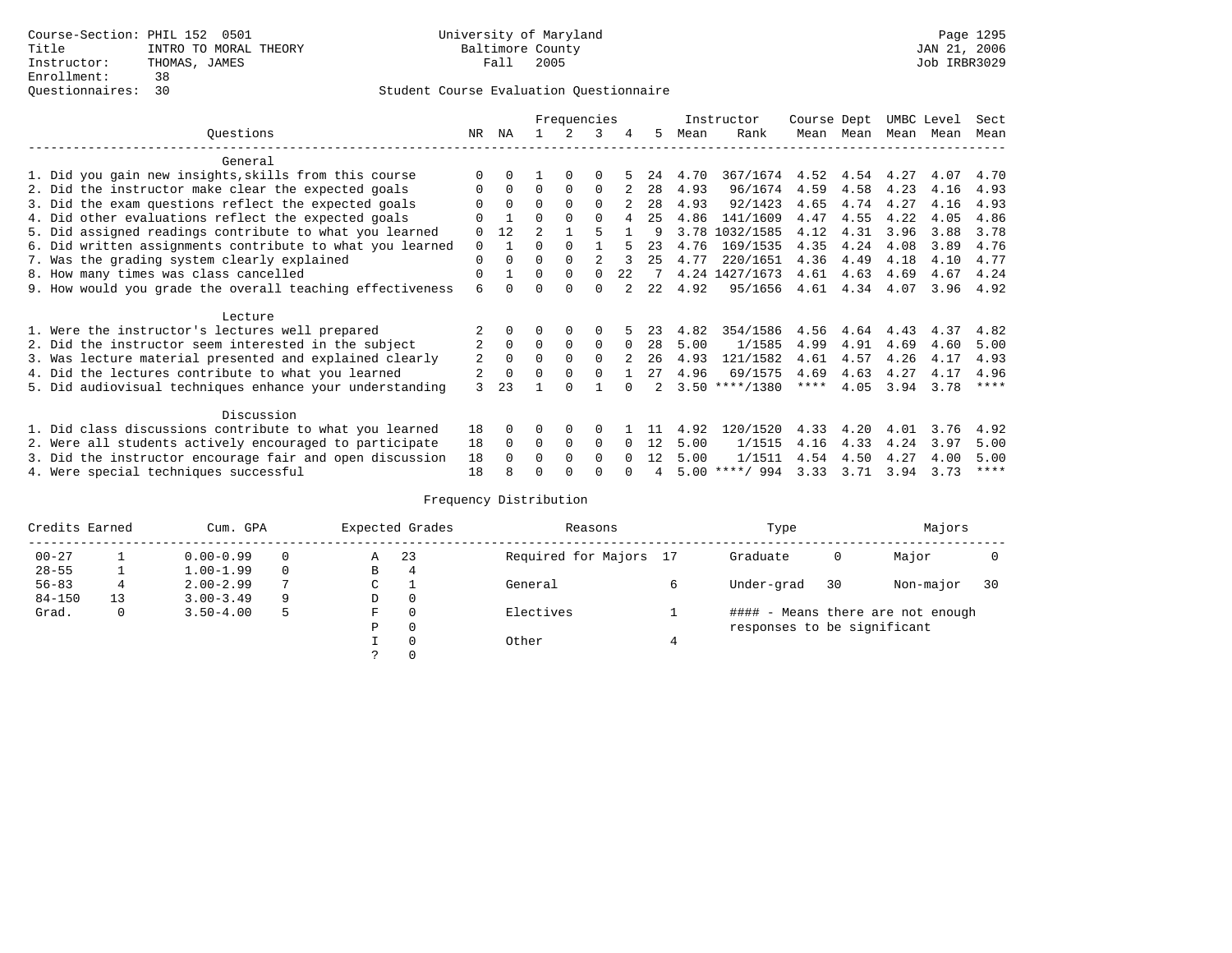|                                                            | Frequencies  |                |                |             |                | Instructor   | Course Dept UMBC Level |      |                    |                | Sect    |                     |      |                        |
|------------------------------------------------------------|--------------|----------------|----------------|-------------|----------------|--------------|------------------------|------|--------------------|----------------|---------|---------------------|------|------------------------|
| Questions                                                  |              | NR NA          | $\mathbf 1$    | 2           | 3              | 4            | 5                      | Mean | Rank               |                |         | Mean Mean Mean Mean |      | Mean                   |
|                                                            |              |                |                |             |                |              |                        |      |                    |                |         |                     |      |                        |
| General                                                    |              |                |                |             |                |              |                        |      |                    |                |         |                     |      |                        |
| 1. Did you gain new insights, skills from this course      | 0            | 0              | $\Omega$       | 1           | 1              | 9            | 14                     | 4.44 | 703/1674           | 4.52           | 4.54    | 4.27                | 4.07 | 4.44                   |
| 2. Did the instructor make clear the expected goals        | $\mathbf{1}$ | $\Omega$       | $\Omega$       | $\Omega$    | $\mathbf{1}$   | 6            | 17                     | 4.67 | 379/1674           | 4.59           | 4.58    | 4.23                | 4.16 | 4.67                   |
| 3. Did the exam questions reflect the expected goals       | $\mathbf 0$  | $\Omega$       | $\Omega$       | $\Omega$    | $\overline{2}$ | 4            | 19                     | 4.68 | 363/1423           | 4.65           | 4.74    | 4.27                | 4.16 | 4.68                   |
| 4. Did other evaluations reflect the expected goals        | $\Omega$     | 2              | $\Omega$       | $\Omega$    | $\overline{4}$ | 5            | 14                     | 4.43 | 598/1609           | 4.47           | 4.55    | 4.22                | 4.05 | 4.43                   |
| 5. Did assigned readings contribute to what you learned    | $\mathsf 0$  | $\mathbf 0$    | $\mathbf{1}$   | 2           | 3              | 10           | 9                      | 3.96 | 824/1585           | 4.12           | 4.31    | 3.96                | 3.88 | 3.96                   |
| 6. Did written assignments contribute to what you learned  | $1\,$        | $\overline{c}$ | $\mathbf 0$    | $\mathbf 0$ | $\overline{2}$ | 10           | 10                     | 4.36 | 548/1535           | 4.35           | 4.24    | 4.08                | 3.89 | 4.36                   |
| 7. Was the grading system clearly explained                | $\mathbf 0$  | $\Omega$       | $\Omega$       | 2           | 4              | 4            | 15                     | 4.28 | 832/1651           | 4.36           | 4.49    | 4.18                | 4.10 | 4.28                   |
| 8. How many times was class cancelled                      | $\mathbf{1}$ | $\mathbf 0$    | $\mathbf{0}$   | $\mathbf 0$ | $\mathbf{0}$   | $\Omega$     | 24                     | 5.00 | 1/1673             | 4.61           | 4.63    | 4.69                | 4.67 | 5.00                   |
| 9. How would you grade the overall teaching effectiveness  | 2            | $\Omega$       | $\Omega$       | $\Omega$    | $\Omega$       | 8            | 15                     | 4.65 | 266/1656           | 4.61 4.34 4.07 |         |                     | 3.96 | 4.65                   |
|                                                            |              |                |                |             |                |              |                        |      |                    |                |         |                     |      |                        |
| Lecture<br>1. Were the instructor's lectures well prepared | $\mathbf 0$  | $\mathbf 0$    | $\mathbf 0$    | $\mathbf 0$ | $\mathbf 0$    | 7            | 18                     | 4.72 | 581/1586           | 4.56           | 4.64    | 4.43                | 4.37 | 4.72                   |
| 2. Did the instructor seem interested in the subject       | 0            | 0              | $\mathbf 0$    | $\mathbf 0$ | 0              | 0            | 25                     | 5.00 | 1/1585             | 4.99           | 4.91    | 4.69                | 4.60 | 5.00                   |
| 3. Was lecture material presented and explained clearly    | 0            | 0              | 0              | 1           | 2              | 5            | 17                     | 4.52 | 610/1582           | 4.61           | 4.57    | 4.26                | 4.17 | 4.52                   |
| 4. Did the lectures contribute to what you learned         | $\mathbf 0$  | $\mathbf 0$    | $\mathbf{0}$   | $\Omega$    | 1              | 4            | 20                     | 4.76 | 343/1575           | 4.69           | 4.63    | 4.27                | 4.17 | 4.76                   |
| 5. Did audiovisual techniques enhance your understanding   | $\mathbf{1}$ | 20             | $\overline{a}$ | $\Omega$    | $\Omega$       | $\mathbf{1}$ | 1                      |      | $2.75$ ****/1380   | $***$ * * *    | 4.05    | 3.94                | 3.78 | $***$                  |
|                                                            |              |                |                |             |                |              |                        |      |                    |                |         |                     |      |                        |
| Discussion                                                 |              |                |                |             |                |              |                        |      |                    |                |         |                     |      |                        |
| 1. Did class discussions contribute to what you learned    | 5            | $\mathbf 0$    | $\mathbf{0}$   | $\mathbf 0$ | 2              | 2            | 16                     | 4.70 | 274/1520           | 4.33           | 4.20    | 4.01                | 3.76 | 4.70                   |
| 2. Were all students actively encouraged to participate    | 5            | 0              | 1              | $\mathbf 0$ | $\overline{4}$ | 2            | 13                     | 4.30 | 857/1515           | 4.16           | 4.33    | 4.24                | 3.97 | 4.30                   |
| 3. Did the instructor encourage fair and open discussion   | 5            | 0              | $\mathbf 0$    | $\mathbf 0$ | $\mathbf{0}$   | $\mathbf{1}$ | 19                     | 4.95 | 146/1511           | 4.54           | 4.50    | 4.27                | 4.00 | 4.95                   |
| 4. Were special techniques successful                      | 5            | 16             | $\mathbf{1}$   | $\Omega$    | $\mathbf{1}$   | $\Omega$     | 2                      |      | $3.50$ ****/ 994   | 3.33           | 3.71    | 3.94                | 3.73 | $***$                  |
|                                                            |              |                |                |             |                |              |                        |      |                    |                |         |                     |      |                        |
| Laboratory                                                 |              |                |                |             |                |              |                        |      |                    |                |         |                     |      |                        |
| 1. Did the lab increase understanding of the material      | 22           | 2              | $\mathbf 0$    | $\mathbf 0$ | $\mathbf{0}$   | $\mathbf 0$  | 1                      |      | $5.00$ ****/ 265   |                |         | 4.23                | 3.97 |                        |
| 2. Were you provided with adequate background information  | 24           | $\mathbf 0$    | $\mathbf 0$    | $\mathbf 0$ | $\mathbf 0$    | $\mathbf 0$  | 1                      | 5.00 | ****/ 278          | ****           | ****    | 4.19                | 3.97 | ****                   |
| 3. Were necessary materials available for lab activities   | 24           | 0              | $\mathbf 0$    | $\mathbf 0$ | 0              | $\Omega$     | 1                      | 5.00 | ****/ 260          | ****           | ****    | 4.46                | 4.41 | $***$                  |
| 4. Did the lab instructor provide assistance               | 24           | $\Omega$       | $\mathbf{0}$   | $\Omega$    | $\mathbf{0}$   | $\Omega$     | $\mathbf{1}$           | 5.00 | ****/ 259          | ****           | ****    | 4.33                | 4.19 | ****                   |
| 5. Were requirements for lab reports clearly specified     | 24           | $\mathbf 0$    | $\Omega$       | $\Omega$    | $\Omega$       | $\Omega$     | $\mathbf{1}$           | 5.00 | ****/ 233          | ****           | ****    | 4.20                | 4.00 | ****                   |
|                                                            |              |                |                |             |                |              |                        |      |                    |                |         |                     |      |                        |
| Seminar                                                    |              |                |                |             |                |              |                        |      |                    |                |         |                     |      |                        |
| 1. Were assigned topics relevant to the announced theme    | 22           | 2              | $\mathbf{0}$   | $\mathbf 0$ | 0              | $\mathbf 0$  | 1                      | 5.00 | ****/ 103          | ****           | ****    | 4.41                | 4.33 | ****                   |
| 2. Was the instructor available for individual attention   | 23           | $\mathbf{1}$   | $\mathbf 0$    | $\mathbf 0$ | $\mathbf{0}$   | $\mathbf 0$  | 1                      | 5.00 | ****/ 101          | ****           | ****    | 4.48                | 4.18 |                        |
| 3. Did research projects contribute to what you learned    | 23           | $\mathbf{1}$   | $\mathbf 0$    | $\mathbf 0$ | $\mathbf{0}$   | 1            | $\Omega$               | 4.00 | $***/$<br>95       | ****           | ****    | 4.31                | 3.99 | ****                   |
| 4. Did presentations contribute to what you learned        | 24           | $\mathbf 0$    | $\mathbf 0$    | $\mathbf 0$ | $\mathbf 0$    | 0            | 1                      | 5.00 | $***$ /<br>99      | ****           | $***$ * | 4.39                | 4.10 | ****                   |
| 5. Were criteria for grading made clear                    | 24           | $\Omega$       | $\Omega$       | $\Omega$    | $\Omega$       | $\mathbf{1}$ | $\Omega$               |      | $4.00$ ****/<br>97 | ****           | ****    | 4.14                | 3.69 | ****                   |
|                                                            |              |                |                |             |                |              |                        |      |                    |                |         |                     |      |                        |
| Field Work                                                 |              |                |                |             |                |              |                        |      |                    |                |         |                     |      |                        |
| 1. Did field experience contribute to what you learned     | 24           | $\mathbf 0$    | $\mathbf 0$    | $\mathsf 0$ | 0              | 1            | 0                      | 4.00 | $***$ /<br>76      |                |         | 3.98                | 3.32 | ****                   |
| 2. Did you clearly understand your evaluation criteria     | 24           | $\mathbf 0$    | $\mathbf 0$    | $\mathbf 0$ | $\mathbf 0$    | $\Omega$     | 1                      | 5.00 | $***/$<br>77       | ****           | ****    | 3.93                | 3.42 | ****                   |
| 3. Was the instructor available for consultation           | 24           | $\mathbf 0$    | $\mathbf 0$    | $\mathbf 0$ | $\mathbf 0$    | $\mathbf{1}$ | $\Omega$               |      | 53<br>$4.00$ ****/ | ****           | ****    | 4.45                | 4.34 | ****                   |
| 4. To what degree could you discuss your evaluations       | 24           | $\mathbf 0$    | $\mathbf 0$    | $\mathbf 0$ | $\mathbf 0$    | 1            | $\Omega$               | 4.00 | 48<br>$***$ /      | ****           | ****    | 4.12                | 4.00 | $\star\star\star\star$ |
| 5. Did conferences help you carry out field activities     | 24           | $\Omega$       | $\Omega$       | $\Omega$    | $\Omega$       | $\mathbf{1}$ | $\Omega$               | 4.00 | $***$ /<br>49      | ****           | ****    | 4.27                | 4.30 | $***$                  |
|                                                            |              |                |                |             |                |              |                        |      |                    |                |         |                     |      |                        |
| Self Paced                                                 |              |                |                |             |                |              |                        |      |                    |                |         |                     |      |                        |
| 1. Did self-paced system contribute to what you learned    | 24           | 0              | $\mathbf 0$    | $\mathbf 0$ | $\Omega$       | $\mathbf 0$  | 1                      | 5.00 | $***$ /<br>61      | ****           |         | 4.09                | 3.87 | ****                   |
| 2. Did study questions make clear the expected goal        | 24           | $\mathbf 0$    | $\mathbf{0}$   | $\mathbf 0$ | $\mathbf 0$    | 1            | $\Omega$               | 4.00 | $***/$<br>52       | ****           | ****    | 4.26                | 3.91 | ****                   |
| 3. Were your contacts with the instructor helpful          | 24           | $\mathbf 0$    | $\mathbf{0}$   | $\mathbf 0$ | $\mathbf 0$    | $\mathbf{1}$ | $\Omega$               | 4.00 | $***/$<br>50       | ****           | ****    | 4.44                | 4.39 | ****                   |
| 4. Was the feedback/tutoring by proctors helpful           | 24           | $\mathbf 0$    | $\mathbf 0$    | $\mathbf 0$ | $\mathbf 0$    | $\mathbf{1}$ | $\Omega$               | 4.00 | $***/$<br>35       | ***            | * * * * | 4.36                | 3.92 | ****                   |
| 5. Were there enough proctors for all the students         | 24           | $\Omega$       | $\Omega$       | $\Omega$    | $\Omega$       | $\Omega$     | 1                      |      | $5.00$ ****/<br>31 | $***$ * * *    | $***$ * | 4.34                | 3.88 | $***$                  |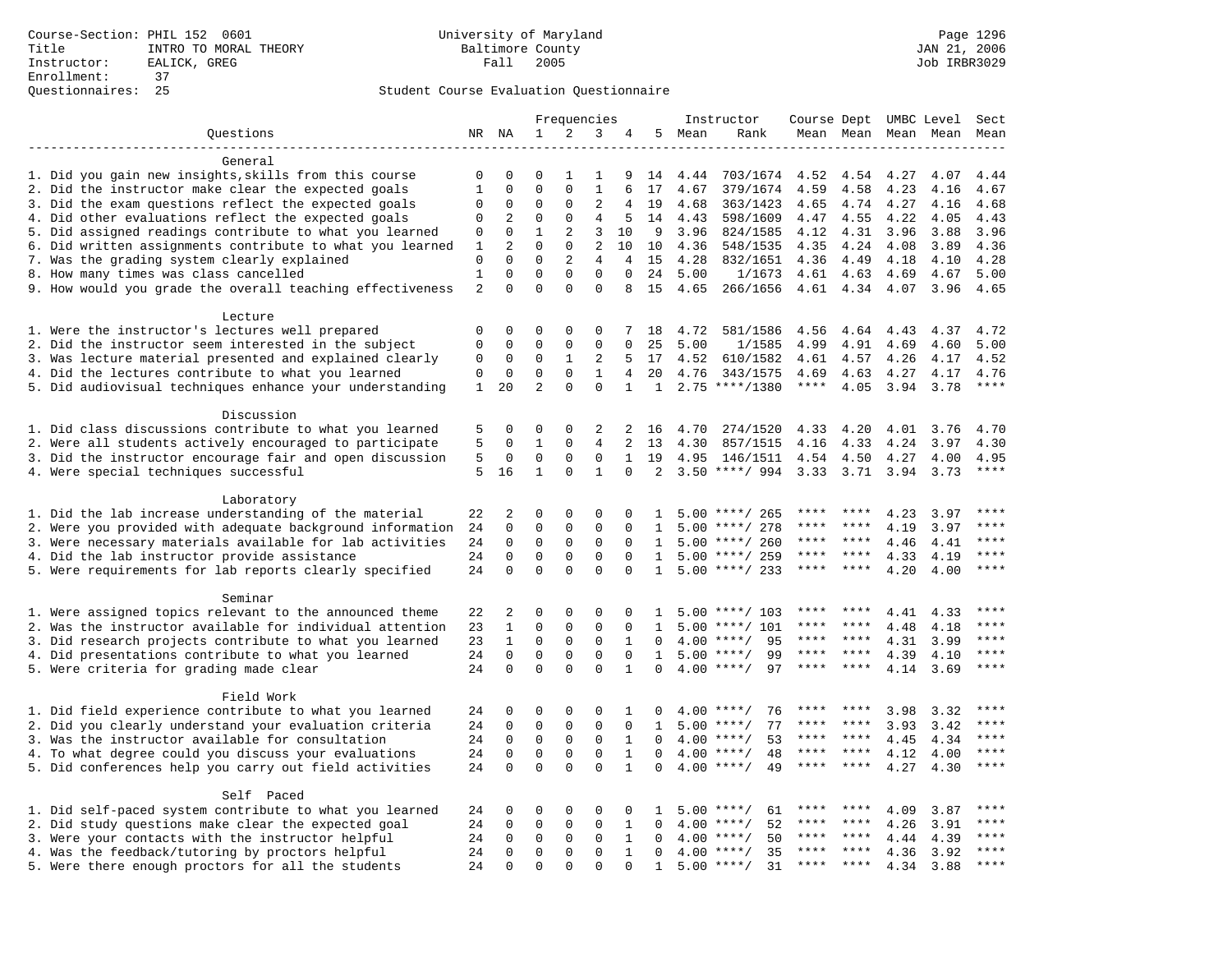| Course-Section: PHIL 152 0601 |                       | University of Maryland                  | Page 1296    |
|-------------------------------|-----------------------|-----------------------------------------|--------------|
| Title                         | INTRO TO MORAL THEORY | Baltimore County                        | JAN 21, 2006 |
| Instructor:                   | EALICK, GREG          | 2005<br>Fall                            | Job IRBR3029 |
| Enrollment:                   |                       |                                         |              |
| Ouestionnaires: 25            |                       | Student Course Evaluation Questionnaire |              |

# University of Maryland Page 1296<br>Baltimore County Band Page 1296<br>JAN 21, 2006

| Credits Earned |    | Cum. GPA      |          |    | Expected Grades | Reasons                |        | Type                        | Majors |                                   |     |
|----------------|----|---------------|----------|----|-----------------|------------------------|--------|-----------------------------|--------|-----------------------------------|-----|
| $00 - 27$      | 10 | $0.00 - 0.99$ | 4        | Α  | 10              | Required for Majors 15 |        | Graduate                    | 0      | Major                             |     |
| $28 - 55$      |    | $1.00 - 1.99$ |          | В  | 13              |                        |        |                             |        |                                   |     |
| $56 - 83$      |    | $2.00 - 2.99$ | 4        | C. |                 | General                |        | Under-grad                  | 25     | Non-major                         | -24 |
| $84 - 150$     |    | $3.00 - 3.49$ | 2        | D  |                 |                        |        |                             |        |                                   |     |
| Grad.          | 0  | $3.50 - 4.00$ | $\Omega$ | F  | $\Omega$        | Electives              |        |                             |        | #### - Means there are not enough |     |
|                |    |               |          | Ρ  | $\Omega$        |                        |        | responses to be significant |        |                                   |     |
|                |    |               |          |    | $\Omega$        | Other                  | $\sim$ |                             |        |                                   |     |
|                |    |               |          |    | $\Omega$        |                        |        |                             |        |                                   |     |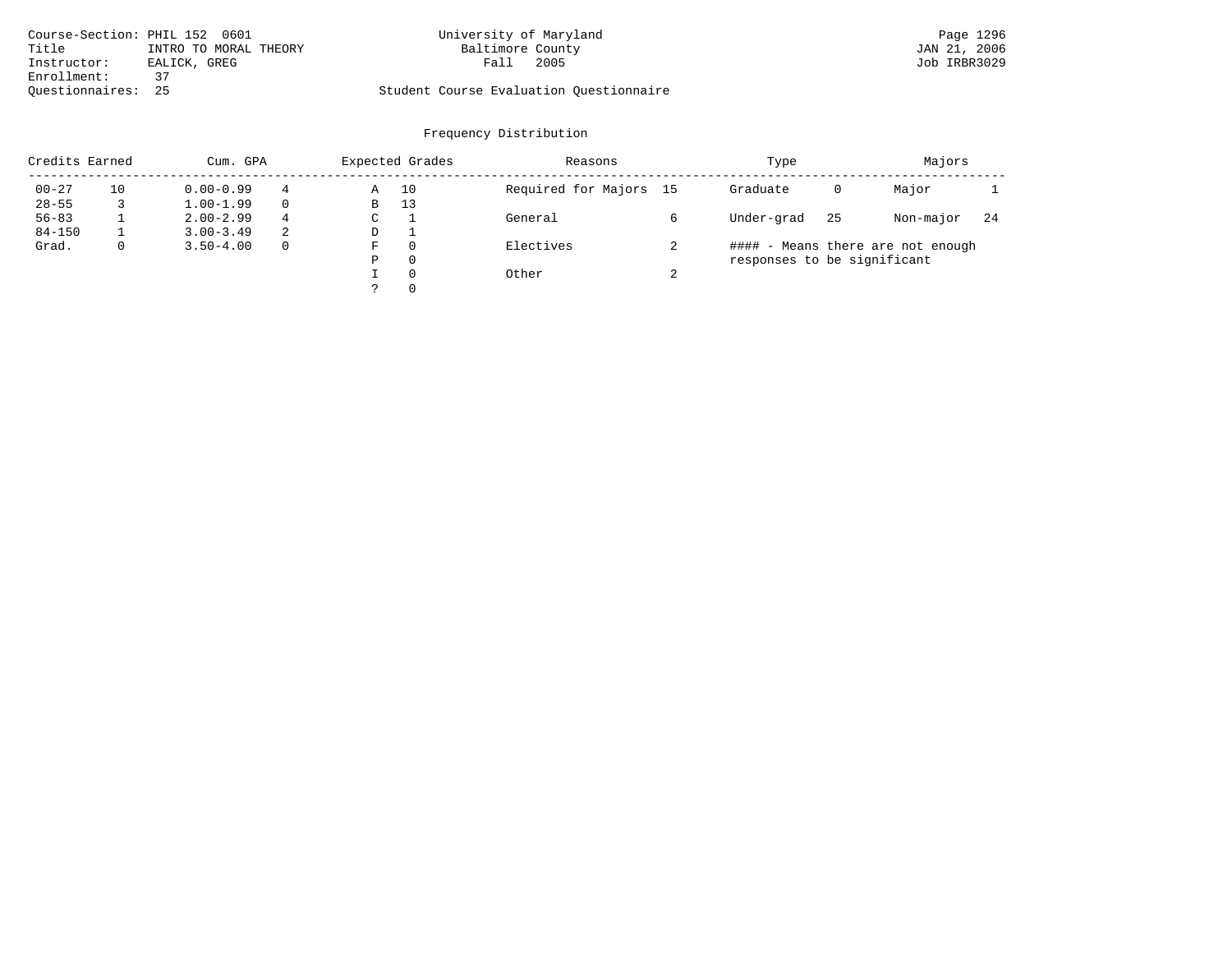|                                                          |                                                           |                |              |          |          | Frequencies |   |     |      | Instructor       | Course Dept |      | UMBC Level |      | Sect    |
|----------------------------------------------------------|-----------------------------------------------------------|----------------|--------------|----------|----------|-------------|---|-----|------|------------------|-------------|------|------------|------|---------|
|                                                          | Ouestions                                                 | NR.            | ΝA           |          |          | 3           | 4 | 5   | Mean | Rank             | Mean        | Mean | Mean       | Mean | Mean    |
|                                                          | General                                                   |                |              |          |          |             |   |     |      |                  |             |      |            |      |         |
|                                                          | 1. Did you gain new insights, skills from this course     |                | 0            |          | $\Omega$ |             |   | 14  | 4.41 | 768/1674         | 4.51        | 4.54 | 4.27       | 4.32 | 4.41    |
|                                                          | 2. Did the instructor make clear the expected goals       |                | $\Omega$     | 0        | $\Omega$ | 0           |   | 16  | 4.73 | 303/1674         | 4.71        | 4.58 | 4.23       | 4.26 | 4.73    |
|                                                          | 3. Did the exam questions reflect the expected goals      |                | $\Omega$     | $\Omega$ | $\Omega$ | 0           |   | 17  | 4.77 | 238/1423         | 4.77        | 4.74 | 4.27       | 4.36 | 4.77    |
|                                                          | 4. Did other evaluations reflect the expected goals       |                | $\Omega$     | $\Omega$ | $\Omega$ | 2           |   | 15  | 4.59 | 385/1609         | 4.68        | 4.55 | 4.22       | 4.23 | 4.59    |
|                                                          | 5. Did assigned readings contribute to what you learned   |                | 0            |          | $\Omega$ | $\Omega$    |   | 18  | 4.71 | 191/1585         | 4.70        | 4.31 | 3.96       | 3.91 | 4.71    |
|                                                          | 6. Did written assignments contribute to what you learned |                |              |          |          |             |   | 12  | 4.35 | 558/1535         | 4.30        | 4.24 | 4.08       | 4.03 | 4.35    |
|                                                          | 7. Was the grading system clearly explained               |                | 0            | U        | $\Omega$ |             |   | 18  | 4.76 | 220/1651         | 4.80        | 4.49 | 4.18       | 4.20 | 4.76    |
|                                                          | 8. How many times was class cancelled                     |                | $\Omega$     | 0        | $\Omega$ | $\Omega$    |   | 16  | 4.76 | 944/1673         | 4.57        | 4.63 | 4.69       | 4.67 | 4.76    |
|                                                          | 9. How would you grade the overall teaching effectiveness | 6              | <sup>n</sup> |          |          |             |   | q   | 4.38 | 561/1656         | 4.19        | 4.34 | 4.07       | 4.10 | 4.38    |
|                                                          | Lecture                                                   |                |              |          |          |             |   |     |      |                  |             |      |            |      |         |
|                                                          | 1. Were the instructor's lectures well prepared           |                | $\Omega$     |          |          |             |   | 18  | 4.77 | 453/1586         | 4.69        | 4.64 | 4.43       | 4.48 | 4.77    |
|                                                          | 2. Did the instructor seem interested in the subject      | 0              | $\Omega$     | 0        | $\Omega$ |             |   | 19  | 4.82 | 786/1585         | 4.91        | 4.91 | 4.69       | 4.76 | 4.82    |
|                                                          | 3. Was lecture material presented and explained clearly   | 0              | $\Omega$     | 0        | $\Omega$ | $\Omega$    |   | 18  | 4.82 | 236/1582         | 4.83        | 4.57 | 4.26       | 4.35 | 4.82    |
|                                                          | 4. Did the lectures contribute to what you learned        | 0              | $\mathbf 0$  | U        | $\Omega$ |             |   | 20  | 4.86 | 214/1575         | 4.85        | 4.63 | 4.27       | 4.39 | 4.86    |
|                                                          | 5. Did audiovisual techniques enhance your understanding  | $\overline{a}$ | 19           |          |          |             |   |     |      | $5.00$ ****/1380 | $***$ * *   | 4.05 | 3.94       | 4.03 | $***$ * |
|                                                          | Discussion                                                |                |              |          |          |             |   |     |      |                  |             |      |            |      |         |
|                                                          | 1. Did class discussions contribute to what you learned   | 2              | 0            |          |          |             |   | 1 N | 4.20 | 700/1520         | 4.35        | 4.20 | 4.01       | 4.03 | 4.20    |
|                                                          | 2. Were all students actively encouraged to participate   | 2              | $\Omega$     |          | $\Omega$ |             |   | 17  | 4.65 | 493/1515         | 4.82        | 4.33 | 4.24       | 4.28 | 4.65    |
| 3. Did the instructor encourage fair and open discussion |                                                           |                |              |          | $\Omega$ | $\Omega$    |   | 18  | 4.90 | 244/1511         | 4.95        | 4.50 | 4.27       | 4.28 | 4.90    |
|                                                          | 4. Were special techniques successful                     | 2<br>3         | 2            |          |          |             |   | 10  | 4.35 | 312/ 994         | 4.01        | 3.71 | 3.94       | 3.98 | 4.35    |

| Credits Earned |    | Cum. GPA      |    |               | Expected Grades | Reasons             |    | Type                        | Majors |                                   |    |
|----------------|----|---------------|----|---------------|-----------------|---------------------|----|-----------------------------|--------|-----------------------------------|----|
| $00 - 27$      | 0  | $0.00 - 0.99$ |    | Α             | 13              | Required for Majors |    | Graduate                    | 0      | Major                             |    |
| $28 - 55$      | 2  | $1.00 - 1.99$ |    | В             | 5               |                     |    |                             |        |                                   |    |
| $56 - 83$      | 2  | $2.00 - 2.99$ |    | $\sim$<br>◡   |                 | General             |    | Under-grad                  | 22     | Non-major                         | 22 |
| $84 - 150$     | 11 | $3.00 - 3.49$ | -5 | D             | 0               |                     |    |                             |        |                                   |    |
| Grad.          | 0  | $3.50 - 4.00$ | 8  | F             | 0               | Electives           |    |                             |        | #### - Means there are not enough |    |
|                |    |               |    | Ρ             | 0               |                     |    | responses to be significant |        |                                   |    |
|                |    |               |    |               | 0               | Other               | 14 |                             |        |                                   |    |
|                |    |               |    | $\mathcal{L}$ |                 |                     |    |                             |        |                                   |    |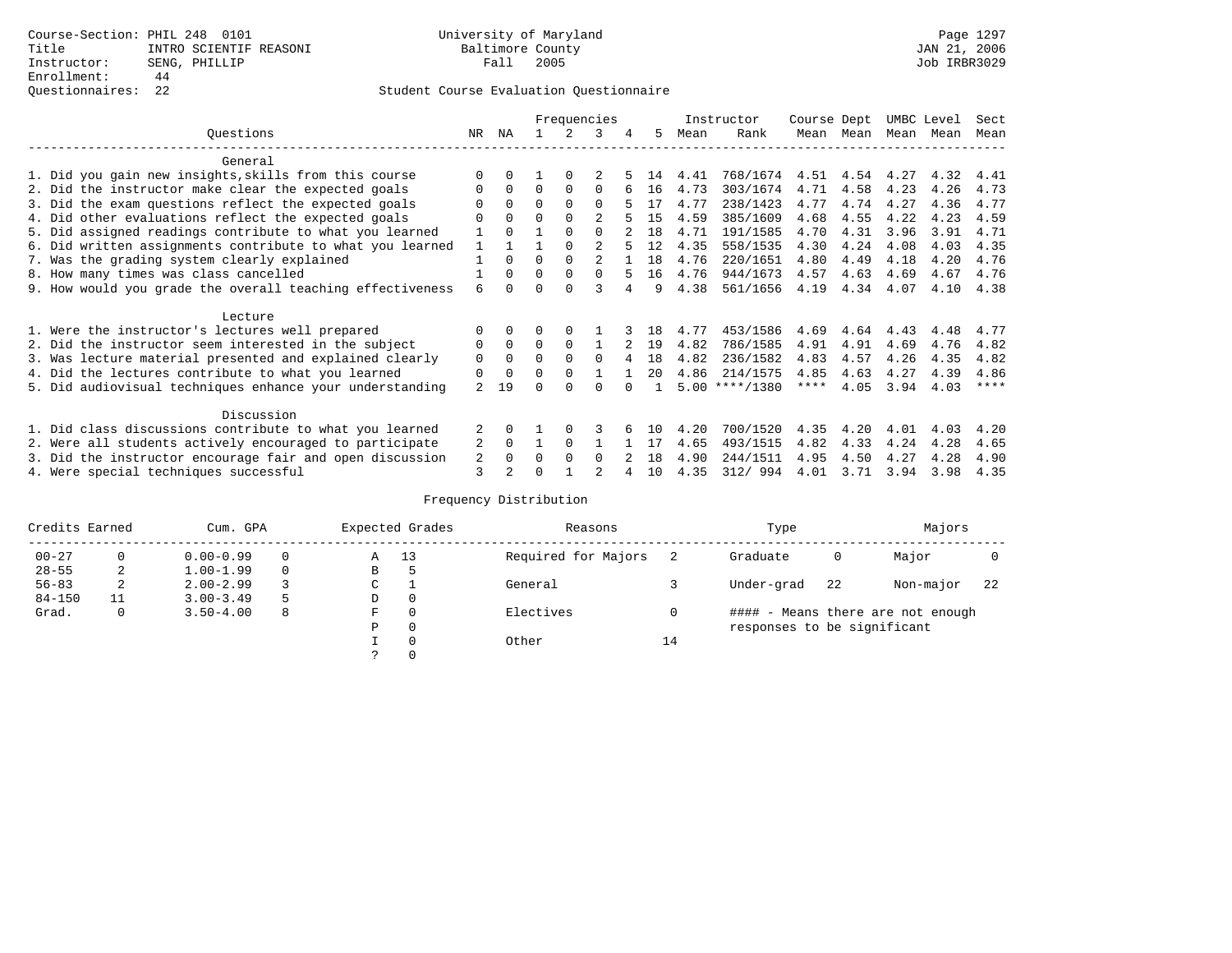|                                                           |                |             |          |          | Frequencies  |          |     |      | Instructor       | Course Dept |      | UMBC Level |      | Sect    |
|-----------------------------------------------------------|----------------|-------------|----------|----------|--------------|----------|-----|------|------------------|-------------|------|------------|------|---------|
| Questions                                                 | NR.            | ΝA          |          |          | 3            | 4        | 5.  | Mean | Rank             | Mean        | Mean | Mean       | Mean | Mean    |
| General                                                   |                |             |          |          |              |          |     |      |                  |             |      |            |      |         |
| 1. Did you gain new insights, skills from this course     |                | $\Omega$    | 0        | $\Omega$ |              |          |     | 4.62 | 471/1674         | 4.51        | 4.54 | 4.27       | 4.32 | 4.62    |
| 2. Did the instructor make clear the expected goals       |                | $\Omega$    | $\Omega$ |          |              |          | 11  | 4.69 | 338/1674         | 4.71        | 4.58 | 4.23       | 4.26 | 4.69    |
| 3. Did the exam questions reflect the expected goals      |                | $\Omega$    | $\Omega$ | $\Omega$ |              |          | 11  | 4.77 | 250/1423         | 4.77        | 4.74 | 4.27       | 4.36 | 4.77    |
| 4. Did other evaluations reflect the expected goals       | O              | $\Omega$    | O        | $\Omega$ | $\Omega$     |          | 10  | 4.77 | 212/1609         | 4.68        | 4.55 | 4.22       | 4.23 | 4.77    |
| 5. Did assigned readings contribute to what you learned   | 0              | $\Omega$    | O        | $\Omega$ |              |          | 10  | 4.69 | 204/1585         | 4.70        | 4.31 | 3.96       | 3.91 | 4.69    |
| 6. Did written assignments contribute to what you learned | 0              |             | U        |          |              |          | ีค  | 4.25 | 667/1535         | 4.30        | 4.24 | 4.08       | 4.03 | 4.25    |
| 7. Was the grading system clearly explained               | $\Omega$       |             | O        | $\Omega$ |              |          |     | 4.85 | 151/1651         | 4.80        | 4.49 | 4.18       | 4.20 | 4.85    |
| 8. How many times was class cancelled                     | 0              | $\Omega$    | 0        | $\Omega$ | 0            | 8        | 5.  |      | 4.38 1325/1673   | 4.57        | 4.63 | 4.69       | 4.67 | 4.38    |
| 9. How would you grade the overall teaching effectiveness | $\overline{2}$ |             |          |          | U            |          |     | 4.00 | 955/1656         | 4.19        | 4.34 | 4.07       | 4.10 | 4.00    |
| Lecture                                                   |                |             |          |          |              |          |     |      |                  |             |      |            |      |         |
| 1. Were the instructor's lectures well prepared           |                |             |          |          |              |          |     | 4.62 | 738/1586         | 4.69        | 4.64 | 4.43       | 4.48 | 4.62    |
| 2. Did the instructor seem interested in the subject      | 0              | $\Omega$    | $\Omega$ | $\Omega$ | 0            |          | 13  | 5.00 | 1/1585           | 4.91        | 4.91 | 4.69       | 4.76 | 5.00    |
| 3. Was lecture material presented and explained clearly   | 0              | $\Omega$    | O        | $\Omega$ | 0            |          | 11  | 4.85 | 208/1582         | 4.83        | 4.57 | 4.26       | 4.35 | 4.85    |
| 4. Did the lectures contribute to what you learned        |                | $\mathbf 0$ | 0        | $\Omega$ | <sup>0</sup> |          | 10  | 4.83 | 246/1575         | 4.85        | 4.63 | 4.27       | 4.39 | 4.83    |
| 5. Did audiovisual techniques enhance your understanding  |                | 10          |          |          |              |          |     |      | $4.00$ ****/1380 | ****        | 4.05 | 3.94       | 4.03 | $***$ * |
| Discussion                                                |                |             |          |          |              |          |     |      |                  |             |      |            |      |         |
| 1. Did class discussions contribute to what you learned   | 3              | $\Omega$    | U        | $\Omega$ |              |          |     | 4.50 | 397/1520         | 4.35        | 4.20 | 4.01       | 4.03 | 4.50    |
| 2. Were all students actively encouraged to participate   | 3              | $\Omega$    | $\Omega$ | 0        | 0            |          | 10  | 5.00 | 1/1515           | 4.82        | 4.33 | 4.24       | 4.28 | 5.00    |
| 3. Did the instructor encourage fair and open discussion  | 3              |             |          | $\Omega$ | 0            | $\Omega$ | 1 N | 5.00 | 1/1511           | 4.95        | 4.50 | 4.27       | 4.28 | 5.00    |
| 4. Were special techniques successful                     | 3              |             |          |          | 2            |          |     | 3.67 | 676/994          | 4.01        | 3.71 | 3.94       | 3.98 | 3.67    |

| Credits Earned |   | Cum. GPA      |          |               | Expected Grades | Reasons             |   | Type                        |    | Majors                            |    |
|----------------|---|---------------|----------|---------------|-----------------|---------------------|---|-----------------------------|----|-----------------------------------|----|
| $00 - 27$      | 0 | $0.00 - 0.99$ |          | Α             | 10              | Required for Majors |   | Graduate                    | 0  | Major                             |    |
| $28 - 55$      | 0 | $1.00 - 1.99$ |          | В             | 2               |                     |   |                             |    |                                   |    |
| $56 - 83$      | 6 | $2.00 - 2.99$ | $\Omega$ | $\sim$<br>◡   | 0               | General             |   | Under-grad                  | 13 | Non-major                         | 13 |
| $84 - 150$     | 2 | $3.00 - 3.49$ | 6        | D             | 0               |                     |   |                             |    |                                   |    |
| Grad.          | 0 | $3.50 - 4.00$ |          | F             | 0               | Electives           |   |                             |    | #### - Means there are not enough |    |
|                |   |               |          | Ρ             | 0               |                     |   | responses to be significant |    |                                   |    |
|                |   |               |          |               | 0               | Other               | a |                             |    |                                   |    |
|                |   |               |          | $\mathcal{L}$ |                 |                     |   |                             |    |                                   |    |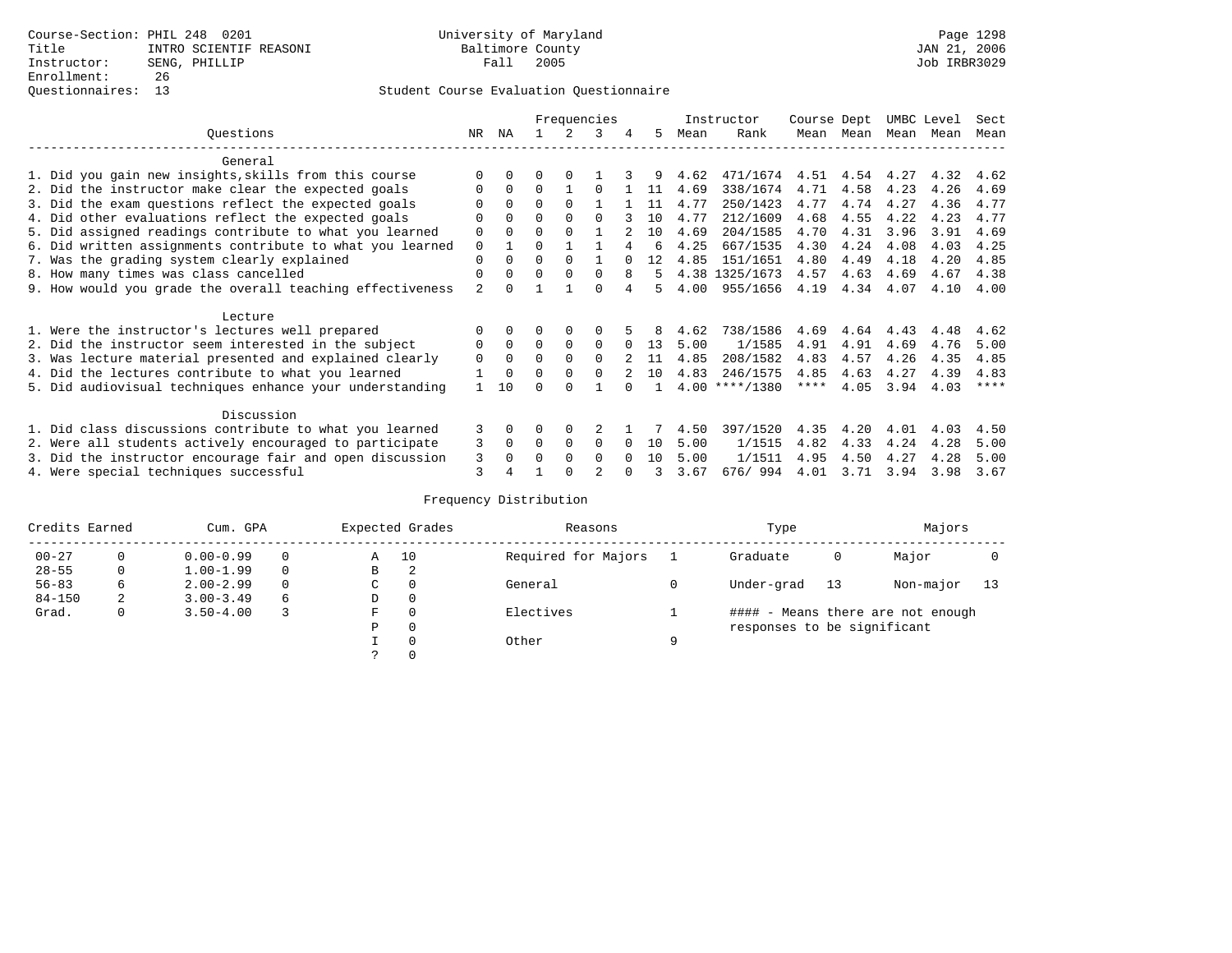|                                                           |          |              |          | Frequencies    |               |               |     |      | Instructor     | Course Dept |      | UMBC Level |      | Sect |
|-----------------------------------------------------------|----------|--------------|----------|----------------|---------------|---------------|-----|------|----------------|-------------|------|------------|------|------|
| Ouestions                                                 | NR       | ΝA           |          |                | 3             | 4             | 5   | Mean | Rank           | Mean        | Mean | Mean Mean  |      | Mean |
| General                                                   |          |              |          |                |               |               |     |      |                |             |      |            |      |      |
| 1. Did you gain new insights, skills from this course     |          |              | U        | 0              |               |               |     | 4.69 | 380/1674       | 4.69        | 4.54 | 4.27       | 4.32 | 4.69 |
| 2. Did the instructor make clear the expected goals       | 0        | $\Omega$     | $\Omega$ | $\Omega$       | 4             | 8             | 17  | 4.45 | 673/1674       | 4.45        | 4.58 | 4.23       | 4.26 | 4.45 |
| 3. Did the exam questions reflect the expected goals      | O        | $\mathbf{1}$ | $\Omega$ | $\Omega$       |               |               | 21  | 4.71 | 310/1423       | 4.71        | 4.74 | 4.27       | 4.36 | 4.71 |
| 4. Did other evaluations reflect the expected goals       | O        | $\Omega$     | 0        | $\Omega$       |               |               | 21  | 4.69 | 292/1609       | 4.69        | 4.55 | 4.22       | 4.23 | 4.69 |
| 5. Did assigned readings contribute to what you learned   |          | 5            | 4        | $\mathfrak{D}$ | 4             |               |     | 3.48 | 1245/1585      | 3.48        | 4.31 | 3.96       | 3.91 | 3.48 |
| 6. Did written assignments contribute to what you learned |          | $\Omega$     |          |                |               |               | 19  | 4.54 | 346/1535       | 4.54        | 4.24 | 4.08       | 4.03 | 4.54 |
| 7. Was the grading system clearly explained               | $\Omega$ | $\Omega$     | 0        | $\mathfrak{D}$ |               |               | 15  | 4.21 | 924/1651       | 4.21        | 4.49 | 4.18       | 4.20 | 4.21 |
| 8. How many times was class cancelled                     |          | $\Omega$     | $\Omega$ | $\Omega$       | 3             | 21            | 4   |      | 4.04 1553/1673 | 4.04        | 4.63 | 4.69       | 4.67 | 4.04 |
| 9. How would you grade the overall teaching effectiveness | 3        |              |          | $\cap$         |               |               | 14  | 4.44 | 465/1656       | 4.44        | 4.34 | 4.07       | 4.10 | 4.44 |
| Lecture                                                   |          |              |          |                |               |               |     |      |                |             |      |            |      |      |
| 1. Were the instructor's lectures well prepared           | 0        |              |          |                |               | 1 3           | -13 | 4.31 | 1094/1586      | 4.31        | 4.64 | 4.43       | 4.48 | 4.31 |
| 2. Did the instructor seem interested in the subject      | 0        | $\Omega$     | $\Omega$ | $\Omega$       | $\Omega$      |               | 29  | 5.00 | 1/1585         | 5.00        | 4.91 | 4.69       | 4.76 | 5.00 |
| 3. Was lecture material presented and explained clearly   |          | $\Omega$     |          |                |               | 11            | 15  | 4.43 | 748/1582       | 4.43        | 4.57 | 4.26       | 4.35 | 4.43 |
| 4. Did the lectures contribute to what you learned        | 0        | $\Omega$     | $\Omega$ | $\Omega$       | $\mathcal{L}$ |               | 24  | 4.76 | 359/1575       | 4.76        | 4.63 | 4.27       | 4.39 | 4.76 |
| 5. Did audiovisual techniques enhance your understanding  | 2        |              |          |                |               |               | 8   | 3.95 | 744/1380       | 3.95        | 4.05 | 3.94       | 4.03 | 3.95 |
| Discussion                                                |          |              |          |                |               |               |     |      |                |             |      |            |      |      |
| 1. Did class discussions contribute to what you learned   | 19       |              |          | 0              |               |               | 8   | 4.70 | 274/1520       | 4.70        | 4.20 | 4.01       | 4.03 | 4.70 |
| 2. Were all students actively encouraged to participate   | 19       | $\Omega$     | $\Omega$ | $\Omega$       |               | $\mathcal{L}$ |     | 4.60 | 543/1515       | 4.60        | 4.33 | 4.24       | 4.28 | 4.60 |
| 3. Did the instructor encourage fair and open discussion  | 19       |              |          | $\Omega$       |               |               |     | 4.30 | 845/1511       | 4.30        | 4.50 | 4.27       | 4.28 | 4.30 |
| 4. Were special techniques successful                     | 19       |              |          |                |               |               | 6   | 4.56 | 186/ 994       | 4.56        | 3.71 | 3.94       | 3.98 | 4.56 |

| Credits Earned |   | Cum. GPA      |   |             | Expected Grades | Reasons                |   | Type                        |     | Majors                            |     |
|----------------|---|---------------|---|-------------|-----------------|------------------------|---|-----------------------------|-----|-----------------------------------|-----|
| $00 - 27$      | 2 | $0.00 - 0.99$ |   | Α           | 20              | Required for Majors 16 |   | Graduate                    | 0   | Major                             |     |
| $28 - 55$      | 3 | $1.00 - 1.99$ |   | В           |                 |                        |   |                             |     |                                   |     |
| $56 - 83$      |   | $2.00 - 2.99$ | 6 | $\sim$<br>◡ | 0               | General                |   | Under-grad                  | -29 | Non-major                         | -29 |
| $84 - 150$     | 8 | $3.00 - 3.49$ | 6 | D           | 0               |                        |   |                             |     |                                   |     |
| Grad.          | 0 | $3.50 - 4.00$ |   | F           | 0               | Electives              |   |                             |     | #### - Means there are not enough |     |
|                |   |               |   | Ρ           | 0               |                        |   | responses to be significant |     |                                   |     |
|                |   |               |   |             | $\Omega$        | Other                  | 6 |                             |     |                                   |     |
|                |   |               |   | C           |                 |                        |   |                             |     |                                   |     |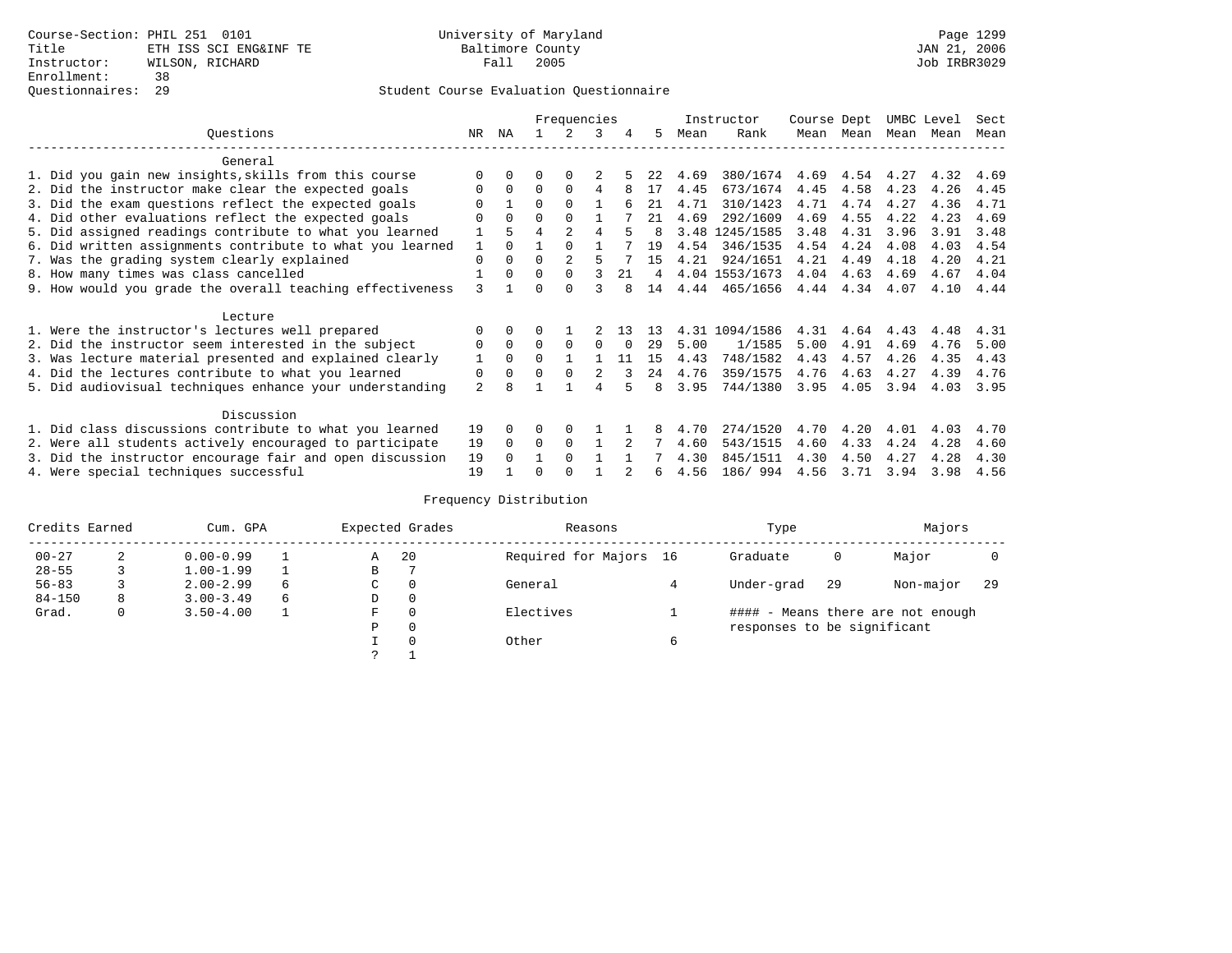|                                                              |              |              |              |                | Frequencies    |              |              |      | Instructor          |             |                     |           | Course Dept UMBC Level | Sect      |
|--------------------------------------------------------------|--------------|--------------|--------------|----------------|----------------|--------------|--------------|------|---------------------|-------------|---------------------|-----------|------------------------|-----------|
| Ouestions                                                    |              | NR NA        | $\mathbf{1}$ | $\overline{2}$ | 3              | 4            | 5            | Mean | Rank                |             | Mean Mean Mean Mean |           |                        | Mean      |
| General                                                      |              |              |              |                |                |              |              |      |                     |             |                     |           |                        |           |
| 1. Did you gain new insights, skills from this course        | 0            | O            |              | 1              | 1              | 9            | 18           | 4.52 | 594/1674            | 4.52        | 4.54                | 4.27      | 4.26                   | 4.52      |
| 2. Did the instructor make clear the expected goals          | 1            | $\Omega$     | $\Omega$     | $\Omega$       | $\overline{2}$ | 13           | 13           | 4.39 | 750/1674            | 4.39        | 4.58                | 4.23      | 4.21                   | 4.39      |
| 3. Did the exam questions reflect the expected goals         | 0            | 19           | 0            | $\mathbf 0$    | 1              | 1            | 8            | 4.70 | 335/1423            | 4.70        | 4.74                | 4.27      | 4.27                   | 4.70      |
| 4. Did other evaluations reflect the expected goals          | 0            | $\mathbf 0$  | $\mathbf 0$  | $\mathbf{1}$   | 1              |              | 20           | 4.59 | 397/1609            | 4.59        | 4.55                | 4.22      | 4.27                   | 4.59      |
| 5. Did assigned readings contribute to what you learned      | 0            | $\mathbf{0}$ | $\Omega$     | $\mathbf{1}$   | $\overline{2}$ | 9            | 17           | 4.45 | 378/1585            | 4.45        | 4.31                | 3.96      | 3.95                   | 4.45      |
| 6. Did written assignments contribute to what you learned    | $\mathbf 0$  | $\mathbf{0}$ | $\Omega$     | $\Omega$       | 3              | 10           | 16           | 4.45 | 454/1535            | 4.45        | 4.24                | 4.08      | 4.15                   | 4.45      |
| 7. Was the grading system clearly explained                  | $\mathbf 0$  | 1            | $\Omega$     | 2              | 6              | 5            | 15           | 4.18 | 956/1651            | 4.18        | 4.49                | 4.18      | 4.16                   | 4.18      |
| 8. How many times was class cancelled                        | $\mathbf{0}$ | $\mathbf 0$  | $\mathbf 0$  | $\mathbf{0}$   | $\mathbf 0$    | $\mathbf{1}$ | 28           | 4.97 | 283/1673            |             | 4.97 4.63           | 4.69      | 4.68                   | 4.97      |
| 9. How would you grade the overall teaching effectiveness    | 5            | $\Omega$     | $\Omega$     | $\mathbf{1}$   | $\Omega$       |              | 15           | 4.54 | 352/1656            |             | 4.54 4.34 4.07      |           |                        | 4.07 4.54 |
| Lecture                                                      |              |              |              |                |                |              |              |      |                     |             |                     |           |                        |           |
| 1. Were the instructor's lectures well prepared              | 0            | 0            | 1            | 0              | 1              |              | 19           | 4.52 | 847/1586            | 4.52        | 4.64                | 4.43      | 4.42                   | 4.52      |
| 2. Did the instructor seem interested in the subject         | $\mathbf 0$  | $\mathbf 0$  | $\Omega$     | $\Omega$       | $\Omega$       | 3            | 26           | 4.90 | 591/1585            | 4.90        | 4.91                | 4.69      | 4.66                   | 4.90      |
| 3. Was lecture material presented and explained clearly      | $\mathbf 0$  | $\mathbf 0$  | $\mathbf 0$  | 2              | 0              | 8            | 19           | 4.52 | 621/1582            | 4.52        | 4.57                | 4.26      | 4.26                   | 4.52      |
| 4. Did the lectures contribute to what you learned           | 0            | $\mathbf 0$  | 0            | $\mathbf{1}$   | 1              | 6            | 21           | 4.62 | 551/1575            | 4.62        | 4.63                | 4.27      | 4.25                   | 4.62      |
| 5. Did audiovisual techniques enhance your understanding     | $\mathbf{1}$ | 25           | $\Omega$     | $\mathbf{1}$   | $\overline{2}$ | $\Omega$     | $\Omega$     |      | $2.67$ ****/1380    | $***$ * * * | 4.05                | 3.94 4.01 |                        | $***$     |
| Discussion                                                   |              |              |              |                |                |              |              |      |                     |             |                     |           |                        |           |
| 1. Did class discussions contribute to what you learned      | 10           | 0            | 0            | 0              |                |              | 10           | 4.47 | 431/1520            | 4.47        | 4.20                | 4.01      | 4.09                   | 4.47      |
| 2. Were all students actively encouraged to participate      | 10           | $\mathbf 0$  | $\mathbf 0$  | $\mathbf{0}$   | 2              |              | 12           | 4.53 | 611/1515            | 4.53        | 4.33                | 4.24      | 4.32                   | 4.53      |
| 3. Did the instructor encourage fair and open discussion     | 10           | $\mathbf{0}$ | $\mathbf 0$  | $\Omega$       | $\mathbf{1}$   | 4            | 14           | 4.68 | 488/1511            | 4.68        | 4.50                | 4.27      | 4.34                   | 4.68      |
| 4. Were special techniques successful                        | 10           | 16           | $\mathbf{1}$ | $\mathbf{1}$   | $\Omega$       | $\Omega$     |              |      | $1, 2.67$ ****/ 994 |             | **** $3.71$ 3.94    |           | 3.96                   | ****      |
| Laboratory                                                   |              |              |              |                |                |              |              |      |                     |             |                     |           |                        |           |
| 2. Were you provided with adequate background information 28 |              | $\mathbf 0$  | $\mathbf 0$  | $\Omega$       | $\Omega$       | 1            | $\Omega$     |      | $4.00$ ****/ 278    |             |                     | 4.19      | 4.24                   | ****      |
| Seminar                                                      |              |              |              |                |                |              |              |      |                     |             |                     |           |                        |           |
| 2. Was the instructor available for individual attention     | 28           | 0            | 0            | 0              | $\Omega$       |              | 1            | 5.00 | ****/ 101           |             |                     | 4.48      | 4.30                   |           |
| 4. Did presentations contribute to what you learned          | 28           | $\Omega$     | $\mathbf 0$  | $\mathbf 0$    | $\mathbf 0$    | 1            | $\Omega$     | 4.00 | 99<br>$***/$        | ****        |                     | 4.39      | 4.29                   | ****      |
| 5. Were criteria for grading made clear                      | 28           | $\Omega$     | $\Omega$     | $\Omega$       | $\Omega$       | 1            | $\Omega$     |      | $4.00$ ****/<br>97  | ****        | ****                | 4.14      | 3.48                   | ****      |
| Field Work                                                   |              |              |              |                |                |              |              |      |                     |             |                     |           |                        |           |
| 1. Did field experience contribute to what you learned       | 28           | $\Omega$     | 1            | $\Omega$       | $\Omega$       |              |              |      | $1.00$ ****/<br>76  | ****        | ****                | 3.98      | 4.03                   | ****      |
| 2. Did you clearly understand your evaluation criteria       | 28           | $\mathbf 0$  | $\mathbf 0$  | $\mathsf 0$    | $\mathbf 0$    | 1            | $\Omega$     |      | $4.00$ ****/<br>77  | ****        | ****                | 3.93      | 3.70                   | ****      |
| 3. Was the instructor available for consultation             | 28           | $\mathbf 0$  | $\mathbf 0$  | $\Omega$       | $\Omega$       | $\Omega$     | $\mathbf{1}$ |      | $5.00$ ****/<br>53  | ****        | ****                | 4.45      | 3.87                   | $***$     |
| 4. To what degree could you discuss your evaluations         | 28           | $\Omega$     | $\Omega$     | $\Omega$       | $\Omega$       | $\mathbf{1}$ | $\Omega$     |      | $4.00$ ****/<br>48  | ****        | $***$ *             | 4.12      | 3.67                   | ****      |
| 5. Did conferences help you carry out field activities       | 28           | $\Omega$     | $\Omega$     | $\Omega$       | $\Omega$       | $\mathbf{1}$ | $\Omega$     |      | $4.00$ ****/<br>49  | ****        | ****                | 4.27      | 3.27                   | ****      |
| Self Paced                                                   |              |              |              |                |                |              |              |      |                     |             |                     |           |                        |           |
| 1. Did self-paced system contribute to what you learned      | 28           | 0            | 1            | 0              | 0              |              |              | 1.00 | 61<br>$***/$        | ****        | ****                | 4.09      | 3.20                   | ****      |
| 2. Did study questions make clear the expected goal          | 28           | $\Omega$     | $\mathbf 0$  | 0              | $\mathbf{0}$   | $\Omega$     | 1            |      | $5.00$ ****/<br>52  | ****        | ****                | 4.26      | 3.50                   | ****      |
| 3. Were your contacts with the instructor helpful            | 28           | $\Omega$     | $\Omega$     | $\Omega$       | $\Omega$       | $\Omega$     | $\mathbf{1}$ |      | 50<br>$5.00$ ****/  | ****        | $***$ * * *         | 4.44      | 3.82                   | ****      |

| Credits Earned |    | Cum. GPA      |    |   | Expected Grades | Reasons             | Type                        |      | Majors                            |     |
|----------------|----|---------------|----|---|-----------------|---------------------|-----------------------------|------|-----------------------------------|-----|
| $00 - 27$      |    | $0.00 - 0.99$ |    | А | 18              | Required for Majors | Graduate                    |      | Major                             |     |
| $28 - 55$      |    | $1.00 - 1.99$ |    | в | 10              |                     |                             |      |                                   |     |
| $56 - 83$      |    | $2.00 - 2.99$ |    | ◡ |                 | General             | Under-grad                  | - 29 | Non-major                         | -23 |
| $84 - 150$     | 14 | $3.00 - 3.49$ | 10 | D | 0               |                     |                             |      |                                   |     |
| Grad.          |    | $3.50 - 4.00$ |    |   |                 | Electives           |                             |      | #### - Means there are not enough |     |
|                |    |               |    | D |                 |                     | responses to be significant |      |                                   |     |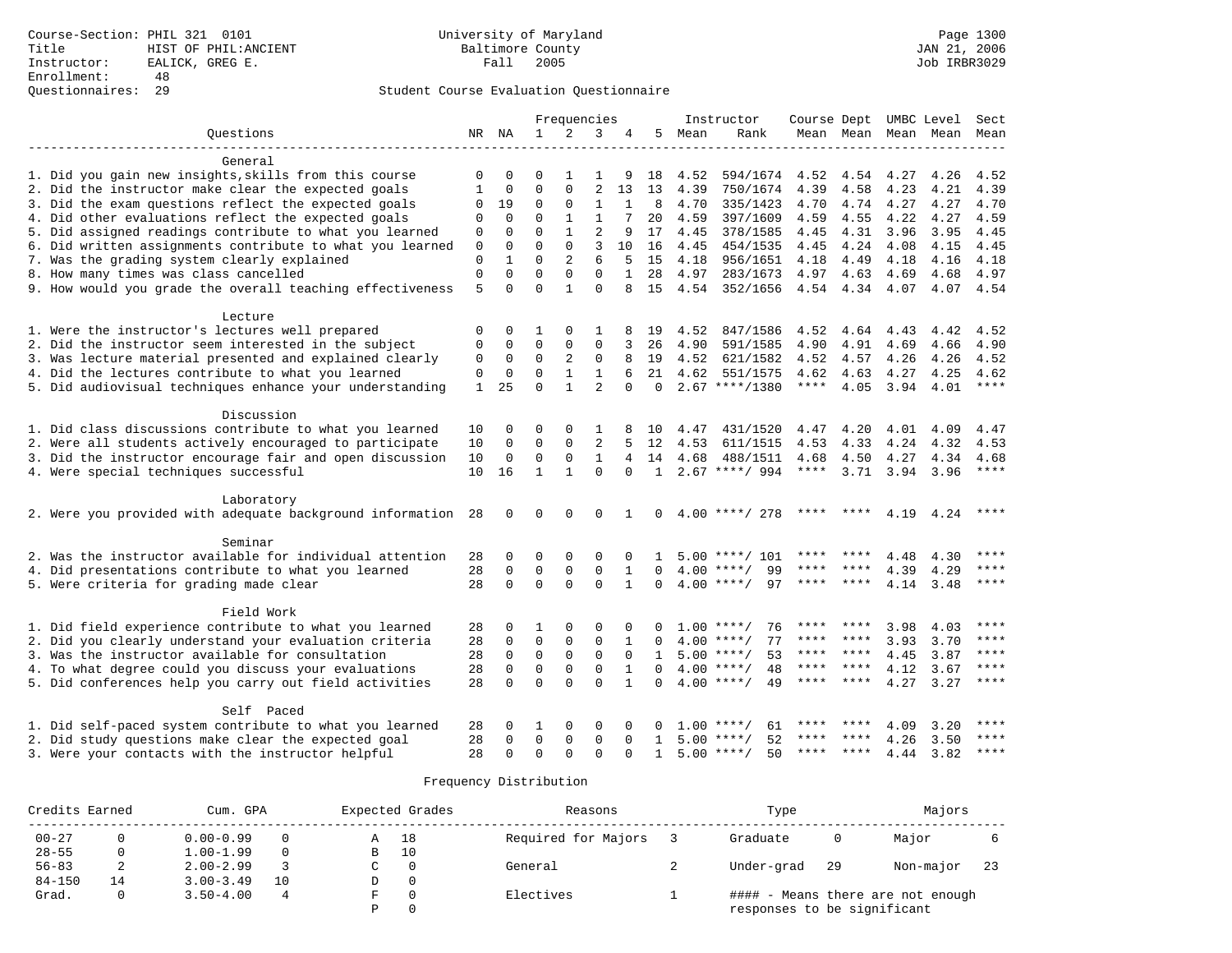I 0 Other 23  $23$ ? 0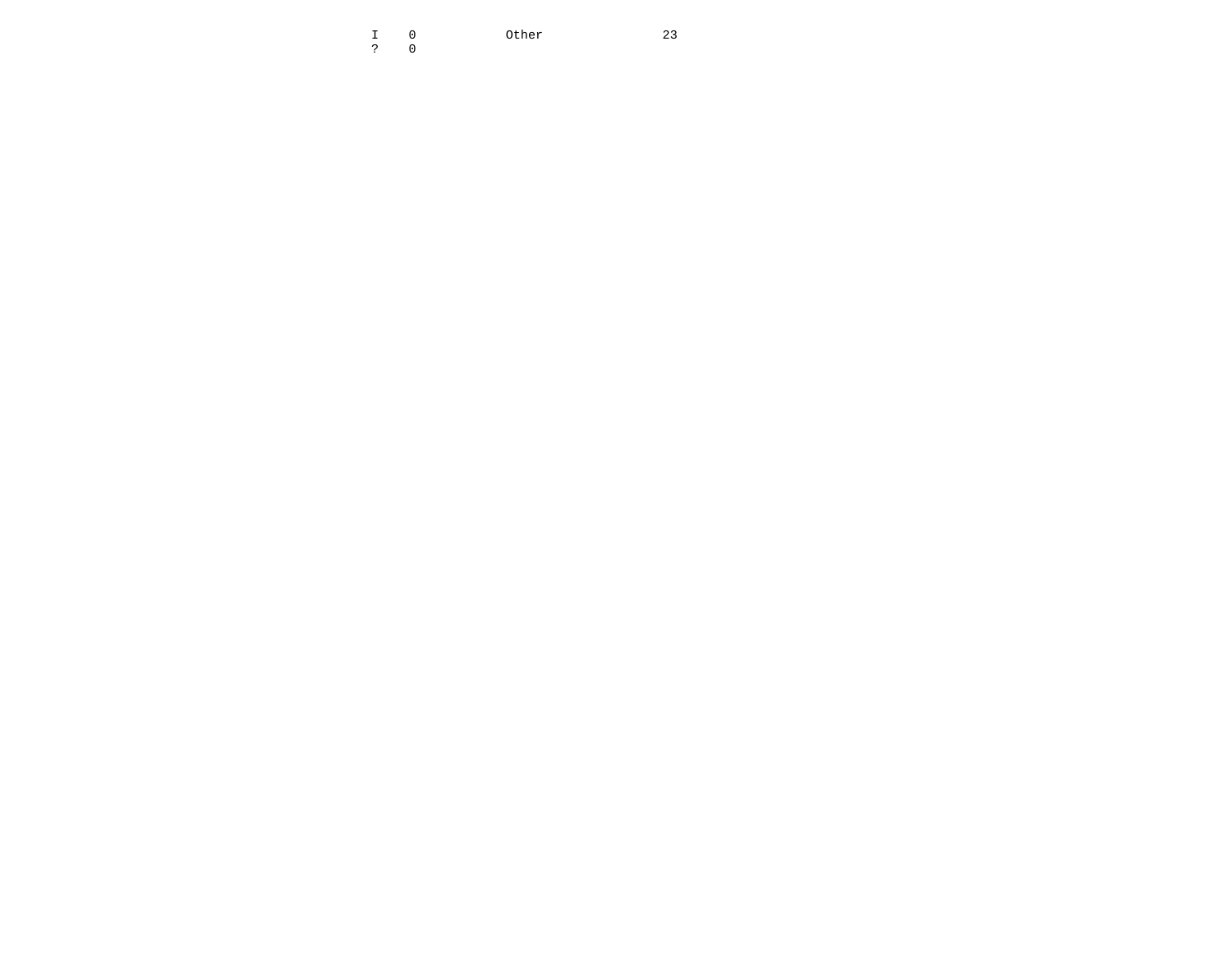|                                                           |          |          |          |          | Frequencies |             |                |      | Instructor       | Course Dept |                | UMBC Level |      | Sect |
|-----------------------------------------------------------|----------|----------|----------|----------|-------------|-------------|----------------|------|------------------|-------------|----------------|------------|------|------|
| Ouestions                                                 | NR       | ΝA       |          | 2        | 3           | 4           | 5              | Mean | Rank             | Mean        | Mean           | Mean       | Mean | Mean |
| General                                                   |          |          |          |          |             |             |                |      |                  |             |                |            |      |      |
| 1. Did you gain new insights, skills from this course     |          |          |          |          |             |             |                | 4.63 | 458/1674         |             | 4.63 4.54 4.27 |            | 4.26 | 4.63 |
| 2. Did the instructor make clear the expected goals       |          |          | $\Omega$ |          |             |             |                | 4.25 | 931/1674         | 4.25        | 4.58           | 4.23       | 4.21 | 4.25 |
| 3. Did the exam questions reflect the expected goals      |          |          | $\Omega$ |          |             | $\Omega$    |                | 5.00 | 1/1423           | 5.00        | 4.74           | 4.27       | 4.27 | 5.00 |
| 4. Did other evaluations reflect the expected goals       |          |          |          |          |             |             | 6              | 4.75 | 222/1609         | 4.75        | 4.55           | 4.22       | 4.27 | 4.75 |
| 5. Did assigned readings contribute to what you learned   |          |          |          |          |             |             | б.             | 4.63 | 251/1585         | 4.63        | 4.31           | 3.96       | 3.95 | 4.63 |
| 6. Did written assignments contribute to what you learned | $\Omega$ |          |          |          |             |             |                | 4.88 | 105/1535         | 4.88        | 4.24           | 4.08       | 4.15 | 4.88 |
| 7. Was the grading system clearly explained               | $\Omega$ |          | $\Omega$ |          |             |             | 3              |      | 3.88 1246/1651   | 3.88        | 4.49           | 4.18       | 4.16 | 3.88 |
| 8. How many times was class cancelled                     |          |          |          |          |             | $\Omega$    | 8              | 5.00 | 1/1673           | 5.00        | 4.63           | 4.69       | 4.68 | 5.00 |
| 9. How would you grade the overall teaching effectiveness |          |          |          |          |             |             | $\overline{4}$ | 4.57 | 331/1656         |             | 4.57 4.34 4.07 |            | 4.07 | 4.57 |
| Lecture                                                   |          |          |          |          |             |             |                |      |                  |             |                |            |      |      |
| 1. Were the instructor's lectures well prepared           |          |          |          |          |             |             | 4              | 4.57 | 784/1586         | 4.57        | 4.64           | 4.43       | 4.42 | 4.57 |
| 2. Did the instructor seem interested in the subject      |          | $\Omega$ | $\Omega$ | $\Omega$ | $\Omega$    | $\Omega$    | 7              | 5.00 | 1/1585           | 5.00        | 4.91           | 4.69       | 4.66 | 5.00 |
| 3. Was lecture material presented and explained clearly   |          | $\Omega$ | $\Omega$ |          |             | $2^{\circ}$ | 5.             | 4.71 | 366/1582         | 4.71        | 4.57           | 4.26       | 4.26 | 4.71 |
| 4. Did the lectures contribute to what you learned        |          |          | $\cap$   |          |             |             | б.             | 4.86 | 225/1575         | 4.86        | 4.63           | 4.27       | 4.25 | 4.86 |
| Discussion                                                |          |          |          |          |             |             |                |      |                  |             |                |            |      |      |
| 1. Did class discussions contribute to what you learned   | 3        |          |          |          |             |             | 2              | 4.00 | 810/1520         | 4.00        | 4.20           | 4.01       | 4.09 | 4.00 |
| 2. Were all students actively encouraged to participate   | 3        | $\Omega$ | $\Omega$ |          |             |             | 3              | 4.40 | 759/1515         | 4.40        | 4.33           | 4.24       | 4.32 | 4.40 |
| 3. Did the instructor encourage fair and open discussion  | 3        |          | $\cap$   | $\cap$   | $\cap$      |             |                | 4.80 | 358/1511         | 4.80        | 4.50           | 4.27       | 4.34 | 4.80 |
| 4. Were special techniques successful                     |          |          |          |          |             |             |                |      | $1.00$ ****/ 994 | ****        | 3.71           | 3.94       | 3.96 | **** |

| Credits Earned | Cum. GPA      |   | Expected Grades |          | Reasons             |   | Type                        |   | Majors                            |  |
|----------------|---------------|---|-----------------|----------|---------------------|---|-----------------------------|---|-----------------------------------|--|
| $00 - 27$      | $0.00 - 0.99$ |   | Α               |          | Required for Majors |   | Graduate                    | 0 | Major                             |  |
| $28 - 55$      | $1.00 - 1.99$ | 0 | В               |          |                     |   |                             |   |                                   |  |
| $56 - 83$      | $2.00 - 2.99$ |   | C               | $\Omega$ | General             |   | Under-grad                  | 8 | Non-major                         |  |
| $84 - 150$     | $3.00 - 3.49$ |   | D               | 0        |                     |   |                             |   |                                   |  |
| Grad.          | $3.50 - 4.00$ | 4 | F               | $\Omega$ | Electives           |   |                             |   | #### - Means there are not enough |  |
|                |               |   | Ρ               | 0        |                     |   | responses to be significant |   |                                   |  |
|                |               |   |                 | $\Omega$ | Other               | 6 |                             |   |                                   |  |
|                |               |   |                 |          |                     |   |                             |   |                                   |  |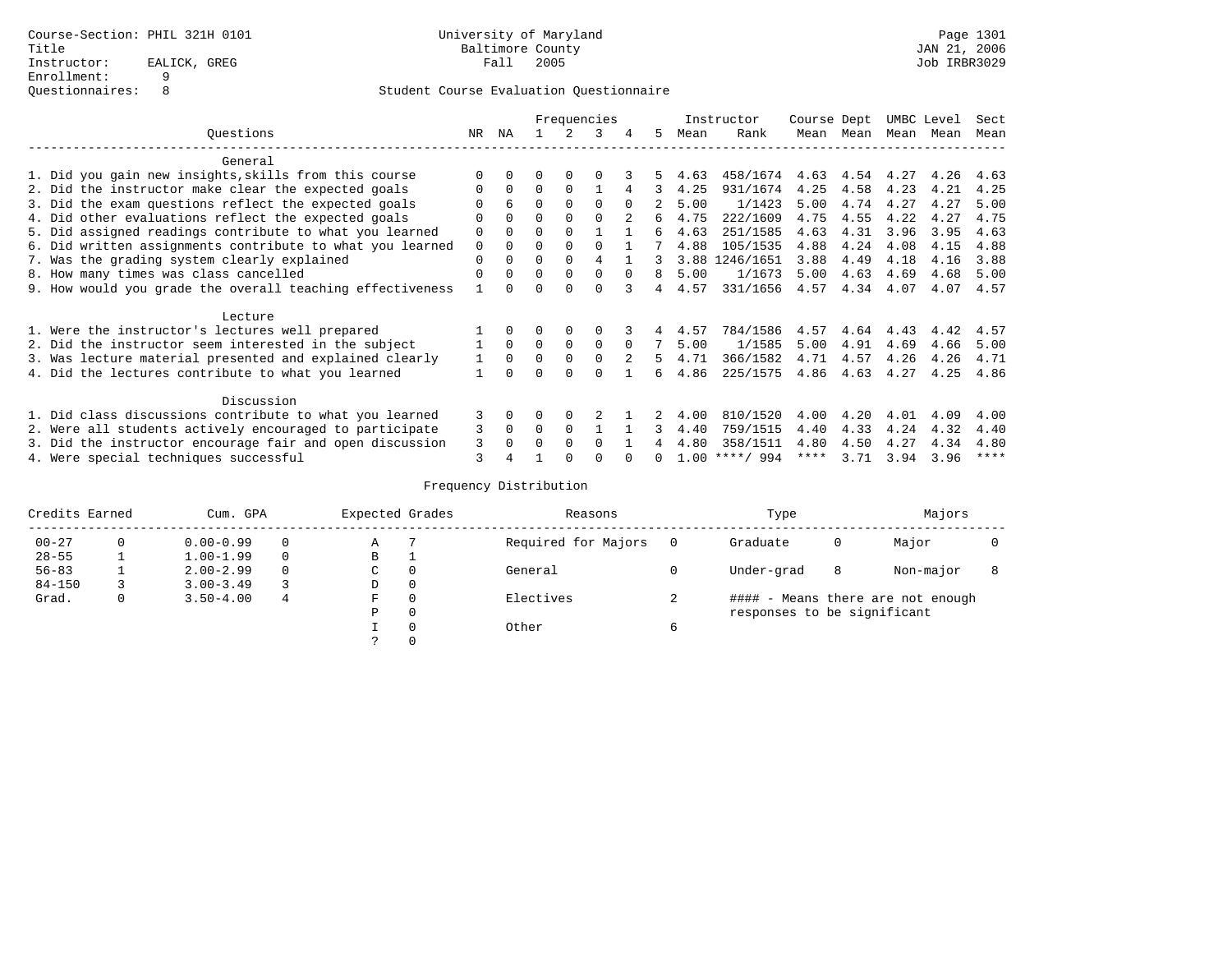|                                                           |                |          |          | Frequencies |          |          |     |      | Instructor       | Course Dept |           | UMBC Level |      | Sect        |
|-----------------------------------------------------------|----------------|----------|----------|-------------|----------|----------|-----|------|------------------|-------------|-----------|------------|------|-------------|
| Ouestions                                                 | NR             | ΝA       |          | 2           | 3        |          | 5.  | Mean | Rank             |             | Mean Mean | Mean       | Mean | Mean        |
| General                                                   |                |          |          |             |          |          |     |      |                  |             |           |            |      |             |
| 1. Did you gain new insights, skills from this course     |                | 0        | O        | $\Omega$    |          |          |     | 4.64 | 432/1674         | 4.64        | 4.54      | 4.27       | 4.26 | 4.64        |
| 2. Did the instructor make clear the expected goals       | $\Omega$       | $\Omega$ | $\Omega$ | $\Omega$    |          |          | 16  | 4.60 | 460/1674         | 4.60        | 4.58      | 4.23       | 4.21 | 4.60        |
| 3. Did the exam questions reflect the expected goals      |                |          | $\Omega$ | $\Omega$    |          |          | 20  | 4.79 | 214/1423         | 4.79        | 4.74      | 4.27       | 4.27 | 4.79        |
| 4. Did other evaluations reflect the expected goals       |                | 14       | $\Omega$ |             |          |          | 8   | 4.64 | 343/1609         | 4.64        | 4.55      | 4.22       | 4.27 | 4.64        |
| 5. Did assigned readings contribute to what you learned   | $\Omega$       | 3        | $\Omega$ |             |          |          | 11  | 4.32 | 502/1585         | 4.32        | 4.31      | 3.96       | 3.95 | 4.32        |
| 6. Did written assignments contribute to what you learned | $\Omega$       | 19       | O        |             |          |          | ζ   |      | $4.17$ ****/1535 | $***$ * * * | 4.24      | 4.08       | 4.15 | $***$ * * * |
| 7. Was the grading system clearly explained               | $\Omega$       |          | $\Omega$ |             | २        |          | 1.5 | 4.40 | 673/1651         | 4.40        | 4.49      | 4.18       | 4.16 | 4.40        |
| 8. How many times was class cancelled                     | $\Omega$       | 0        | $\Omega$ | $\Omega$    | $\Omega$ | 13       | 12  |      | 4.48 1224/1673   | 4.48        | 4.63      | 4.69       | 4.68 | 4.48        |
| 9. How would you grade the overall teaching effectiveness | 4              |          | U        | ∩           | 4        |          | 11  | 4.33 | 615/1656         | 4.33        | 4.34      | 4.07       | 4.07 | 4.33        |
| Lecture                                                   |                |          |          |             |          |          |     |      |                  |             |           |            |      |             |
| 1. Were the instructor's lectures well prepared           |                |          |          |             |          |          |     | 4.70 | 618/1586         | 4.70        | 4.64      | 4.43       | 4.42 | 4.70        |
| 2. Did the instructor seem interested in the subject      | $\overline{2}$ | $\Omega$ | $\Omega$ | $\Omega$    |          | $\Omega$ | 22  | 4.91 | 510/1585         | 4.91        | 4.91      | 4.69       | 4.66 | 4.91        |
| 3. Was lecture material presented and explained clearly   | 3              | $\Omega$ | $\Omega$ |             | 3        |          | 15  | 4.55 | 589/1582         | 4.55        | 4.57      | 4.26       | 4.26 | 4.55        |
| 4. Did the lectures contribute to what you learned        |                |          | 0        |             |          |          | 19  | 4.78 | 311/1575         | 4.78        | 4.63      | 4.27       | 4.25 | 4.78        |
| 5. Did audiovisual techniques enhance your understanding  | 3              | 16       | ∩        |             |          |          |     |      | $4.33$ ****/1380 | ****        | 4.05      | 3.94       | 4.01 | $***$ * * * |
| Discussion                                                |                |          |          |             |          |          |     |      |                  |             |           |            |      |             |
| 1. Did class discussions contribute to what you learned   | 19             | 0        | O        | 0           |          |          |     |      | $3.83$ ****/1520 | $***$ * *   | 4.20      | 4.01       | 4.09 | ****        |
| 2. Were all students actively encouraged to participate   | 19             | $\Omega$ | $\Omega$ | 0           |          |          |     |      | $4.17$ ****/1515 | $***$ * * * | 4.33      | 4.24       | 4.32 | ****        |
| 3. Did the instructor encourage fair and open discussion  | 19             | 0        | $\Omega$ |             |          |          |     |      | $3.83$ ****/1511 | ****        | 4.50      | 4.27       | 4.34 | ****        |
| 4. Were special techniques successful                     | 19             |          | U        |             |          |          |     |      | $5.00$ ****/ 994 | ****        | 3.71      | 3.94       | 3.96 | ****        |

| Credits Earned |   | Cum. GPA      |    |    | Expected Grades | Reasons             |    | Type                        |     | Majors                            |     |
|----------------|---|---------------|----|----|-----------------|---------------------|----|-----------------------------|-----|-----------------------------------|-----|
| $00 - 27$      |   | $0.00 - 0.99$ |    | Α  | 18              | Required for Majors |    | Graduate                    | 0   | Major                             |     |
| $28 - 55$      | 0 | $1.00 - 1.99$ |    | В  | c               |                     |    |                             |     |                                   |     |
| $56 - 83$      |   | $2.00 - 2.99$ |    | C. | $\Omega$        | General             |    | Under-grad                  | -25 | Non-major                         | -23 |
| $84 - 150$     | 9 | $3.00 - 3.49$ | 10 | D  | 0               |                     |    |                             |     |                                   |     |
| Grad.          | 0 | $3.50 - 4.00$ | 6  | F  | $\Omega$        | Electives           |    |                             |     | #### - Means there are not enough |     |
|                |   |               |    | Ρ  | 0               |                     |    | responses to be significant |     |                                   |     |
|                |   |               |    |    | $\Omega$        | Other               | 15 |                             |     |                                   |     |
|                |   |               |    |    |                 |                     |    |                             |     |                                   |     |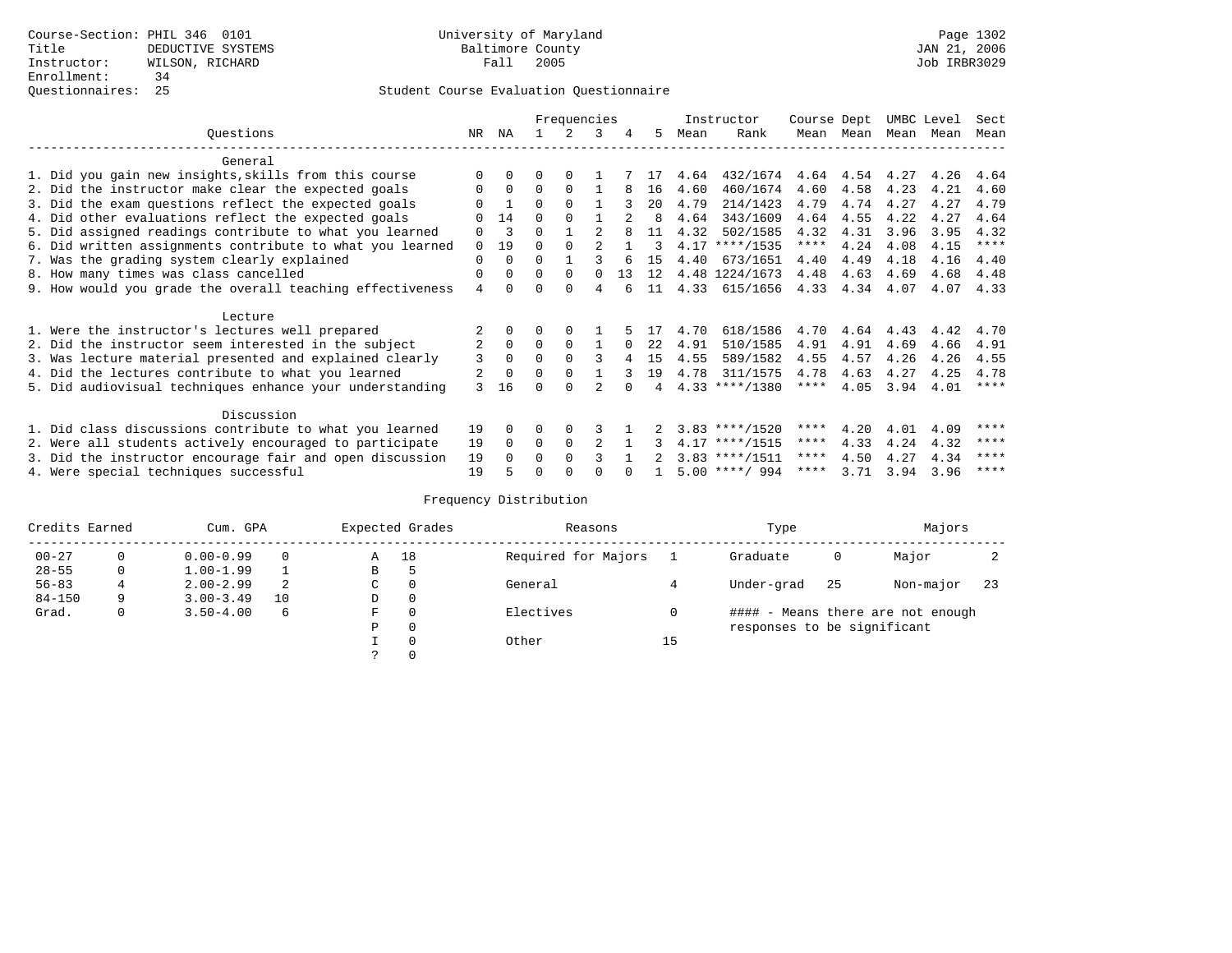|                                                           |    |                |              | Frequencies    |          |          |    |      | Instructor       | Course Dept |           | UMBC Level |      | Sect    |
|-----------------------------------------------------------|----|----------------|--------------|----------------|----------|----------|----|------|------------------|-------------|-----------|------------|------|---------|
| Ouestions                                                 | NR | ΝA             |              | $\mathcal{L}$  | 3        | 4        | 5  | Mean | Rank             |             | Mean Mean | Mean Mean  |      | Mean    |
| General                                                   |    |                |              |                |          |          |    |      |                  |             |           |            |      |         |
| 1. Did you gain new insights, skills from this course     |    | $\Omega$       | 0            |                |          | -11      |    | 4.24 | 979/1674         | 4.24        | 4.54      | 4.27       | 4.26 | 4.24    |
| 2. Did the instructor make clear the expected goals       | 0  | $\Omega$       | 0            |                |          |          | 13 | 4.43 | 705/1674         | 4.43        | 4.58      | 4.23       | 4.21 | 4.43    |
| 3. Did the exam questions reflect the expected goals      |    | $\Omega$       | $\Omega$     | $\Omega$       | 0        |          | 16 | 4.76 | 250/1423         | 4.76        | 4.74      | 4.27       | 4.27 | 4.76    |
| 4. Did other evaluations reflect the expected goals       |    | $\overline{2}$ | 0            | $\Omega$       | 4        | 6        | 9  | 4.26 | 839/1609         | 4.26        | 4.55      | 4.22       | 4.27 | 4.26    |
| 5. Did assigned readings contribute to what you learned   | 2  | 0              |              | $\overline{2}$ | 3        | 4        | 9  | 3.95 | 851/1585         | 3.95        | 4.31      | 3.96       | 3.95 | 3.95    |
| 6. Did written assignments contribute to what you learned | 2  | ζ              |              |                |          |          | 5  | 3.94 | 976/1535         | 3.94        | 4.24      | 4.08       | 4.15 | 3.94    |
| 7. Was the grading system clearly explained               | 2  | $\Omega$       | U            | $\overline{2}$ |          |          | 12 | 4.42 | 643/1651         | 4.42        | 4.49      | 4.18       | 4.16 | 4.42    |
| 8. How many times was class cancelled                     | 2  |                | $\Omega$     | $\Omega$       | $\Omega$ | $\Omega$ | 18 | 5.00 | 1/1673           | 5.00        | 4.63      | 4.69       | 4.68 | 5.00    |
| 9. How would you grade the overall teaching effectiveness | 3  | <sup>n</sup>   |              | $\cap$         | ς        | q        | б. | 4.17 | 827/1656         | 4.17        | 4.34      | 4.07       | 4.07 | 4.17    |
| Lecture                                                   |    |                |              |                |          |          |    |      |                  |             |           |            |      |         |
| 1. Were the instructor's lectures well prepared           |    | $\Omega$       |              |                |          |          |    | 4.52 | 837/1586         | 4.52        | 4.64      | 4.43       | 4.42 | 4.52    |
| 2. Did the instructor seem interested in the subject      | 0  | $\Omega$       | $\Omega$     | $\Omega$       | $\Omega$ |          | 19 | 4.90 | 567/1585         | 4.90        | 4.91      | 4.69       | 4.66 | 4.90    |
| 3. Was lecture material presented and explained clearly   | 0  | $\mathbf 0$    | 0            |                | 5        |          | 8  |      | 4.05 1109/1582   | 4.05        | 4.57      | 4.26       | 4.26 | 4.05    |
| 4. Did the lectures contribute to what you learned        | 0  | $\Omega$       | <sup>0</sup> |                |          |          | 14 |      | 4.48 730/1575    | 4.48        | 4.63      | 4.27       | 4.25 | 4.48    |
| 5. Did audiovisual techniques enhance your understanding  | 3  | 17             |              |                |          |          |    |      | $1.00$ ****/1380 | ****        | 4.05      | 3.94       | 4.01 | $***$ * |
| Discussion                                                |    |                |              |                |          |          |    |      |                  |             |           |            |      |         |
| 1. Did class discussions contribute to what you learned   |    | $\Omega$       |              |                | 8        |          |    | 3.65 | 1098/1520        | 3.65        | 4.20      | 4.01       | 4.09 | 3.65    |
| 2. Were all students actively encouraged to participate   |    | $\mathbf 0$    | $\Omega$     |                | 5        |          | 11 | 4.20 | 944/1515         | 4.20        | 4.33      | 4.24       | 4.32 | 4.20    |
| 3. Did the instructor encourage fair and open discussion  |    | $\Omega$       | U            | $\Omega$       |          |          | 16 | 4.75 | 414/1511         | 4.75        | 4.50      | 4.27       | 4.34 | 4.75    |
| 4. Were special techniques successful                     | 2  | 12             |              |                |          |          |    | 3.71 | 657/994          | 3.71        | 3.71      | 3.94       | 3.96 | 3.71    |

| Credits Earned |   | Cum. GPA      |   |             | Expected Grades | Reasons             |    | Type                        |     | Majors                            |    |
|----------------|---|---------------|---|-------------|-----------------|---------------------|----|-----------------------------|-----|-----------------------------------|----|
| $00 - 27$      |   | $0.00 - 0.99$ |   | Α           | 10              | Required for Majors |    | Graduate                    | 0   | Major                             |    |
| $28 - 55$      | ᅩ | $1.00 - 1.99$ |   | B           | 9               |                     |    |                             |     |                                   |    |
| $56 - 83$      | 0 | $2.00 - 2.99$ |   | $\sim$<br>J |                 | General             |    | Under-grad                  | -21 | Non-major                         | 15 |
| $84 - 150$     | 8 | $3.00 - 3.49$ |   | D           | 0               |                     |    |                             |     |                                   |    |
| Grad.          | 0 | $3.50 - 4.00$ | 6 | F           | 0               | Electives           |    |                             |     | #### - Means there are not enough |    |
|                |   |               |   | Ρ           | 0               |                     |    | responses to be significant |     |                                   |    |
|                |   |               |   |             | $\Omega$        | Other               | 12 |                             |     |                                   |    |
|                |   |               |   |             |                 |                     |    |                             |     |                                   |    |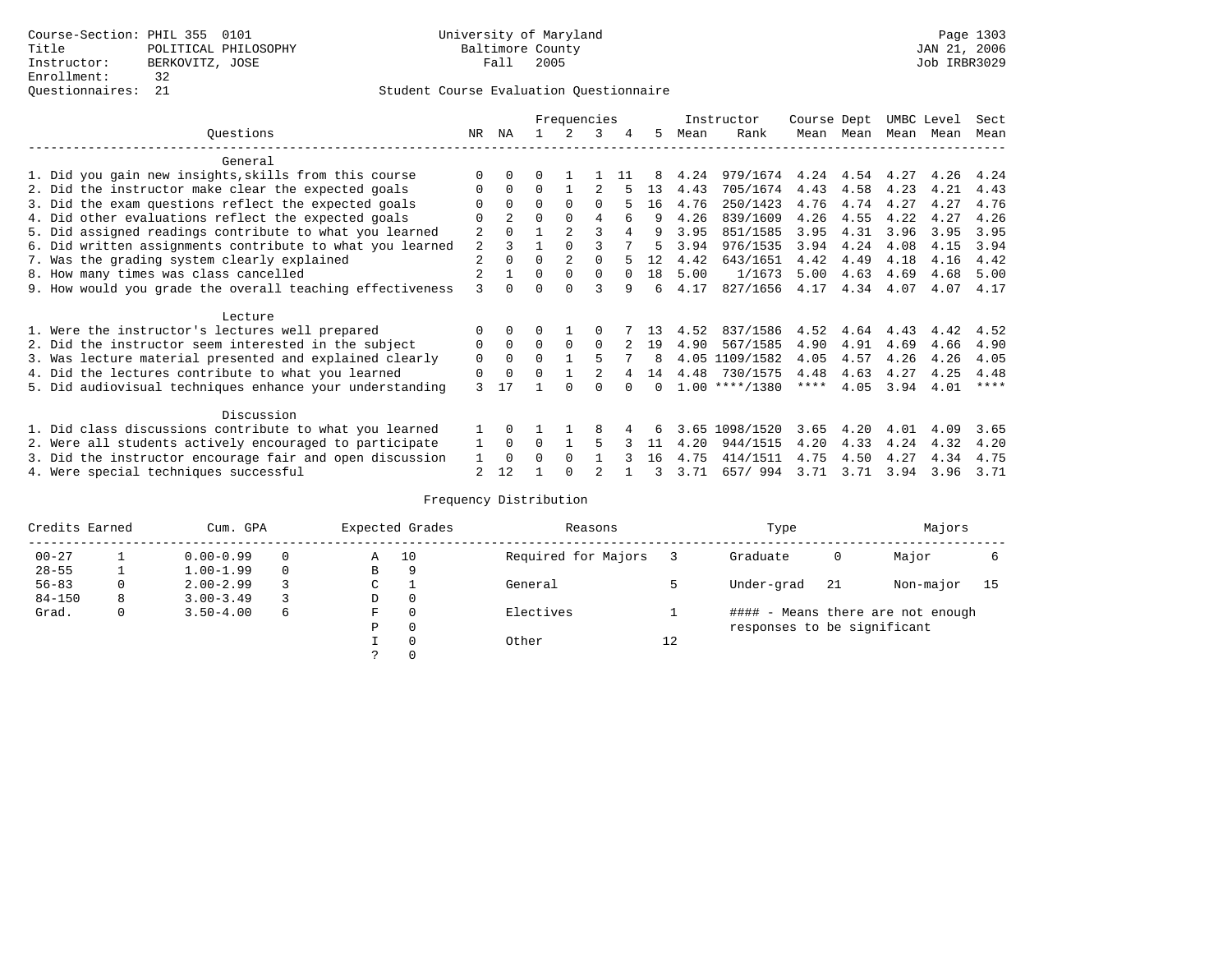|                                                           |                |              |          |          | Frequencies |          |    |      | Instructor       | Course Dept |      | UMBC Level |      | Sect        |
|-----------------------------------------------------------|----------------|--------------|----------|----------|-------------|----------|----|------|------------------|-------------|------|------------|------|-------------|
| Ouestions                                                 | NR.            | ΝA           |          |          | 3           | 4        | 5. | Mean | Rank             | Mean        | Mean | Mean       | Mean | Mean        |
| General                                                   |                |              |          |          |             |          |    |      |                  |             |      |            |      |             |
| 1. Did you gain new insights, skills from this course     |                | $\Omega$     | O        | $\Omega$ |             |          |    | 4.47 | 655/1674         | 4.47        | 4.54 | 4.27       | 4.26 | 4.47        |
| 2. Did the instructor make clear the expected goals       |                | $\Omega$     | $\Omega$ | $\Omega$ | $\Omega$    |          | 13 | 4.81 | 207/1674         | 4.81        | 4.58 | 4.23       | 4.21 | 4.81        |
| 3. Did the exam questions reflect the expected goals      |                | $\Omega$     | $\Omega$ | $\Omega$ | $\Omega$    |          | 16 | 4.94 | 79/1423          | 4.94        | 4.74 | 4.27       | 4.27 | 4.94        |
| 4. Did other evaluations reflect the expected goals       | $\Omega$       |              | $\Omega$ | $\Omega$ |             |          | 10 | 4.50 | 490/1609         | 4.50        | 4.55 | 4.22       | 4.27 | 4.50        |
| 5. Did assigned readings contribute to what you learned   | $\mathbf 0$    | $\Omega$     |          | $\Omega$ | $\Omega$    |          | 14 | 4.82 | 126/1585         | 4.82        | 4.31 | 3.96       | 3.95 | 4.82        |
| 6. Did written assignments contribute to what you learned | 1              |              |          |          |             |          |    | 4.07 | 844/1535         | 4.07        | 4.24 | 4.08       | 4.15 | 4.07        |
| 7. Was the grading system clearly explained               | $\Omega$       | $\Omega$     | $\Omega$ | $\Omega$ |             |          | 13 | 4.59 | 419/1651         | 4.59        | 4.49 | 4.18       | 4.16 | 4.59        |
| 8. How many times was class cancelled                     |                | $\Omega$     | $\Omega$ | $\Omega$ | $\Omega$    | $\Omega$ | 16 | 5.00 | 1/1673           | 5.00        | 4.63 | 4.69       | 4.68 | 5.00        |
| 9. How would you grade the overall teaching effectiveness | $\overline{4}$ | <sup>n</sup> | U        | $\cap$   |             |          | б. | 4.38 | 548/1656         | 4.38        | 4.34 | 4.07       | 4.07 | 4.38        |
| Lecture                                                   |                |              |          |          |             |          |    |      |                  |             |      |            |      |             |
| 1. Were the instructor's lectures well prepared           |                |              |          |          |             |          | б. |      | 4.33 1074/1586   | 4.33        | 4.64 | 4.43       | 4.42 | 4.33        |
| 2. Did the instructor seem interested in the subject      | 6              | $\Omega$     | $\Omega$ | $\Omega$ |             |          | 9  | 4.73 | 981/1585         | 4.73        | 4.91 | 4.69       | 4.66 | 4.73        |
| 3. Was lecture material presented and explained clearly   | 6              | $\Omega$     | $\Omega$ |          | $\Omega$    |          | 9  | 4.64 | 481/1582         | 4.64        | 4.57 | 4.26       | 4.26 | 4.64        |
| 4. Did the lectures contribute to what you learned        | 6              | $\Omega$     |          | $\Omega$ |             |          | 9  | 4.55 | 646/1575         | 4.55        | 4.63 | 4.27       | 4.25 | 4.55        |
| 5. Did audiovisual techniques enhance your understanding  | 6              |              |          |          |             |          | २  |      | 3.57 1009/1380   | 3.57        | 4.05 | 3.94       | 4.01 | 3.57        |
| Discussion                                                |                |              |          |          |             |          |    |      |                  |             |      |            |      |             |
| 1. Did class discussions contribute to what you learned   |                | $\Omega$     | U        | $\Omega$ |             |          | 13 | 4.69 | 281/1520         | 4.69        | 4.20 | 4.01       | 4.09 | 4.69        |
| 2. Were all students actively encouraged to participate   |                | $\Omega$     | $\Omega$ | $\Omega$ |             |          | 13 | 4.69 | 463/1515         | 4.69        | 4.33 | 4.24       | 4.32 | 4.69        |
| 3. Did the instructor encourage fair and open discussion  | 1              | $\Omega$     | 0        | $\Omega$ |             |          | 14 | 4.81 | 346/1511         | 4.81        | 4.50 | 4.27       | 4.34 | 4.81        |
| 4. Were special techniques successful                     |                | 12           |          |          |             |          | 2  |      | $4.25$ ****/ 994 | ****        | 3.71 | 3.94       | 3.96 | $***$ * * * |

| Credits Earned |   | Cum. GPA      |   |    | Expected Grades | Reasons             | Type                        |    | Majors                            |      |
|----------------|---|---------------|---|----|-----------------|---------------------|-----------------------------|----|-----------------------------------|------|
| $00 - 27$      |   | $0.00 - 0.99$ |   | Α  | - 15            | Required for Majors | Graduate                    |    | Major                             |      |
| $28 - 55$      |   | $1.00 - 1.99$ |   | В  | 2               |                     |                             |    |                                   |      |
| $56 - 83$      | 6 | $2.00 - 2.99$ |   | C. | $\Omega$        | General             | Under-grad                  | 16 | Non-major                         | - 14 |
| $84 - 150$     |   | $3.00 - 3.49$ | 6 | D  | 0               |                     |                             |    |                                   |      |
| Grad.          |   | $3.50 - 4.00$ | 4 | F  | $\Omega$        | Electives           |                             |    | #### - Means there are not enough |      |
|                |   |               |   | Ρ  | 0               |                     | responses to be significant |    |                                   |      |
|                |   |               |   |    | $\Omega$        | Other               |                             |    |                                   |      |
|                |   |               |   |    |                 |                     |                             |    |                                   |      |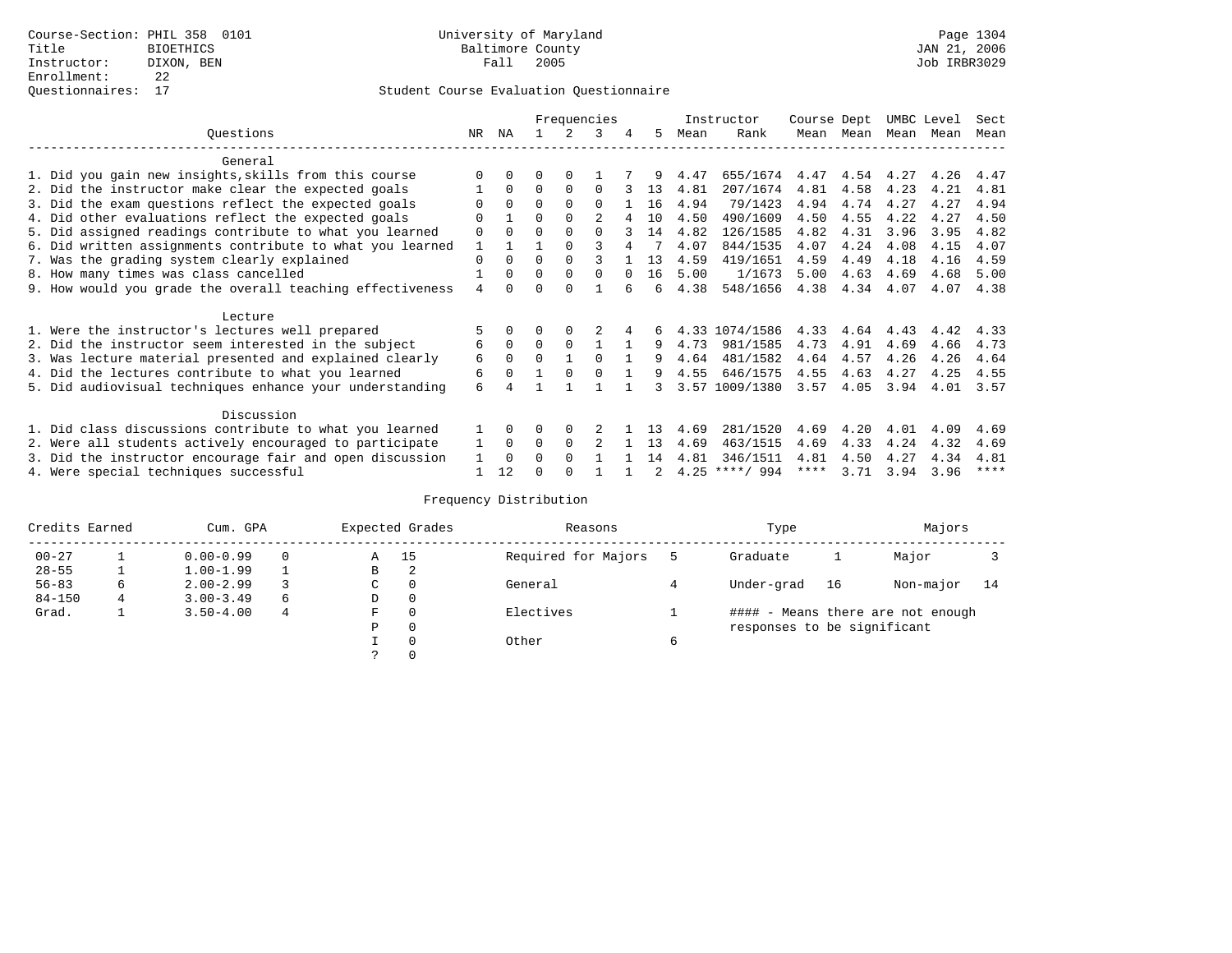|                                                              |                |              |              | Frequencies  |                |                |                 |      | Instructor              | Course Dept |                     |           | UMBC Level     | Sect        |
|--------------------------------------------------------------|----------------|--------------|--------------|--------------|----------------|----------------|-----------------|------|-------------------------|-------------|---------------------|-----------|----------------|-------------|
| Questions                                                    |                | NR NA        | $\mathbf{1}$ | 2            | 3              | 4              | 5               | Mean | Rank                    |             | Mean Mean Mean Mean |           |                | Mean        |
|                                                              |                |              |              |              |                |                |                 |      |                         |             |                     |           |                |             |
| General                                                      |                |              |              |              |                |                |                 |      |                         |             |                     |           |                |             |
| 1. Did you gain new insights, skills from this course        | 1              | $\Omega$     | $\Omega$     | $\Omega$     | 1              |                | 25              | 4.77 | 276/1674                | 4.77        |                     | 4.54 4.27 | 4.26           | 4.77        |
| 2. Did the instructor make clear the expected goals          | 1              | $\Omega$     | $\Omega$     | $\mathbf{1}$ | $\Omega$       |                | 24              | 4.71 | 325/1674                | 4.71        | 4.58                | 4.23      | 4.21           | 4.71        |
| 3. Did the exam questions reflect the expected goals         | 2              | 19           | $\mathbf 0$  | $\mathbf{0}$ | 0              | 3              | 8               | 4.73 | 298/1423                | 4.73        | 4.74                | 4.27      | 4.27           | 4.73        |
| 4. Did other evaluations reflect the expected goals          | 1              | $\mathbf{1}$ | $\Omega$     | $\Omega$     | $\mathbf{1}$   | $\mathbf{1}$   | 28              | 4.90 | 121/1609                | 4.90        | 4.55                | 4.22      | 4.27           | 4.90        |
| 5. Did assigned readings contribute to what you learned      | 1              | $\Omega$     | $\Omega$     | $\Omega$     | $\overline{4}$ | 5              | 22              | 4.58 | 277/1585                | 4.58        | 4.31                | 3.96      | 3.95           | 4.58        |
| 6. Did written assignments contribute to what you learned    | 1              | 1            | $\Omega$     | $\Omega$     | $\Omega$       | 8              | 22              | 4.73 | 184/1535                | 4.73        | 4.24                | 4.08      | 4.15           | 4.73        |
| 7. Was the grading system clearly explained                  | $\mathbf{1}$   | $\Omega$     | $\Omega$     | $\Omega$     | $\Omega$       | 8              | 23              | 4.74 | 242/1651                | 4.74        | 4.49                | 4.18      | 4.16           | 4.74        |
| 8. How many times was class cancelled                        | $\mathbf{1}$   | $\Omega$     | $\Omega$     | $\Omega$     | $\overline{2}$ | 23             | 6               |      | 4.13 1511/1673          | 4.13        | 4.63                | 4.69      | 4.68           | 4.13        |
| 9. How would you grade the overall teaching effectiveness    | 6              | $\Omega$     | $\Omega$     | $\cap$       | $\Omega$       | $\overline{4}$ | 22              |      | 4.85 131/1656           |             | 4.85 4.34 4.07      |           |                | 4.07 4.85   |
|                                                              |                |              |              |              |                |                |                 |      |                         |             |                     |           |                |             |
| Lecture                                                      |                |              |              |              |                |                |                 |      |                         |             |                     |           |                |             |
| 1. Were the instructor's lectures well prepared              | 4              | $\Omega$     | $\Omega$     | $\Omega$     | $\Omega$       |                | 26              | 4.93 | 171/1586                | 4.93        | 4.64                | 4.43      | 4.42           | 4.93        |
| 2. Did the instructor seem interested in the subject         | 4              | 0            | 0            | 0            | 0              | 2              | 26              | 4.93 | 453/1585                | 4.93        | 4.91                | 4.69      | 4.66           | 4.93        |
| 3. Was lecture material presented and explained clearly      | 4              | $\mathbf 0$  | 0            | $\Omega$     | $\Omega$       | 3              | 25              | 4.89 | 161/1582                | 4.89        | 4.57                | 4.26      | 4.26           | 4.89        |
| 4. Did the lectures contribute to what you learned           | 4              | 0            | $\Omega$     | $\Omega$     | $\mathbf 0$    | 3              | 25              | 4.89 | 181/1575                | 4.89        | 4.63                | 4.27      | 4.25           | 4.89        |
| 5. Did audiovisual techniques enhance your understanding     | $\overline{4}$ | 19           | $\mathbf{1}$ | $\Omega$     | $\mathbf{1}$   | 3              | $4\overline{ }$ | 4.00 | 666/1380                | 4.00        | 4.05                |           | 3.94 4.01 4.00 |             |
|                                                              |                |              |              |              |                |                |                 |      |                         |             |                     |           |                |             |
| Discussion                                                   |                |              |              |              |                |                |                 |      |                         |             |                     |           |                |             |
| 1. Did class discussions contribute to what you learned      | 11             | $\Omega$     | $\Omega$     | $\Omega$     | 1              |                | 14              | 4.62 | 330/1520                | 4.62        | 4.20                | 4.01      | 4.09           | 4.62        |
| 2. Were all students actively encouraged to participate      | 11             | $\Omega$     | $\Omega$     | $\Omega$     | $\Omega$       |                | 20              | 4.95 | 104/1515                | 4.95        | 4.33                | 4.24      | 4.32           | 4.95        |
| 3. Did the instructor encourage fair and open discussion     | 11             | $\mathbf 0$  | $\mathbf 0$  | $\Omega$     | $\Omega$       | $\Omega$       | 21              | 5.00 | 1/1511                  | 5.00        | 4.50                | 4.27      | 4.34           | 5.00        |
| 4. Were special techniques successful                        | 11             | 12           | $\Omega$     | $\mathbf{1}$ | $\mathbf{1}$   | $\overline{2}$ | 5               | 4.22 | 374/ 994 4.22 3.71 3.94 |             |                     |           | 3.96 4.22      |             |
|                                                              |                |              |              |              |                |                |                 |      |                         |             |                     |           |                |             |
| Laboratory                                                   |                |              |              |              |                |                |                 |      |                         |             |                     |           |                |             |
| 2. Were you provided with adequate background information 31 |                | 0            | 0            | $\Omega$     | $\Omega$       | 0              | $\mathbf{1}$    |      | $5.00$ ****/ 278        | ****        | ****                | 4.19      | 4.24           | ****        |
|                                                              |                |              |              |              |                |                |                 |      |                         |             |                     |           |                |             |
| Seminar                                                      |                |              |              |              |                |                |                 |      |                         | ****        | ****                |           |                | ****        |
| 1. Were assigned topics relevant to the announced theme      | 31             | $\Omega$     | 1            | 0            | $\Omega$       |                |                 |      | $1.00$ ****/ 103        |             |                     | 4.41      | 4.10           | ****        |
| 2. Was the instructor available for individual attention     | 31             | $\Omega$     | $\mathbf 0$  | $\mathbf{0}$ | $\Omega$       | $\Omega$       | $\mathbf{1}$    |      | $5.00$ ****/ 101        | ****        |                     | 4.48      | 4.30           |             |
| 5. Were criteria for grading made clear                      | 31             | $\Omega$     | $\Omega$     | $\Omega$     | $\Omega$       | $\Omega$       | $\mathbf{1}$    |      | $5.00$ ****/ 97         | ****        | ****                | 4.14      | 3.48           | ****        |
|                                                              |                |              |              |              |                |                |                 |      |                         |             |                     |           |                |             |
| Field Work                                                   |                |              |              |              |                |                |                 |      |                         | ****        |                     |           |                | ****        |
| 1. Did field experience contribute to what you learned       | 31             | 0            | 1            | 0            | 0              | $\Omega$       | 0               |      | $1.00$ ****/<br>76      |             |                     | 3.98      | 4.03           | $***$ * * * |
| 2. Did you clearly understand your evaluation criteria       | 31             | $\mathbf 0$  | $\mathbf 0$  | $\mathbf{0}$ | $\mathbf 0$    | $\mathbf 0$    | 1               |      | 77<br>$5.00$ ****/      | ****        | ****                | 3.93      | 3.70           |             |
| 3. Was the instructor available for consultation             | 31             | $\Omega$     | $\Omega$     | $\Omega$     | $\Omega$       | $\Omega$       | $\mathbf{1}$    |      | $5.00$ ****/<br>53      | ****        | ****                | 4.45      | 3.87           | $***$ * * * |
| Self Paced                                                   |                |              |              |              |                |                |                 |      |                         |             |                     |           |                |             |
| 1. Did self-paced system contribute to what you learned      | 31             | <sup>0</sup> | $\Omega$     | $\Omega$     | O              |                |                 |      | $5.00$ ****/<br>61      | ****        | ****                | 4.09      | 3.20           | ****        |
| 2. Did study questions make clear the expected goal          | 31             | $\Omega$     | $\Omega$     | $\Omega$     | $\Omega$       | 1              | $\Omega$        |      | $4.00$ ****/<br>52      |             |                     | 4.26      | 3.50           | ****        |
| 3. Were your contacts with the instructor helpful            | 31             | $\Omega$     | $\Omega$     | $\Omega$     | $\Omega$       | $\Omega$       | 1               |      | $5.00$ ****/<br>50      | ****        | $* * * * *$         | 4.44      | 3.82           | $***$       |
|                                                              |                |              |              |              |                |                |                 |      |                         |             |                     |           |                |             |

| Credits Earned |    | Cum. GPA      |   | Expected Grades |          | Reasons             |           | Type                        |    | Majors                            |     |
|----------------|----|---------------|---|-----------------|----------|---------------------|-----------|-----------------------------|----|-----------------------------------|-----|
| $00 - 27$      | 0  | $0.00 - 0.99$ |   | Α               | 22       | Required for Majors |           | Graduate                    | 0  | Major                             | 11  |
| $28 - 55$      | 0  | $1.00 - 1.99$ |   | В               |          |                     |           |                             |    |                                   |     |
| $56 - 83$      | 2  | $2.00 - 2.99$ | 5 | C               | 0        | General             | 14        | Under-grad                  | 32 | Non-major                         | -21 |
| $84 - 150$     | 15 | $3.00 - 3.49$ | 6 | D               | 0        |                     |           |                             |    |                                   |     |
| Grad.          | 0  | $3.50 - 4.00$ | 9 | F               | $\Omega$ | Electives           |           |                             |    | #### - Means there are not enough |     |
|                |    |               |   | Ρ               | 0        |                     |           | responses to be significant |    |                                   |     |
|                |    |               |   |                 | 0        | Other               | 1.1<br>⊥⊥ |                             |    |                                   |     |
|                |    |               |   | C               |          |                     |           |                             |    |                                   |     |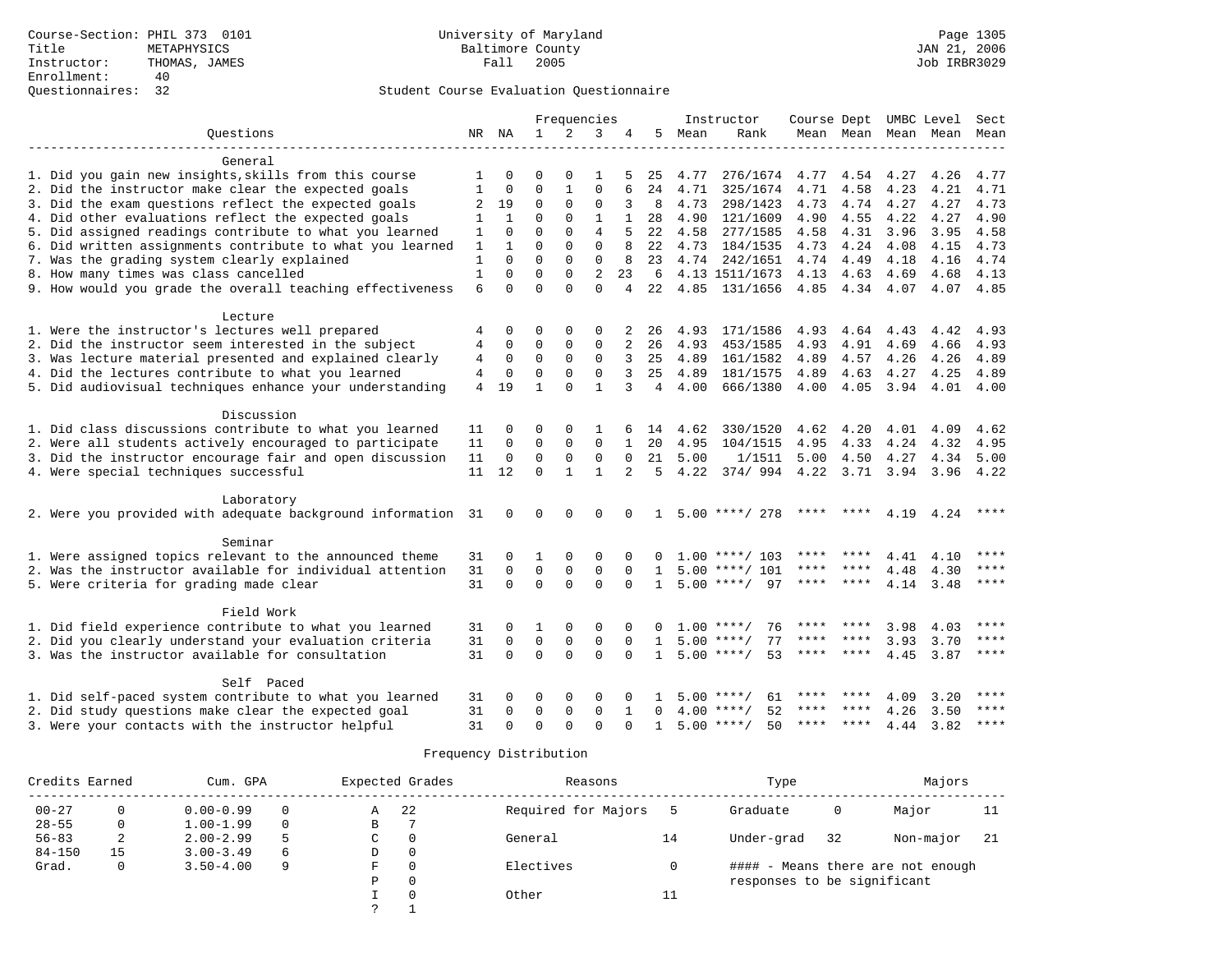|                                                           |             |          |          |                | Frequencies |          |          |      | Instructor       | Course Dept |      | UMBC Level |      | Sect        |
|-----------------------------------------------------------|-------------|----------|----------|----------------|-------------|----------|----------|------|------------------|-------------|------|------------|------|-------------|
| Questions                                                 | NR          | ΝA       |          |                | २           | 4        | 5        | Mean | Rank             | Mean        | Mean | Mean Mean  |      | Mean        |
| General                                                   |             |          |          |                |             |          |          |      |                  |             |      |            |      |             |
| 1. Did you gain new insights, skills from this course     |             | $\Omega$ | O        | $\Omega$       |             |          |          | 4.40 | 768/1674         | ****        | 3.99 | 4.27       | 4.07 | 4.40        |
| 2. Did the instructor make clear the expected goals       |             | $\Omega$ | $\Omega$ | $\Omega$       |             |          | 3        | 4.40 | 737/1674         | ****        | 4.11 | 4.23       | 4.16 | 4.40        |
| 3. Did the exam questions reflect the expected goals      |             | $\Omega$ | 0        | $\Omega$       |             |          | 3        | 4.40 | 697/1423         | ****        | 4.51 | 4.27       | 4.16 | 4.40        |
| 4. Did other evaluations reflect the expected goals       | $\Omega$    | $\Omega$ | 0        | $\Omega$       |             | $\Omega$ | 4        | 4.60 | 374/1609         | ****        | 3.97 | 4.22       | 4.05 | 4.60        |
| 5. Did assigned readings contribute to what you learned   | 0           |          | $\Omega$ |                |             |          | 4        | 4.80 | 136/1585         | ****        | 3.78 | 3.96       | 3.88 | 4.80        |
| 6. Did written assignments contribute to what you learned | $\mathbf 0$ | $\Omega$ | O        |                |             |          | 3        | 4.40 | 508/1535         | ****        | 4.03 | 4.08       | 3.89 | 4.40        |
| 7. Was the grading system clearly explained               | $\Omega$    | O        | 0        | $\Omega$       | $\Omega$    |          |          | 4.80 | 175/1651         | ****        | 3.77 | 4.18       | 4.10 | 4.80        |
| 8. How many times was class cancelled                     | $\Omega$    | $\Omega$ | 0        | $\Omega$       | $\Omega$    |          | $\Omega$ |      | 4.00 1566/1673   | ****        | 4.58 | 4.69       | 4.67 | 4.00        |
| 9. How would you grade the overall teaching effectiveness |             |          |          |                | U           |          | 2        | 4.50 | 381/1656         | ****        | 4.07 | 4.07       | 3.96 | 4.50        |
| Lecture                                                   |             |          |          |                |             |          |          |      |                  |             |      |            |      |             |
| 1. Were the instructor's lectures well prepared           |             |          |          |                | 0           |          |          | 5.00 | 1/1586           | ****        | 4.34 | 4.43       | 4.37 | 5.00        |
| 2. Did the instructor seem interested in the subject      | 0           | $\Omega$ | $\Omega$ | $\mathbf 0$    | $\mathbf 0$ | $\Omega$ | 5        | 5.00 | 1/1585           | ****        | 4.73 | 4.69       | 4.60 | 5.00        |
| 3. Was lecture material presented and explained clearly   | 0           | $\Omega$ | 0        | $\Omega$       | $\Omega$    |          |          | 4.80 | 246/1582         | ****        | 4.17 | 4.26       | 4.17 | 4.80        |
| 4. Did the lectures contribute to what you learned        | 0           | $\Omega$ | $\Omega$ | $\Omega$       | $\Omega$    |          | 4        | 4.80 | 279/1575         | ****        | 4.09 | 4.27       | 4.17 | 4.80        |
| 5. Did audiovisual techniques enhance your understanding  | $\Omega$    |          |          |                | $\cap$      |          |          | 5.00 | 1/1380           | $***$ * * * | 4.17 | 3.94       | 3.78 | 5.00        |
| Discussion                                                |             |          |          |                |             |          |          |      |                  |             |      |            |      |             |
| 1. Did class discussions contribute to what you learned   | $\Omega$    | $\Omega$ | 0        |                |             |          |          | 3.80 | 986/1520         | ****        | 3.57 | 4.01       | 3.76 | 3.80        |
| 2. Were all students actively encouraged to participate   | 0           | $\Omega$ | $\Omega$ |                |             |          | 0        |      | 2.80 1455/1515   | ****        | 3.72 | 4.24       | 3.97 | 2.80        |
| 3. Did the instructor encourage fair and open discussion  | 1           | $\Omega$ | 0        | $\mathfrak{D}$ |             | $\cap$   |          |      | 3.00 1420/1511   | ****        | 3.92 | 4.27       | 4.00 | 3.00        |
| 4. Were special techniques successful                     | $\Omega$    |          |          |                |             |          | 0        |      | $4.00$ ****/ 994 | ****        | 3.96 | 3.94       | 3.73 | $***$ * * * |

| Credits Earned |          | Cum. GPA      |   | Expected Grades |          | Reasons             |        | Type                        |   | Majors                            |  |
|----------------|----------|---------------|---|-----------------|----------|---------------------|--------|-----------------------------|---|-----------------------------------|--|
| $00 - 27$      | $\Omega$ | $0.00 - 0.99$ |   | А               | -2       | Required for Majors |        | Graduate                    | 0 | Major                             |  |
| $28 - 55$      | 2        | $1.00 - 1.99$ |   | В               | 2        |                     |        |                             |   |                                   |  |
| $56 - 83$      |          | $2.00 - 2.99$ |   | $\sim$<br>◡     |          | General             |        | Under-grad                  | 5 | Non-major                         |  |
| $84 - 150$     |          | $3.00 - 3.49$ | 2 | D               | 0        |                     |        |                             |   |                                   |  |
| Grad.          | 0        | $3.50 - 4.00$ | 2 | F               | 0        | Electives           |        |                             |   | #### - Means there are not enough |  |
|                |          |               |   | Ρ               | 0        |                     |        | responses to be significant |   |                                   |  |
|                |          |               |   |                 | $\Omega$ | Other               | $\sim$ |                             |   |                                   |  |
|                |          |               |   |                 |          |                     |        |                             |   |                                   |  |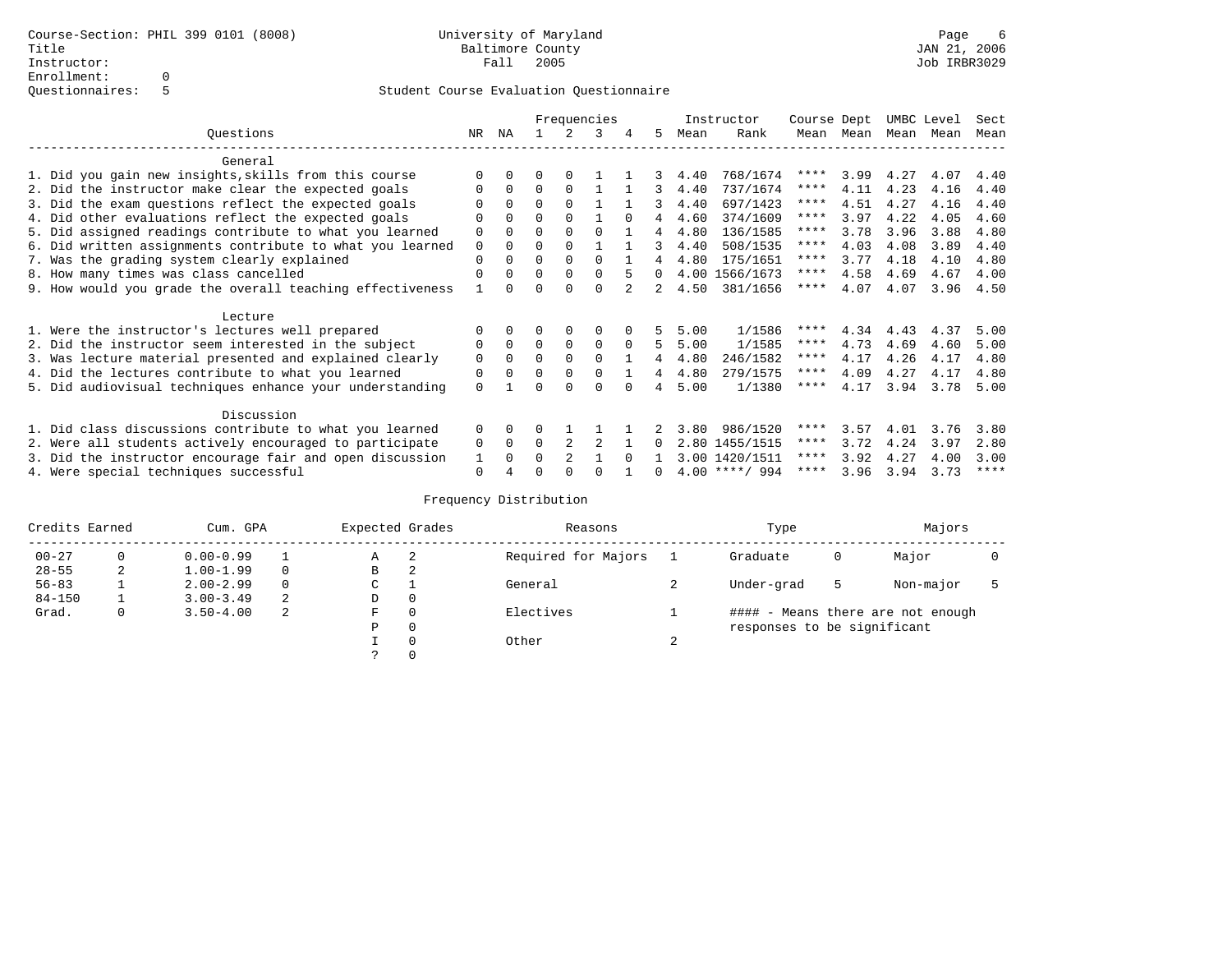|                                                           |                |                |          | Frequencies    |                |    |     |      | Instructor       | Course Dept |      | UMBC Level |      | Sect        |
|-----------------------------------------------------------|----------------|----------------|----------|----------------|----------------|----|-----|------|------------------|-------------|------|------------|------|-------------|
| Ouestions                                                 | NR.            | ΝA             |          |                | 3              | 4  | 5   | Mean | Rank             | Mean        | Mean | Mean       | Mean | Mean        |
| General                                                   |                |                |          |                |                |    |     |      |                  |             |      |            |      |             |
| 1. Did you gain new insights, skills from this course     |                | 0              | 0        | $\Omega$       |                |    | 12. | 4.50 | 607/1674         | 4.50        | 4.54 | 4.27       | 4.42 | 4.50        |
| 2. Did the instructor make clear the expected goals       | 0              | $\Omega$       | $\Omega$ |                |                |    | 9   | 4.33 | 830/1674         | 4.33        | 4.58 | 4.23       | 4.31 | 4.33        |
| 3. Did the exam questions reflect the expected goals      |                | 7              | $\Omega$ | $\Omega$       |                |    |     | 4.45 | 636/1423         | 4.45        | 4.74 | 4.27       | 4.34 | 4.45        |
| 4. Did other evaluations reflect the expected goals       | $\Omega$       |                | 0        | $\Omega$       |                |    | 12  | 4.53 | 466/1609         | 4.53        | 4.55 | 4.22       | 4.30 | 4.53        |
| 5. Did assigned readings contribute to what you learned   | 0              | $\Omega$       | 0        |                | $\Omega$       |    | 12  | 4.56 | 295/1585         | 4.56        | 4.31 | 3.96       | 4.01 | 4.56        |
| 6. Did written assignments contribute to what you learned | $\mathbf 0$    | $\overline{2}$ | 0        |                |                |    | 12  | 4.69 | 223/1535         | 4.69        | 4.24 | 4.08       | 4.18 | 4.69        |
| 7. Was the grading system clearly explained               |                |                |          | $\Omega$       |                |    | 4   | 3.65 | 1385/1651        | 3.65        | 4.49 | 4.18       | 4.23 | 3.65        |
| 8. How many times was class cancelled                     | 0              |                | 0        | $\Omega$       | $\Omega$       | 11 | б.  |      | 4.35 1347/1673   | 4.35        | 4.63 | 4.69       | 4.67 | 4.35        |
| 9. How would you grade the overall teaching effectiveness | $\overline{a}$ |                |          |                | $\mathfrak{D}$ |    |     | 4.19 | 805/1656         | 4.19        | 4.34 | 4.07       | 4.19 | 4.19        |
| Lecture                                                   |                |                |          |                |                |    |     |      |                  |             |      |            |      |             |
| 1. Were the instructor's lectures well prepared           |                |                |          |                |                |    |     |      | 4.12 1243/1586   | 4.12        | 4.64 | 4.43       | 4.46 | 4.12        |
| 2. Did the instructor seem interested in the subject      |                | $\Omega$       | $\Omega$ | 0              | 0              |    | 16  | 4.94 | 340/1585         | 4.94        | 4.91 | 4.69       | 4.76 | 4.94        |
| 3. Was lecture material presented and explained clearly   | 2              | $\Omega$       | $\Omega$ | $\mathfrak{D}$ | 3              |    | 8   |      | 4.06 1099/1582   | 4.06        | 4.57 | 4.26       | 4.31 | 4.06        |
| 4. Did the lectures contribute to what you learned        |                | $\Omega$       | $\Omega$ | $\Omega$       | 4              |    | 9   | 4.29 | 923/1575         | 4.29        | 4.63 | 4.27       | 4.35 | 4.29        |
| 5. Did audiovisual techniques enhance your understanding  | $\overline{a}$ |                |          |                |                |    |     | 4.00 | 666/1380         | 4.00        | 4.05 | 3.94       | 4.04 | 4.00        |
|                                                           |                |                |          |                |                |    |     |      |                  |             |      |            |      |             |
| Discussion                                                |                |                |          |                |                |    |     |      |                  |             |      |            |      |             |
| 1. Did class discussions contribute to what you learned   | б.             | $\Omega$       |          |                |                |    |     | 4.00 | 810/1520         | 4.00        | 4.20 | 4.01       | 4.18 | 4.00        |
| 2. Were all students actively encouraged to participate   | 6              | 0              | 0        | 0              | 2              |    |     | 4.42 | 746/1515         | 4.42        | 4.33 | 4.24       | 4.40 | 4.42        |
| 3. Did the instructor encourage fair and open discussion  | 6              | $\Omega$       |          | $\Omega$       | $\Omega$       |    |     | 4.67 | 507/1511         | 4.67        | 4.50 | 4.27       | 4.45 | 4.67        |
| 4. Were special techniques successful                     | 6              | 10             |          |                |                |    |     |      | $5.00$ ****/ 994 | ****        | 3.71 | 3.94       | 4.19 | $***$ * * * |

| Credits Earned |          | Cum. GPA      |   |    | Expected Grades | Reasons             |   | Type                        |    | Majors                            |    |
|----------------|----------|---------------|---|----|-----------------|---------------------|---|-----------------------------|----|-----------------------------------|----|
| $00 - 27$      | $\Omega$ | $0.00 - 0.99$ |   | Α  | - 11            | Required for Majors |   | Graduate                    | 0  | Major                             |    |
| $28 - 55$      |          | $1.00 - 1.99$ |   | В  | c               |                     |   |                             |    |                                   |    |
| $56 - 83$      |          | $2.00 - 2.99$ |   | C. | $\Omega$        | General             |   | Under-grad                  | 18 | Non-major                         | 13 |
| $84 - 150$     |          | $3.00 - 3.49$ | 2 | D  | 0               |                     |   |                             |    |                                   |    |
| Grad.          | 0        | $3.50 - 4.00$ | 6 | F  | $\Omega$        | Electives           |   |                             |    | #### - Means there are not enough |    |
|                |          |               |   | Ρ  | 0               |                     |   | responses to be significant |    |                                   |    |
|                |          |               |   |    | $\Omega$        | Other               | Q |                             |    |                                   |    |
|                |          |               |   |    |                 |                     |   |                             |    |                                   |    |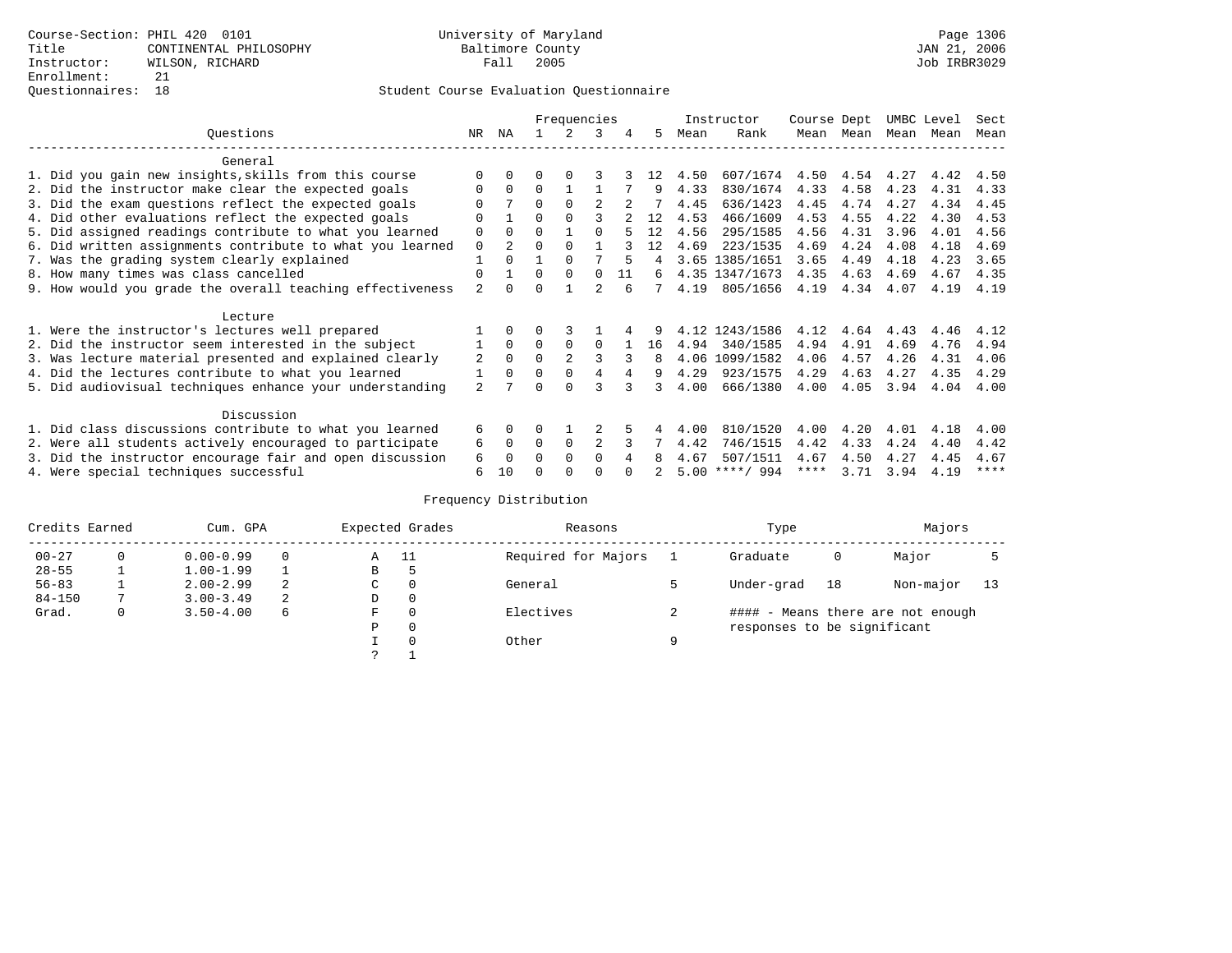|                                                           |              |          |          | Frequencies |          |          |                |      | Instructor       | Course Dept |                | UMBC Level |      | Sect |
|-----------------------------------------------------------|--------------|----------|----------|-------------|----------|----------|----------------|------|------------------|-------------|----------------|------------|------|------|
| Ouestions                                                 | NR.          | ΝA       |          |             | 3        |          | 5.             | Mean | Rank             |             | Mean Mean      | Mean       | Mean | Mean |
| General                                                   |              |          |          |             |          |          |                |      |                  |             |                |            |      |      |
| 1. Did you gain new insights, skills from this course     |              |          |          |             |          |          | 14             | 4.87 | 186/1674         |             | 4.87 4.54 4.27 |            | 4.42 | 4.87 |
| 2. Did the instructor make clear the expected goals       | 0            | $\Omega$ | $\Omega$ | $\Omega$    |          |          | 12             | 4.63 | 433/1674         | 4.63        | 4.58           | 4.23       | 4.31 | 4.63 |
| 3. Did the exam questions reflect the expected goals      |              | 12       | $\Omega$ |             | $\Omega$ | $\cap$   | $\overline{4}$ | 5.00 | 1/1423           | 5.00        | 4.74           | 4.27       | 4.34 | 5.00 |
| 4. Did other evaluations reflect the expected goals       | $\Omega$     | $\Omega$ | $\Omega$ |             |          |          | 1.5            | 4.88 | 136/1609         | 4.88        | 4.55           | 4.22       | 4.30 | 4.88 |
| 5. Did assigned readings contribute to what you learned   | 0            |          | O        |             | $\Omega$ |          | 12             | 4.63 | 251/1585         | 4.63        | 4.31           | 3.96       | 4.01 | 4.63 |
| 6. Did written assignments contribute to what you learned | $\mathbf{1}$ |          | $\Omega$ |             | $\cap$   |          | 11             | 4.79 | 146/1535         | 4.79        | 4.24           | 4.08       | 4.18 | 4.79 |
| 7. Was the grading system clearly explained               | $\Omega$     | $\Omega$ | $\Omega$ |             |          |          | 11             | 4.63 | 372/1651         | 4.63        | 4.49           | 4.18       | 4.23 | 4.63 |
| 8. How many times was class cancelled                     | $\Omega$     | 0        | $\Omega$ | $\Omega$    | $\cap$   |          | 15             | 4.94 | 494/1673         | 4.94        | 4.63           | 4.69       | 4.67 | 4.94 |
| 9. How would you grade the overall teaching effectiveness |              |          | U        |             | ∩        |          | 11             | 4.60 | 310/1656         | 4.60        | 4.34           | 4.07       | 4.19 | 4.60 |
| Lecture                                                   |              |          |          |             |          |          |                |      |                  |             |                |            |      |      |
| 1. Were the instructor's lectures well prepared           |              |          |          |             |          |          | 1 3            | 4.69 | 633/1586         | 4.69        | 4.64           | 4.43       | 4.46 | 4.69 |
| 2. Did the instructor seem interested in the subject      | 0            | $\Omega$ | $\Omega$ |             | $\Omega$ | $\Omega$ | 16             | 5.00 | 1/1585           | 5.00        | 4.91           | 4.69       | 4.76 | 5.00 |
| 3. Was lecture material presented and explained clearly   | 1            | $\Omega$ | $\Omega$ |             | $\cap$   |          | 1 O            | 4.53 | 599/1582         | 4.53        | 4.57           | 4.26       | 4.31 | 4.53 |
| 4. Did the lectures contribute to what you learned        | 0            | $\Omega$ | 0        |             |          |          | 14             | 4.81 | 268/1575         | 4.81        | 4.63           | 4.27       | 4.35 | 4.81 |
| 5. Did audiovisual techniques enhance your understanding  | $\Omega$     | 14       |          |             |          |          | <sup>n</sup>   |      | $3.00$ ****/1380 | ****        | 4.05           | 3.94       | 4.04 | **** |
| Discussion                                                |              |          |          |             |          |          |                |      |                  |             |                |            |      |      |
| 1. Did class discussions contribute to what you learned   |              | $\Omega$ |          |             |          |          |                | 4.33 | 572/1520         | 4.33        | 4.20           | 4.01       | 4.18 | 4.33 |
| 2. Were all students actively encouraged to participate   |              | $\cap$   | 0        |             | $\cap$   |          |                | 4.60 | 543/1515         | 4.60        | 4.33           | 4.24       | 4.40 | 4.60 |
| 3. Did the instructor encourage fair and open discussion  |              |          |          |             |          |          | 11             | 4.73 | 436/1511         | 4.73        | 4.50           | 4.27       | 4.45 | 4.73 |

| Credits Earned |   | Cum. GPA      |   | Expected Grades |          | Reasons             |    | Type                        |    | Majors                            |    |
|----------------|---|---------------|---|-----------------|----------|---------------------|----|-----------------------------|----|-----------------------------------|----|
| $00 - 27$      |   | $0.00 - 0.99$ |   | Α               | 8        | Required for Majors |    | Graduate                    |    | Major                             | 10 |
| $28 - 55$      | 0 | $1.00 - 1.99$ |   | В               | 8        |                     |    |                             |    |                                   |    |
| $56 - 83$      | 0 | $2.00 - 2.99$ |   | C.              | 0        | General             |    | Under-grad                  | 15 | Non-major                         |    |
| $84 - 150$     |   | $3.00 - 3.49$ |   | D               | $\Omega$ |                     |    |                             |    |                                   |    |
| Grad.          |   | $3.50 - 4.00$ | 6 | F               | $\Omega$ | Electives           |    |                             |    | #### - Means there are not enough |    |
|                |   |               |   | P               | $\Omega$ |                     |    | responses to be significant |    |                                   |    |
|                |   |               |   |                 | $\Omega$ | Other               | 12 |                             |    |                                   |    |
|                |   |               |   |                 |          |                     |    |                             |    |                                   |    |